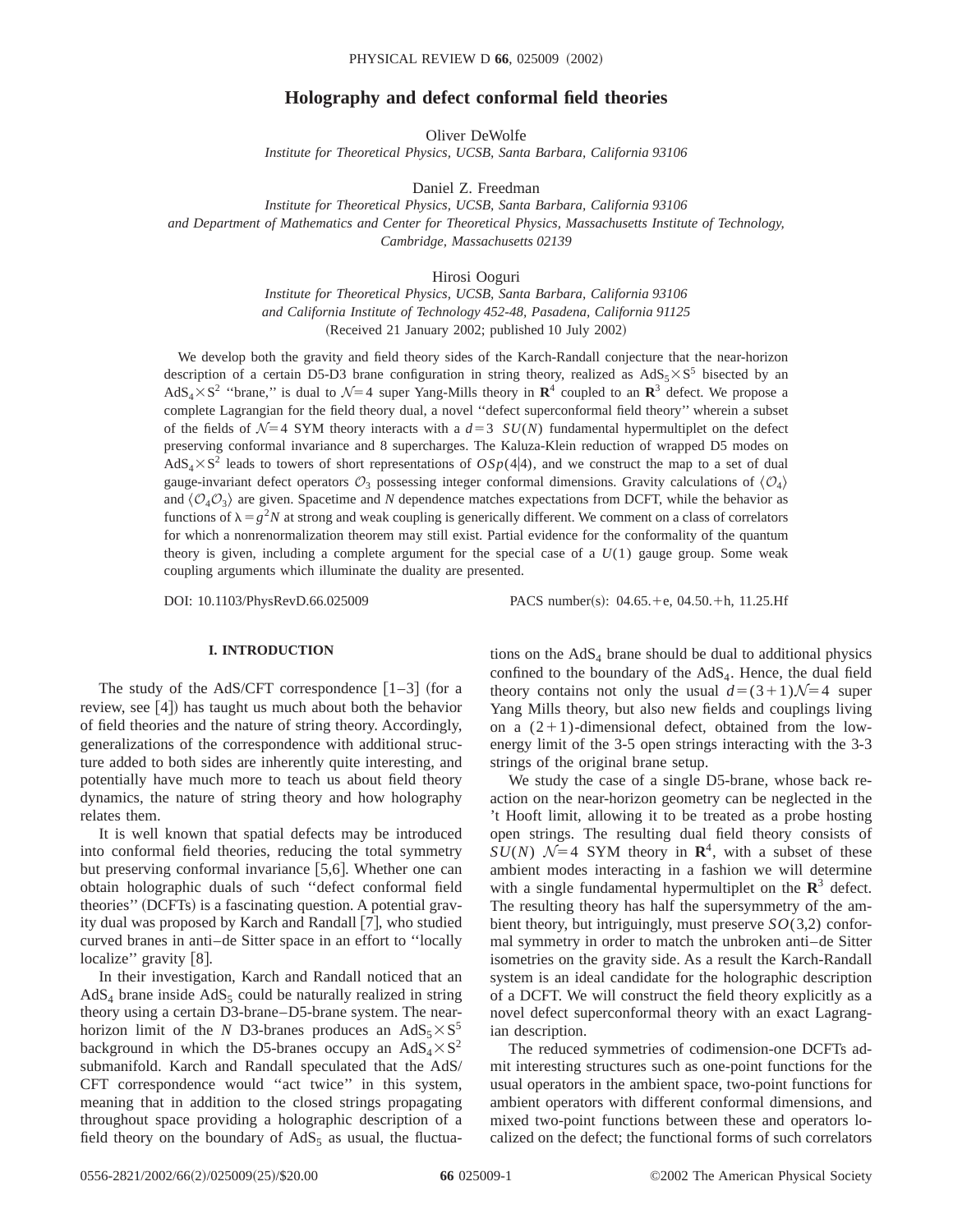are significantly constrained  $|5,6|$ . On the supergravity side, we employ holography to calculate such novel correlation functions from Witten diagrams involving integrals over the  $AdS<sub>4</sub>$  submanifold, and we reproduce the space-time forms required by defect conformal symmetry.

We consider the expansion of the D5-brane action through quadratic order in fluctuations about the  $AdS_4 \times S^2$  probe configuation. We perform a Kaluza-Klein reduction of quadratic terms in bosonic open string fields  $(\psi)$  and find a set of modes of integer mass and scale dimension. The lowest mode of the D5-brane gauge field on  $AdS<sub>4</sub>$  is dual to the current of a global  $U(1)_B$  symmetry in the field theory. As expected all modes can be organized in short representations of the superalgebra  $OSp(4|4)$  associated with supersymmetry in  $AdS<sub>4</sub>$ . Other terms in the fluctuation action involve closed string fields ( $\phi$ ), specifically terms of order  $\phi$ ,  $\phi \psi$ , and  $\phi^2$ . These are interpreted as interactions which determine the novel correlators discussed above. We also obtain the leading power of *N* and the 't Hooft coupling  $\lambda$  for the D5-brane contribution to all correlation functions, a strongcoupling prediction.

We then turn to the dual DSCFT. Using gauge invariance, supersymmetry and  $R$  symmetry, we construct the field theory Lagrangian. This involves augmenting the usual  $\mathcal N$  $=4$  super-Yang-Mills theory in four dimensions with dynamics on the defect. The fundamental defect hypermultiplet couples canonically to the restriction of the 4D gauge field to the hypersurface; we use the ''superspace boundary'' technique  $[9]$  to derive a defect action preserving eight supercharges. We construct the action in  $\mathcal{N}=1$  superspace, but demonstrate that it is fully  $\mathcal{N}=4$  supersymmetric by identifying the  $SU(2)_V \times SU(2)_H$  *R* symmetry. The symmetries rule out any additional marginal interactions, preserving the 4D gauge coupling *g* as the only dimensionless parameter, as well as forbidding mass terms, leaving the theory classically conformal-invariant. Interestingly, the bulk fields participating in the defect interaction involve not just half the scalars, but the normal derivatives of the other half. The bosonic parts of related (nonconformal) supersymmetric defect actions derived from intersecting branes appeared in  $[10,11]$ .

We also match the bosonic modes of the D5-brane on the gravity side to dual field theory operators. The multiplets are short, so conformal dimensions should be protected in the usual way. There is a unique candidate for the chiral primary operator of the lowest multiplet, and we use supersymmetry to fill out the rest of this multiplet, matching the modes to fluctuations on the gravity side. We also discuss the operator structure of higher multiplets. Weak coupling calculations help to determine which operators have protected scale dimensions.

Finally, we discuss the perturbative dynamics of the field theory. We argue that for a certain class of ''pinned'' correlators, there are no divergences other than wave function renormalization of the defect fields. This is sufficient to demonstrate quantum conformal invariance for gauge group  $U(1)$ . For gauge group  $SU(N)$  nonpinned correlators must be considered as well, and we have not yet studied these. Hence the question of quantum conformal invariance remains open. We also discuss the field theory computation of various one- and two-point functions, and compare to gravity. We find that although the powers of *N* match perfectly, the powers of the 't Hooft parameter do not. Hence, unlike the  $\mathcal{N}=4$  case, the simplest correlators of this theory do not obey a nonrenormalization theorem. We do describe a class of correlators independent of  $\lambda$  at leading order, for which a non-renormalization theorem is not ruled out. We conclude with a discussion of directions for future research.

One can consider analogous models in other dimensions. Defect conformal field theories in two dimensions are studied in [12]. Some of them have holographic duals in  $AdS_3$ , such as the  $AdS_2$  branes inside  $AdS_3$  with the NS-NS flux studied in  $[13]$ . In these cases, one may be able to study the correspondence beyond the supergravity approximation.

Sections IV and VI on the construction and analysis of the field theory are largely independent of holography and can be read separately.

#### **II. DESCRIPTION OF THE SYSTEM**

## **A. Brane construction**

The system of partially-overlapping 3-branes and 5-branes preserving 8 supercharges has been known for some time, and was extensively studied in  $[14]$  as a way to engineer 3-dimensional  $\mathcal{N}=4$  field theories on branes. In contrast, we consider systems which have infinite D3-branes, and hence have four-dimensional (as well as threedimensional) dynamics.

We choose coordinates as follows. The *N* D3-branes fill the 0126 directions, while the D5-brane spans 012345; all the branes sit at the origin of the transverse coordinates. In the absence of the D5-brane, the system has 16 unbroken supercharges, an *SO*(3,1) Lorentz symmetry acting on  $(x_0, x_1, x_2, x_6)$  and an additional  $SO(6) \sim SU(4)$  acting on  $(x_3, x_4, x_5, x_7, x_8, x_9)$ . The D3-D5 background preserves 8 supersymmetries, reduces  $SO(3,1)$  to  $SO(2,1)$  on  $(x_0, x_1, x_2)$ , and breaks  $SO(6)$  to  $SO(3) \times SO(3)$  $\sim$  *SU*(2)<sub>*H*</sub> $\times$  *SU*(2)<sub>*V*</sub> acting on (*x*<sub>3</sub>,*x*<sub>4</sub>,*x*<sub>5</sub>) and (*x*<sub>7</sub>,*x*<sub>8</sub>,*x*<sub>9</sub>), respectively.

Four kinds of strings exist in this system. As usual, closed strings propagate in the bulk, giving rise to the fields of type IIB supergravity (SUGRA) as well as all the excited modes. Also, 3-3 and 5-5 open strings lead to sixteen-supercharge vector multiplets on the D3-brane and D5-brane, respectively; these each split into a vector multiplet and a hypermultiplet under the preserved eight supercharges. Finally, 3-5 strings localized on the  $(2+1)$ -dimensional intersection of the branes lead to a three-dimensional hypermultiplet, charged as a bifundamental under the gauge group of each brane.

#### **B. Near-horizon limit**

We remind the reader of the familiar facts of the original AdS/CFT procedure of Maldacena [1]. Consider a stack of *N* parallel D3-branes with  $g_s \rightarrow 0$ ,  $N \rightarrow \infty$  with  $g_sN$  fixed. This system may be examined either for  $g_sN \ll 1$ , in which case the appropriate description is provided by open strings propagating on flat branes, or for  $g_sN \ge 1$ , in which case the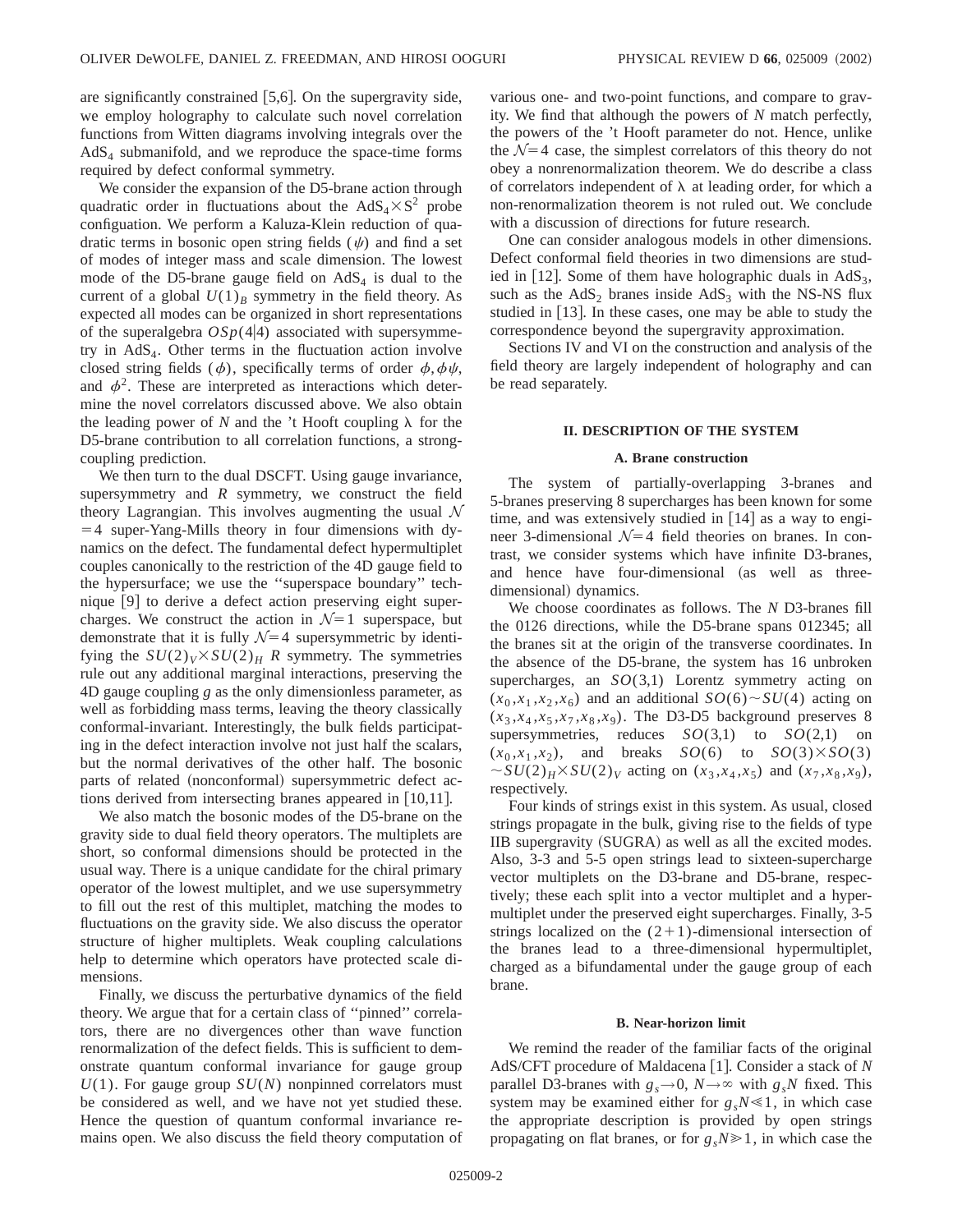appropriate description is a black three-brane solution of type IIB supergravity. By sending  $l_s \rightarrow 0$  with the energies of fluctuations fixed, one is left in the former case with the renormalizable field theory of the massless open string states, namely 4D  $\mathcal{N}=4$  super Yang Mills theory, and with closed strings propagating in the  $AdS_5 \times S^5$  near-horizon geometry of the black brane in the latter case.

Thus the two kinds of string modes in the original brane setup, open and closed, have been segregated from one another, yet are found to describe the same physics in the field theory/near-horizon limit. Each description is useful in a different region of parameter space. Additionally, the symmetry groups enlarge on both sides in the limit, as the field theory is exactly (super)conformal, while AdS isometries appear on the gravity side; the 4D conformal and 5D anti–de Sitter supergroups are algebraically identical, and are denoted  $SU(2,2|4)$ . This group also contains the  $SO(6) \sim SU(4)$  of the original brane setup, which is an *R* symmetry in the field theory and the isometry group of  $S^5$  in the dual.

The system we study is richer, but displays similar behavior. Again we take  $g_s \le 1$ ,  $N \ge 1$  with  $\lambda = g_s N$  fixed. For the case  $g_sN \leq 1$ , the appropriate description of the branes are as flat hypersurfaces. We take the limit  $l_s \rightarrow 0$  with the energies of D3-brane fluctuations fixed. This decouples the modes of the heavy D5-branes, as in [14], and leads to the  $(3+1)$ dimensional field theory described by  $\mathcal{N}=4$  SYM theory throughout most of the space, but with a  $(2+1)$ -dimensional defect containing a localized, interacting fundamental hypermultiplet.

For  $g_sN \ge 1$ , on the other hand, the appropriate description of the D3-branes is a black three-brane. However, we still have  $g_s \ll 1$ , and hence a single D5-brane should still be described as a hypersurface with propagating open strings. Taking the  $l_s \rightarrow 0$  limit here leads to the usual  $AdS_5 \times S^5$ near-horizon geometry of D3-branes with an embedded "probe" D5-brane.<sup>1</sup> Once again the stringy modes of the brane setup have been segregated into two sets, one for each limit of  $g_s$ *N*: the closed strings and open 5-5 strings describe the gravity side, while the low-energy limit of the 3-3 and 3-5 open strings produces the field theory. Once again, the expectation is that the two systems are holographic duals of one another.

We may readily see that the D5-brane lives on an  $AdS_4$  $\times S^2$  submanifold of AdS<sub>5</sub> $\times S^5$ , as follows. In the nearhorizon geometry of the D3-branes, the useful coordinates are  $\vec{y} \equiv (x_0, x_1, x_2), \; x \equiv x_6$ , and the radial coordinate *v* and the angles  $\Omega_5 = (\psi, \theta, \varphi, \chi, \varsigma)$  defined by

$$
x_3 = v \cos \psi \sin \theta \cos \varphi, \quad x_4 = v \cos \psi \sin \theta \sin \varphi,
$$
  
\n
$$
x_5 = v \cos \psi \cos \theta,
$$
  
\n
$$
x_7 = v \sin \psi \sin \chi \cos \varsigma, \quad x_8 = v \sin \psi \sin \chi \sin \varsigma,
$$
  
\n
$$
x_9 = v \sin \psi \cos \chi.
$$
 (2.1)

The metric for the near-horizon geometry in this coordinate system is

$$
ds^2 = ds^2_{AdS_5} + ds^2_{S^5},
$$
 (2.2)

$$
ds_{AdS_5}^2 = L^2 \left( \frac{dv^2}{v^2} + v^2 (dx^2 + d\vec{y}^2) \right),
$$
 (2.3)

$$
ds_{S^5}^2 = L^2 (d\psi^2 + \cos^2 \psi (d\theta^2 + \sin^2 \theta d\varphi^2) + \sin^2 \psi (d\chi^2 + \sin^2 \chi d\varsigma^2)),
$$
 (2.4)

where as usual  $L^4 = 4 \pi \alpha'^2 g_s N$ . The D5-brane sits at  $x = \psi$  $=0$ , filling the AdS<sub>4</sub> defined by the coordinates *v*, *y* and wrapping the  $S^2$  parametrized by  $\theta$ ,  $\varphi$ .

The isometry group of the metric  $(2.3)$ ,  $(2.4)$  preserved by the D5-brane is  $SO(3,2) \times SU(2)_V \times SU(2)_H$ .  $SO(3,2)$  acts on  $(v, y)$ , while while  $SU(2)_H$  and  $SU(2)_V$  rotate  $(\theta, \varphi)$  and  $(\chi, \mathsf{s})$ , respectively. From a field theory viewpoint  $SU(2)_V$  $\times SU(2)_H$  is the unbroken *R* symmetry and *SO*(3,2) is the 3D conformal group, suggesting that the dual field theory must be exactly conformal and contain the eight preserved supercharges of the D3-D5 system. Including the superconformal enhancement to sixteen supercharges, we expect to find the supergroup  $OSp(4|4)$ .

## **C. Correlators in a defect CFT**

The symmetries and the form of correlation functions for  $CFT<sub>d</sub>$  with planar boundary have been discussed in the literature, for example in  $[5,6]$ . Our field theory system, a  $CFT_4$  in  $\mathbb{R}^4$  with additional fields on a planar  $\mathbb{R}^3$  defect, shares these features. We therefore review the most relevant part of this information, which is mostly taken from  $\lceil 6 \rceil$ .

In the field theory description we denote points of  $\mathbb{R}^4$  by  $(y,x)=x_u$  with the defect at  $x=0$ . The *SO*(3,2) conformal group of the DCFT is generated by 3-dimensional translations and Lorentz transformations together with the 4-dimensional inversion,  $x_{\mu} \rightarrow x_{\mu} / (x_{\nu} x^{\nu})$ . These transformations preserve the defect and act on it as standard 3-dimensional conformal transformations.

The possible forms of correlation functions for primary scalar operators  $\mathcal{O}_4$  on the ambient  $\mathbf{R}_4$  and  $\mathcal{O}_3$  on the defect are restricted by the conformal symmetry. Correlators involving only  $\mathcal{O}_3$  have the properties expected from standard 3-dimensional conformal invariance, e.g. the space-time form of two- and three-point functions is completely determined, while four-point functions contain an arbitrary function of two ''cross-ratio'' variables.

On the other hand the restriction of the conventional conformal group  $SO(4,2)$  of CFT<sub>4</sub> to  $SO(3,2)$  leads to new possibilities for correlators of  $\mathcal{O}_4$  in DCFT. Let scale dimensions of operators  $\mathcal{O}_4$  and  $\mathcal{O}_3$  be denoted by  $\Delta_4$  and  $\Delta_3$ , respectively. There are nonvanishing one-point functions  $\langle \mathcal{O}_4 \rangle$ , with fully determined space-time dependence:

$$
\langle \mathcal{O}_4(x,\vec{y}) \rangle = \frac{c}{x^{\Delta_4}},\tag{2.5}
$$

<sup>&</sup>lt;sup>1</sup>Locally localizing gravity the D3/D5 system requires *M* D5branes with  $g_s M \ge 1$ , a different regime from our case [7]. Other studies of  $AdS_4 / AdS_5$  setups with strong back reaction include  $[15,16]$ .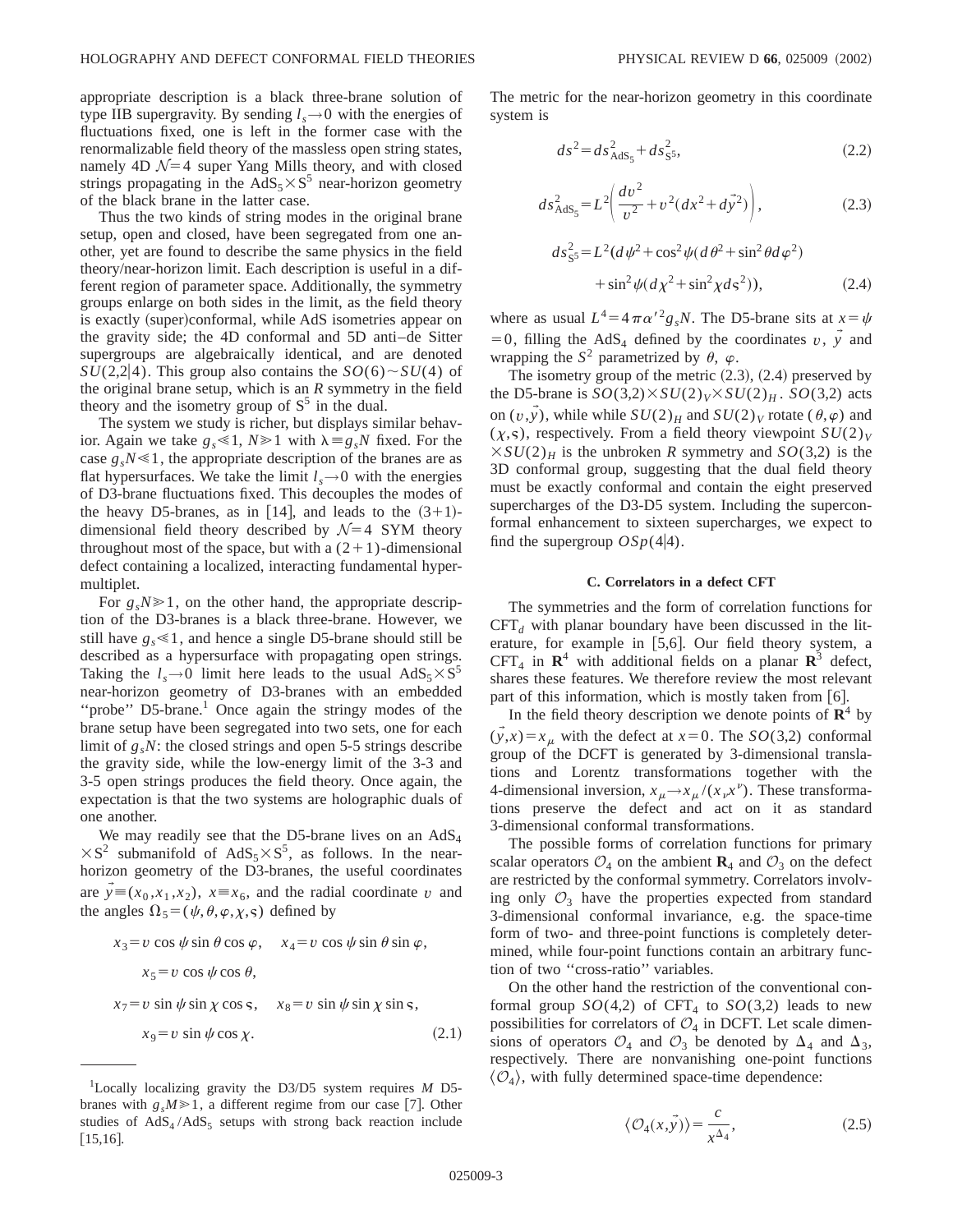as well as two-point functions  $\langle \mathcal{O}_4 \mathcal{O}_3 \rangle$  between one ambient and one defect operator, with space-time dependence also fully determined:

$$
\langle \mathcal{O}_4(x,\vec{y})\mathcal{O}_3(\vec{y}')\rangle = \frac{c'}{x^{\Delta_4-\Delta_3}\eta^{\Delta_3}}, \quad \eta \equiv x^2 + (\vec{y}-\vec{y}')^2,
$$
\n(2.6)

and finally there can be nonvanishing two-point functions  $\langle \mathcal{O}_4\mathcal{O}_4'\rangle$  between ambient operators with  $\Delta_4\neq \Delta_4'$ , containing an arbitrary function of one invariant variable:

$$
\langle \mathcal{O}_4(x,\vec{y})\mathcal{O}_4(x',\vec{y}') \rangle = \frac{1}{x^{\Delta_4}x'^{\Delta_4'}}f(\xi),
$$
  

$$
\xi = (x_\mu - x_\mu')^2/4xx'.
$$
 (2.7)

Our calculations in both weak coupling field theory and the  $AdS_5 / AdS_4$  dual confirm this structure.

On the gravity side the action of the conformal symmetries is best seen if we transform the radial coordinate  $\nu$  to  $z=1/v$ , in terms of which the AdS<sub>5</sub> metric (2.3) becomes conformally flat,

$$
ds_{\text{AdS}_5}^2 = \frac{L^2}{z^2} (dz^2 + dx^2 + d\vec{y}^2). \tag{2.8}
$$

The boundary is now at  $z=0$ . The usual inversion isometry of  $AdS_5$  preserves both the boundary and the  $AdS_4$  of the D5-brane at  $x=0$ . It acts as the standard inversion on this AdS4. Hence the usual relation between bulk isometries and conformal symmetries on the boundary of the usual AdS/ CFT correspondence extends to the new  $AdS_5 / AdS_4$  setup.<sup>2</sup>

#### **III. STRING THEORY SIDE**

The bulk degrees of freedom at  $g_s \rightarrow 0$ ,  $g_s N$  fixed but large include both closed string modes, and open string excitations on the D5-brane. The former are the massless multiplet of type IIB SUGRA reduced on  $AdS_5 \times S^5$ , while the latter are a 6D 16-supercharge vector multiplet living on the D5, dimensionally reduced on  $AdS_4 \times S^2$ .

With the goal of calculating correlation functions, we are interested in the fluctuation equations of this system. The total action is the sum of the type IIB SUGRA action and the Born-Infeld and Wess-Zumino pieces of the D5-brane action:

$$
S_{tot} = S_{IIB} + S_{BI} + S_{WZ}.
$$
 (3.1)

The fluctuation equations for type IIB SUGRA reduced on  $AdS_5 \times S^5$  were analyzed in [17], and they have been used extensively to calculate correlations for gauge-invariant operators  $\mathcal{O}_4$  in  $\mathcal{N}=4$  SYM theory at large  $\lambda$  (for a review and references, see  $[4]$ ). These results will generically be corrected in our system due to the new physics on the defect, and we expect new correlators of the form  $(2.5)$ ,  $(2.7)$  to appear. On the gravity side, this is a consequence of couplings of closed-string modes to brane modes that are implicit in  $S_{BI}$  and  $S_{WZ}$ . Furthermore, terms in the brane action involving open string modes and open or closed string couplings make predictions for purely three-dimensional correlators of the  $\mathcal{O}_3$ , as well as mixed correlators involving both  $\mathcal{O}_3$  and  $\mathcal{O}_4$ , which we expect to match for example (2.6).

Let us compare the normalizations of the terms in Eq.  $(3.1)$  to understand the relative coupling strength of the various kinds of interaction. The overall normalization of  $S_{IIB}$  in the Einstein frame is  $[18]$ 

$$
S_{IIB} = \frac{1}{2\,\kappa^2} \int d^{10}x \sqrt{-g} (R - \frac{1}{2} (\partial \Phi)^2 + \cdots), \qquad (3.2)
$$

where  $\kappa^2 = \frac{1}{2} (2\pi)^7 g_s^2 \alpha'^4$  includes factors of the string coupling extracted from the dilaton before passing to the Einstein frame. In calculating correlation functions, it is useful to Weyl rescale the metric to extract the dimensionful parameter  $[19]$ ,

$$
g_{MN} \equiv L^2 \overline{g}_{MN} \,. \tag{3.3}
$$

In terms of the rescaled metric, we have

$$
S_{IIB} \sim \frac{L^8}{g_s^2 \alpha'^4} \int d^{10}x \sqrt{-\bar{g}} (R - \frac{1}{2} (\partial \Phi)^2 + \cdots)
$$
  
 
$$
\sim N^2 \int d^{10}x \sqrt{-\bar{g}} (R - \frac{1}{2} (\partial \Phi)^2 + \cdots), \qquad (3.4)
$$

where in the last line we used  $L^4 = 4 \pi g_s N \alpha'^2$ . This is a familiar result. If we wish we may canonically normalize the action by defining rescaled bulk fields  $\Phi' \equiv \Phi N$ .

The D5-brane action in the Einstein frame is given by

$$
S_{BI} = -T_{DS} \int d^6 \xi e^{\Phi/2}
$$
  
 
$$
\times \sqrt{-\det(g_{ab}^{PB} + e^{-\Phi}(B_{ab}^{PB} + 2\pi\alpha' F_{ab}))}, \quad (3.5)
$$

$$
S_{WZ} = -T_{D5} \int e^{2\pi\alpha'F + B^{PB}} \wedge \sum_{p} C_{(p)}^{PB}, \qquad (3.6)
$$

where *PB* denotes the pullback of a ten-dimensional quantity; the unusual powers of  $e^{\Phi}$  result from transforming out of string frame and do not affect the quadratic action. We use  $a, b = 0,1,2, v, \theta, \varphi$  for the coordinates along the 5-brane, *i*, *j*  $=6, x, s, \psi$  for the normal directions, and *M*, *N* to run over all 10 indices. Furthermore, we will use  $\mu, \nu$  for AdS<sub>4</sub> indices alone and  $\alpha, \beta$  for S<sup>2</sup> indices. Weyl rescaling the metric in  $S_{BI}$ , we will find

<sup>&</sup>lt;sup>2</sup>The 5D inversion also preserves the more general Karch-Randall AdS<sub>4</sub> surfaces at  $x = Cz$  and acts as the standard inversion on these surfaces.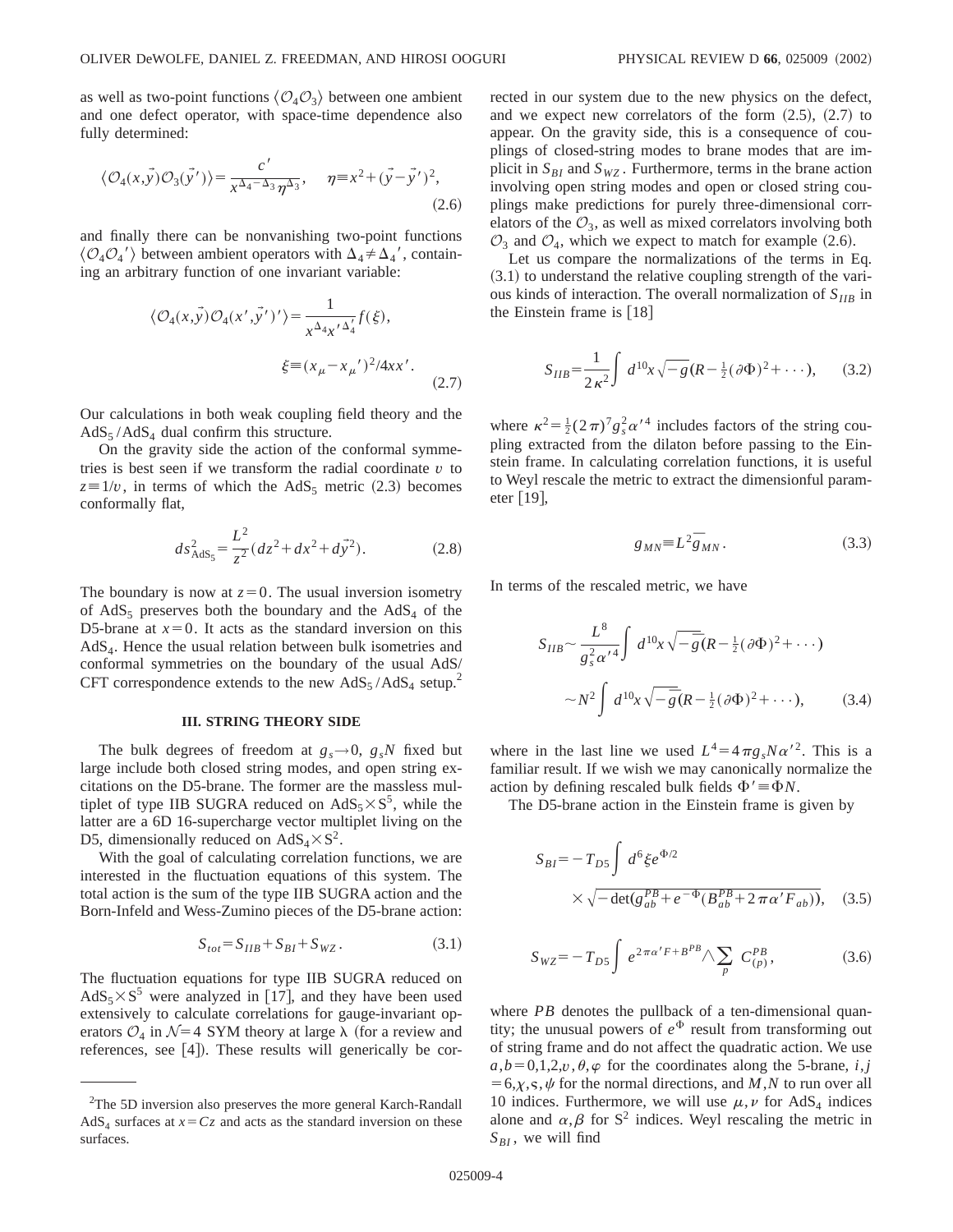$$
S_{BI} = -L^6 T_{DS} \int d^6 \xi \sqrt{-\bar{g}} (1 + \text{fluctuations})
$$
  
=  $-\rho N \lambda^{1/2} \int d^6 \xi \sqrt{-\bar{g}} (1 + \text{fluctuations}), \quad (3.7)$ 

where we used the expression  $T_{D5} = 1/(2\pi)^5 g_s \alpha'^3$  for the D5-brane tension, and  $\rho$  includes the numerical factors.

# **A. Correlators of DCFT from gravity**

Let us imagine a generic D5-brane field  $\psi$  and some coupling of *m* bulk generic fields  $\phi$  to *n* 5-brane fields:

$$
S_{BI} = N\lambda^{1/2} \int d^6 \xi ((\partial \psi)^2 + \phi^m \psi^n)
$$
  
= 
$$
\int d^6 \xi \left( (\partial \psi')^2 + \frac{1}{N^{m+n/2-1} \lambda^{n/4-1/2}} \phi'^m \psi'^n \right).
$$
 (3.8)

where we defined a canonically normalized brane field  $\psi'$  $= N^{1/2} \lambda^{1/4} \psi$ . The interaction terms resulting from  $S_{WZ}$  scales identically in *N* and  $\lambda$ . The canonically normalized fields  $\phi'$ and  $\psi'$  produce two-point correlation functions of dual operators with no factors of  $N$  and  $\lambda$ . With this normalization, the one-point function of the bulk field  $\phi'$  scales as  $\lambda^{1/2}$  $(m=1,n=0)$  and the two-point function of the bulk field and the defect field scales as  $\lambda^{1/4}N^{-1/2}$  ( $m=1,n=1$ ).

Holography requires that the power of *N* in the gravity result for any correlator agree with that of planar graphs in the field theory at fixed  $\lambda$ . On the other hand, the power of  $\lambda$ from Eq. (3.8) at large  $\lambda = g^2 N$  need not agree with field theory results at weak coupling. It is quite easy to see in the present case that the  $N$  dependence always agrees but the  $\lambda$ dependence generically does not.

The agreement for *N* can best be ascertained in the normalizations of Eqs.  $(3.4)$  and  $(3.7)$  in which we have the factor  $N^2$  in  $S_{IIB}$  and *N* in  $S_{BI}$ . All correlators  $\langle \mathcal{O}_4 \mathcal{O}_4' \cdots \rangle$ which are nonvanishing if the defect is removed are of leading order  $N^2$ , while contributions of  $S_{BI}$  are of order *N* in all correlators. There is a simple normalization in the DCFT which reproduces these results.<sup>3</sup> Planar graphs with only adjoint fields are of order  $N^2$ , while in those with defect fields there is a fundamental ''quark'' loop which matches the *N* in Eq.  $(3.7)$ .

The power of  $\lambda$  for multipoint correlators is generically a negative fraction, and it is clear that perturbative field theory gives non-negative integer powers in the weak coupling limit. This situation is entirely consistent with the view that AdS/CFT amplitudes sum all planar graphs at large fixed  $\lambda$ , but it also indicates that the nonrenormalization properties of correlation functions in  $\mathcal{N}=4$  SYM theory which were revealed through supergravity  $[20]$  are absent for generic defect correlators.<sup>4</sup> Correlation functions with  $n=2$  and any  $m$ , however, are seen from Eq.  $(3.8)$  to be independent of  $\lambda$ . This includes defect 2-point functions  $\langle \mathcal{O}_3 \mathcal{O}_3 \rangle$  and others which behave as  $\lambda^0$  at weak coupling. Nonrenormalization theorems could exist for this class of correlators.

One can use Eq.  $(3.8)$  to compute correlation functions of defect and ambient operators  $\mathcal{O}_3$  and  $\mathcal{O}_4$  for a generic boundary DCFT. The one-point function  $\langle \mathcal{O}_4 \rangle$  is computed by taking the standard bulk-boundary propagator in  $AdS_5$ , fixing a point on the boundary where  $\mathcal{O}_4$  is located, and integrating the propagator over the  $AdS<sub>4</sub>$  subspace. Let us consider a scalar  $\mathcal{O}_4$  of conformal weight  $\Delta_4$ . The integral is convergent for  $\Delta_4$  > 3, and one finds

$$
\langle \mathcal{O}_4(x, \vec{y}) \rangle = \lambda^{1/2} \int \frac{dz d\vec{z}^3}{z^4} \frac{\Gamma(\Delta_4)}{\pi^2 \Gamma(\Delta_4 - 2)} \times \left( \frac{z}{z^2 + x^2 + (\vec{z} - \vec{y})^2} \right)^{\Delta_4} \times \left( \frac{z}{z^2 + x^2 + (\vec{z} - \vec{y})^2} \right)^{\Delta_4} \times \left( \frac{\Delta_4 - 3}{2} \right) \Gamma\left(\frac{\Delta_4}{2}\right) \Gamma\left(\frac{3}{2}\right) \times \left( \frac{3}{2} \right) \times \left( \frac{3}{2} \right) \times \left( \frac{3}{2} \right) \times \left( \frac{3}{2} \right) \times \left( \frac{3}{2} \right) \times \left( \frac{3}{2} \right) \times \left( \frac{3}{2} \right) \times \left( \frac{3}{2} \right) \times \left( \frac{3}{2} \right) \times \left( \frac{3}{2} \right) \times \left( \frac{3}{2} \right) \times \left( \frac{3}{2} \right) \times \left( \frac{3}{2} \right) \times \left( \frac{3}{2} \right) \times \left( \frac{3}{2} \right) \times \left( \frac{3}{2} \right) \times \left( \frac{3}{2} \right) \times \left( \frac{3}{2} \right) \times \left( \frac{3}{2} \right) \times \left( \frac{3}{2} \right) \times \left( \frac{3}{2} \right) \times \left( \frac{3}{2} \right) \times \left( \frac{3}{2} \right) \times \left( \frac{3}{2} \right) \times \left( \frac{3}{2} \right) \times \left( \frac{3}{2} \right) \times \left( \frac{3}{2} \right) \times \left( \frac{3}{2} \right) \times \left( \frac{3}{2} \right) \times \left( \frac{3}{2} \right) \times \left( \frac{3}{2} \right) \times \left( \frac{3}{2} \right) \times \left( \frac{3}{2} \right) \times \left( \frac{3}{2} \right) \times \left( \frac{3}{2} \right) \times \left( \frac{3}{2} \right) \times \left( \frac{3}{2} \right) \times \left( \frac{3
$$

By translational invariance along the defect, the one-point function depends only on the transverse coordinate *x*. The scaling  $x^{-\Delta_4}$  is what is expected from conformal invariance (2.5). We will discuss the singularity at  $\Delta_4=3$  shortly.

The one-point function  $\langle \mathcal{O}_4(x,y) \rangle$  is closely related to the two-point function  $\langle \mathcal{O}_4(x_1^{\mu}) \mathcal{O}_4(x_2^{\mu}) \rangle$  in the conventional  $AdS_{d+1} / CFT_d$  correspondence. It is known [21] that a naive supergravity computation for the latter is incorrect and that a careful cutoff procedure is required. One may thus be worried about a similar sensitivity in the computation of  $\langle \mathcal{O}_4 \rangle$ . However, there is reason to believe that this is not the case here, and that Eq.  $(3.9)$  is in fact the correct answer. One way to see this is to recall that for the two-point function, each of the two contributing terms from the action was separately divergent, and so a more careful treatment of the Dirichlet problem was required to extract the proper finite result  $[21]$ . Here there is no such divergence in the single term contributing to the one-point function.

Alternately, a world sheet way to understand the subtlety in the computation of the two-point function follows from trying to perform the calculation in string theory, which is well defined for  $d=2$  [22]. There one considers a two-point function of the corresponding vertex operators on a sphere and divides the result by the volume of the world sheet con-

<sup>&</sup>lt;sup>3</sup>For chiral primaries one can take  $\mathcal{O}_4 = N^{1-k/2} \text{Tr } X^k$  in terms of canonical *X* fields of  $N=4$  SYM theory. Defect correlators containing powers  $(\bar{\Psi}\Psi)^j$  or  $(\bar{q}q)^j$  of canonical hypermultiplet fields carry the factor  $N^{1-j}$ .

 ${}^{4}$ O. Aharony and A. Karch independently calculated the  $\lambda$  dependence of  $\langle \mathcal{O}_4 \rangle$  and recognized it could not obey a nonrenormalization theorem. We thank them for communicating their results.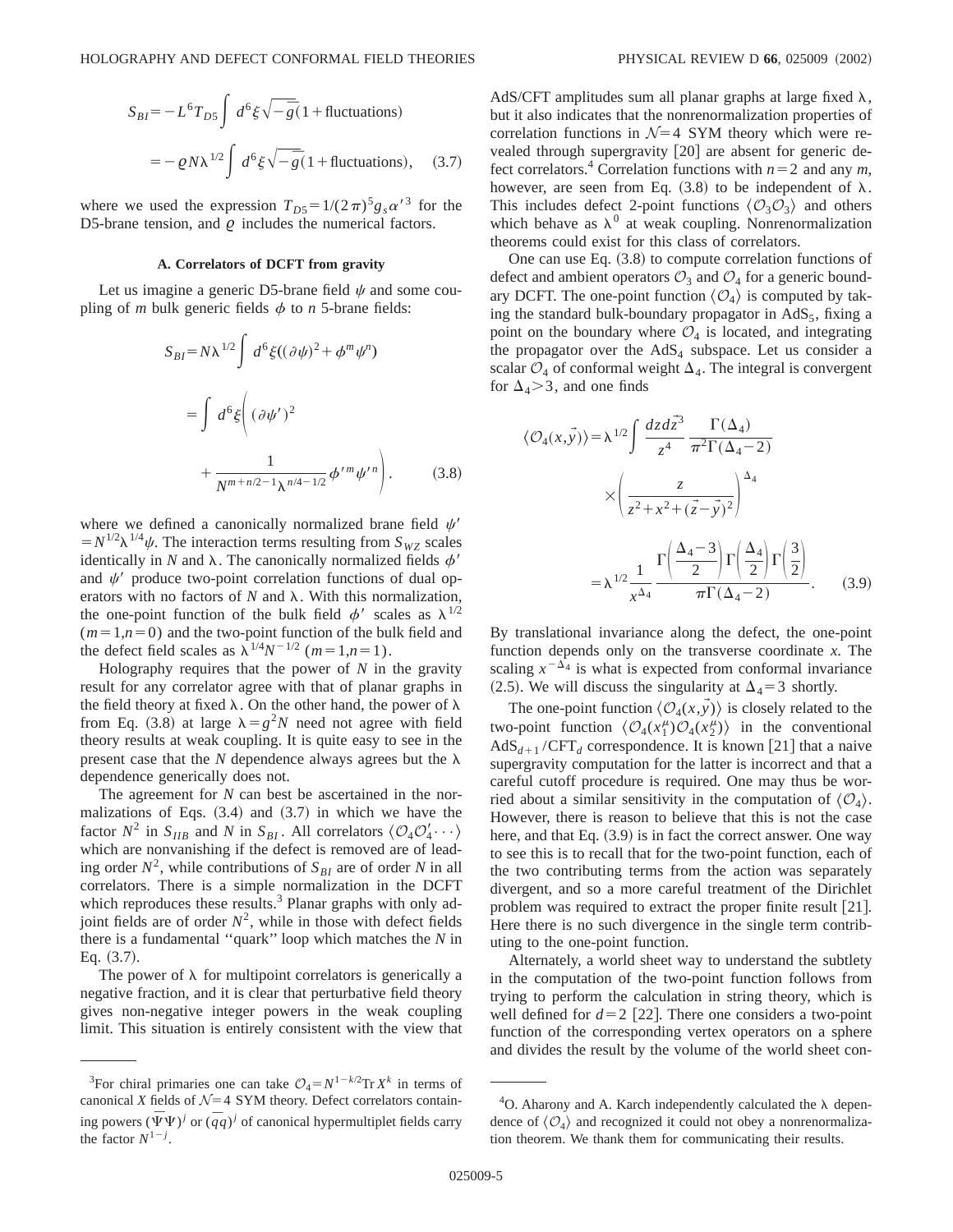formal symmetry which fixes the two insertion points. The volume of this residual conformal symmetry is infinite, and it is canceled by another infinity in the numerator from the world sheet two-point function. Thus again the computation of the target space correlator involves cancellation of two divergent factors, which may leave out a finite  $\Delta$ -dependent coefficient; in fact the proper treatment of this computation has been shown to give the correct factor for  $d=2$  [22]. However, there is no corresponding subtlety in the computation of the one point function  $\langle \mathcal{O}_4 \rangle$ , since the volume of the residual conformal symmetry of a disk with one interior point fixed is finite. Hence we expect Eq.  $(3.9)$  to be unambiguous and correct.

For the two-point function  $\langle \mathcal{O}_4(x,y),\mathcal{O}_3(\vec{0})\rangle$ , the integral to be done is the product of bulk-boundary propagators  $K_{\Delta_4} K_{\Delta_3}$ , with the first as above and the second propagating from the point  $z_{\mu} = (z,0,\vec{z})$  on AdS<sub>4</sub> to the point  $\vec{0}$  on its boundary. We write

$$
\langle \mathcal{O}_4(x, \vec{y}) \mathcal{O}_3(\vec{0}) \rangle
$$
  
=  $J(x, \vec{y}; \Delta_4, \Delta_3) \frac{\lambda^{1/4}}{N^{1/2}} \frac{\Gamma(\Delta_4)}{\pi^2 \Gamma(\Delta_4 - 2)}$   
 $\times \frac{\Gamma(\Delta_3)}{\pi^{3/2} \Gamma(\Delta_3 - \frac{3}{2})},$  (3.10)

with the integral

$$
J(x, \vec{y}; \Delta_4, \Delta_3) = \int \frac{dz d\vec{z}^3}{z^4} \left( \frac{z}{z^2 + x^2 + (\vec{z} - \vec{y})^2} \right)^{\Delta_4} \times \left( \frac{z}{z^2 + \vec{z}^2} \right)^{\Delta_3} .
$$
 (3.11)

As explained in  $[21]$ , it is convenient to use the inversion

$$
(z,0,\vec{z}) \equiv \frac{1}{z'^2 + \vec{z}'^2} (z',0,\vec{z}'), \quad (x,\vec{y}) \equiv \frac{1}{x'^2 + \vec{y}'^2} (x',\vec{y}'),
$$
\n(3.12)

to do the integral, which leads to

$$
J = \frac{1}{(x^2 + \vec{y}^2)^{\Delta_4}} \int dz' d\vec{z}'^3 (z')^{\Delta_3 - 4}
$$

$$
\times \left(\frac{z'}{z'^2 + x'^2 + (\vec{z'} - \vec{y'})^2}\right)^{\Delta_4}.
$$
(3.13)

After scaling  $\vec{z}' = \vec{y}' + \sqrt{{x'}^2 + {z'}^2} \vec{w}$  and  $z' = x'u$ , one finds

$$
J = \frac{1}{x^{\Delta_4 - \Delta_3} (x^2 + \vec{y}^2)^{\Delta_3}} \int \frac{du \, u^{\Delta_4 + \Delta_3 - 4}}{(1 + u^2)^{\Delta_4 - 2/2}} \times \int \frac{d\vec{w}^3}{(1 + \vec{w})^{\Delta_4}} \tag{3.14}
$$

$$
= \frac{1}{x^{\Delta_4 - \Delta_3}(x^2 + y^2)^{\Delta_3}}
$$

$$
\times \frac{\pi^2 \Gamma\left(\frac{\Delta_4 + \Delta_3 - 3}{2}\right) \Gamma\left(\frac{\Delta_4 - \Delta_3}{2}\right)}{2\Gamma(\Delta_4)}.
$$
(3.15)

The conformal invariant form  $(2.6)$  thus arises from gravity. The integral converges if the conditions  $\Delta_4 \ge \Delta_3$  and  $\Delta_4$  $+\Delta_3 \geq 3$  are satisfied. The singularity at  $\Delta_4 + \Delta_3 = 3$  is due to a divergence as the inverted radial coordinate  $z' \rightarrow 0$  and is similar to the singularity of  $\langle \mathcal{O}_4 \rangle$  at  $\Delta_4=3$ . The singularity at  $\Delta_4 = \Delta_3$  arises as  $z' \rightarrow \infty$ .

The poles due to the  $\Gamma$  functions in the numerators of Eqs.  $(3.9)$  and  $(3.14)$  were calculated using the generic form  $(3.8)$ of  $S_{BI}$ . We can show that they cancel in the particular D3/D5 theory we are studying because the actual couplings vanish due to  $SU(2)_H$ × $SU(2)_V$  symmetry. For Eq. (3.9) the issue arises only  $\Delta_4=3$ , but the primary operator  $\mathcal{O}_4=\text{Tr }X^3$  belongs to the (0,3,0) irreducible representation of *SO*(6) which contains no singlets under the residual *R* symmetry.

To discuss the poles in  $\langle \mathcal{O}_4 \mathcal{O}_3 \rangle$ , we must anticipate one key result of the Kaluza-Klein analysis in the next subsection, namely that the primary operators on the defect carry  $SU(2)_H$ × $SU(2)_V$  quantum numbers (*l* ≥ 1,0) and have scale dimension  $\Delta_3 = l$ . Thus the pole at  $\Delta_4 + \Delta_3 = 3$  in Eq.  $(3.14)$  can appear only for  $\mathcal{O}_4 = \text{Tr} X^2$  and the lowest  $\mathcal{O}_3$ , a case which violates *R* symmetry. Consider the next poles at  $\Delta_3 - \Delta_4 = 2n \ge 0$ . We need the fact that the primaries  $\mathcal{O}_4$  $T = \text{Tr } X^k$  contain only components in the representations  $(k,0)$ ,  $(k-2,0)$ , ... of  $SU(2)_H$  $\times$   $SU(2)_V$ . Isospin conservation in  $\langle \mathcal{O}_4 \mathcal{O}_3 \rangle$  thus requires  $l = k - 2m$  or  $\Delta_3 - \Delta_4 = l - k$  $=$  -2*m*; thus only the case with pole  $\Delta_3-\Delta_4=0$  is allowed by *R* symmetry. However, the set of poles we are discussing are close analogues of those in the 3-point function on  $\mathcal N$  $=$  4 SYM theory  $\langle \text{Tr} X^k \text{Tr} X^l \text{Tr} X^m \rangle$  studied in [21]. In the 3-point case a large set of singular cases is forbidden by *SO*(6) symmetry, and there is one remaining extremal case with  $k=l+m$ . For this case the actual bulk couplings  $g_{klm}$ from type IIB supergravity have a zero which cancels the pole leaving a finite result  $[20]$ . The remaining singular case for  $\langle \mathcal{O}_4 \mathcal{O}_3 \rangle$  is extremal in exactly the same sense, and we conjecture that the specific couplings that occur in the D5 brane action will cancel the pole.

## **B. D5-brane open-string modes**

We now turn to a more detailed study of the D5-brane action for the Karch-Randall system. We will enumerate all terms up to quadratic order in both open and closed string bosonic fluctuations. Considering first the quadratic action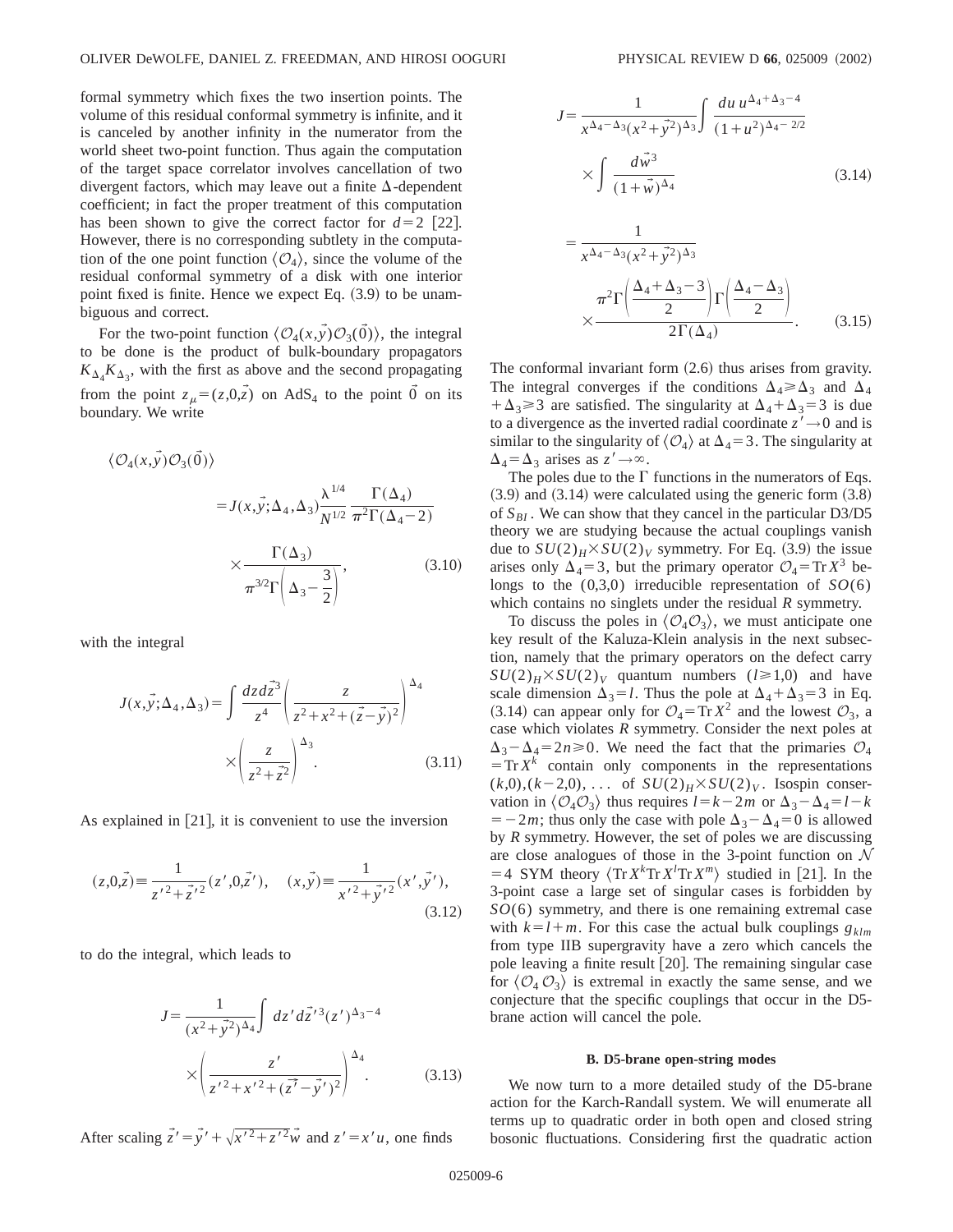for the open string modes alone, we perform a Kaluza-Klein reduction on the  $S^2$ , producing kinetic terms for towers of  $AdS<sub>4</sub>$  modes. We solve for the masses of these fluctuations, and determine the conformal dimensions of the dual operators  $\mathcal{O}_3$ . As we will see, two kinds of excitation are elementary to handle, while the remaining two types are mixed and their mass matrix must be diagonalized. Although there are three negative-mass modes in the full system, the Breitenlohner-Freedman stability bound is satisfied. All masses and conformal dimensions are nontrivially found to be integers, a sign of supersymmetry. These fluctuations fit into short multiplets of  $OSp(4|4)$ , and we will establish the dictionary relating them to gauge-invariant defect operators in the dual DSCFT in Sec. V.

There still remain interactions on the brane involving closed string modes. As explained in the last subsection, these give rise to various correlation functions. We list the couplings up to quadratic order in Sec. III C, but do not perform the KK reductions for most cases.

The bosonic open string modes living on the D5-brane are the  $U(1)$  gauge field  $B_a$  and the embedding coordinates  $Z^M$ .<sup>5</sup> As usual we pick a static gauge to fix the world volume diffeomorphisms,  $\xi^a = Z^a$ , leaving us with the dynamical fluctuations  $Z^i$ . Expanding out the determinant in  $S_{BI}$  to quadratic order, we find

$$
S_{BI} = -T_{DS} \int d^6 \xi e^{\Phi/2} \sqrt{-\det g} \left( 1 + \frac{1}{2} \partial^a Z^i \partial_a Z^j g_{ij} \right. + \frac{1}{4} \mathcal{F}_{ab} \mathcal{F}^{ab} + \partial^a Z^i h_{ia} \right), \tag{3.16}
$$

where  $\mathcal{F}_{ab} = B_{ab} + 2 \pi \alpha' F_{ab}$ . There is still a lot of physics hidden in  $\sqrt{-}$  det *g*, which is the determinant of the metric over the  $AdS_4 \times S^2$  directions. The background metric is implicitly a function both of the world volume coordinates  $\xi^a$ (thanks to the static gauge condition) and the embedding fields  $Z^i$ :

$$
\sqrt{-\det g} = L^6 v^2 \sin \theta \cos^2 2\psi = L^6 \sqrt{-\bar{g}_4} \sqrt{\bar{g}_2} \cos^2 2\psi,
$$
\n(3.17)

where  $\overline{g}_4$  and  $\overline{g}_2$  are the determinants of the Weyl-rescaled metric  $(3.3)$  on AdS<sub>4</sub> and S<sup>2</sup>, respectively. The cosine will provide mass terms for  $Z^{\psi}$ . Furthermore,  $\overline{g}_4$  and  $\overline{g}_2$  contain graviton fluctuations, which must be expanded out when we consider closed string modes.

For now, we concentrate on the open string modes in Eq.  $(3.16)$  and postpone discussing the closed string fluctuations, including those in mixed terms such as  $\partial^a Z^i h_{ia}$ . For the various  $g_{ij}$ , we find

$$
g_{xx} = L^2 v^2, \quad g_{\psi\psi} = L^2, \quad g_{\chi\chi} = L^2 \sin^2 Z^{\psi},
$$
  

$$
g_{ss} = L^2 \sin^2 Z^{\psi} \sin^2 Z^{\chi}.
$$
 (3.18)

Notice that  $g_{xx}$  and  $g_{ss}$  are higher order in the fluctuations, and hence the kinetic terms for  $Z^{\chi}$  and  $Z^{\varsigma}$  vanish to quadratic order. This is a consequence of our choice of coordinate system, as the  $\chi$  and  $\varsigma$  coordinates become degenerate at  $\psi$  $=0$ , the location of the D5-brane. All infinitesimal fluctuations of the D5-brane on the  $S^5$  are  $\psi$  fluctuations, and they form a triplet of  $SU(2)_V$ . Thus  $S_{BI}$  to quadratic order in open string fluctuations reads

$$
S_{BI} = -(T_{D5}L^6) \int d^4x \sqrt{\overline{g}_4} d\Omega \left( 1 + \frac{1}{2} v^2 \partial^a Z^x \partial_a Z^x \right.+ \frac{1}{2} \partial^a Z^{\psi} \partial_a Z^{\psi} - (Z^{\psi})^2 + \left( \frac{2 \pi \alpha'}{L^2} \right)^2 \frac{1}{4} F_{ab} F^{ab} \right),
$$
\n(3.19)

where we are now raising indices with  $\bar{g}^{ab}$ , and  $d\Omega$  $\equiv \sqrt{\frac{2}{g_2}} d\theta d\varphi$ . Notice that the gauge field kinetic term is down by an additional factor  $\alpha'^2/L^4 \sim 1/\lambda$ .

Let us now turn to  $S_{WZ}$ . We find

$$
S_{WZ} = -T_{D5} \int (C_6^{PB} + C_4^{PB} \wedge \mathcal{F} + \cdots). \tag{3.20}
$$

Of the Ramond-Ramond fields, only  $C_4$  is nonzero in the background. The relevant term<sup>6</sup> is

$$
C_{x012} = v^4 L^4. \tag{3.21}
$$

The 5-brane does not span the coordinate *x*. However, Eq.  $(3.21)$  contributes to the pullback

$$
C_{abcd}^{PB} = \partial_a Z^i C_{ibcd} + (\text{perms in } abcd) + \mathcal{O}(Z^2). \tag{3.22}
$$

We find the contribution to the part of  $S_{WZ}$  quadratic in fivebrane fields,

$$
S_{WZ} = -\frac{1}{2} L^4 T_{D5} (2 \pi \alpha') \int d^6 x v^4 \tilde{\epsilon}^{\alpha \beta} (2 \partial_{\alpha} Z^x F_{\nu \beta} - F_{\alpha \beta} \partial_{\nu} Z^x) = -\frac{1}{2} L^4 T_{D5} (2 \pi \alpha') \int d^6 x v^4 \tilde{\epsilon}^{\alpha \beta} (2 \partial_{\alpha} Z^x \partial_{\nu} B_{\beta} - F_{\alpha \beta} \partial_{\nu} Z^x),
$$
(3.23)

where  $\tilde{\epsilon}^{\alpha\beta}$  is the flat-space epsilon tensor with  $\tilde{\epsilon}^{\theta\phi} = 1$ , and we used integration by parts and antisymmetry to eliminate

<sup>5</sup> We reserve the symbols *A* and *X* for the D3-brane fields that will appear in the field theory sections.  $B_a$  should not be confused with the NSNS 2-form  $B_{ab}$ .

<sup>&</sup>lt;sup>6</sup>There is also a term polarized in the angular directions, required for the self-duality of  $F_5$ ; it does not play a role in the quadratic Lagrangian.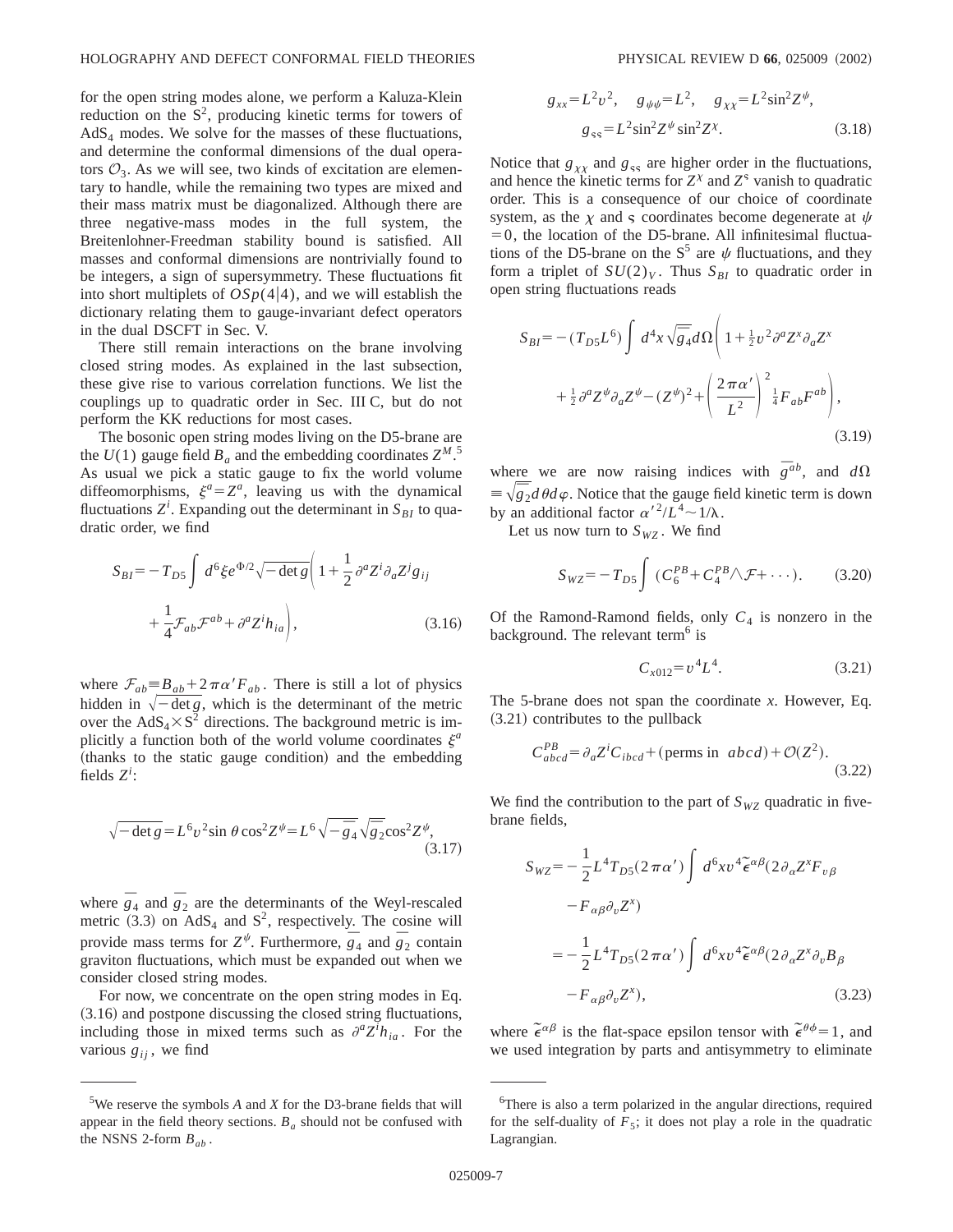the  $\tilde{\epsilon}^{\alpha\beta}\partial_{\alpha}Z^{\alpha}\partial_{\beta}B_{\nu}$  term in the second line of Eq. (3.23). Combining Eqs.  $(3.19)$  and  $(3.23)$ , we have the complete set of quadratic terms in the open-string fields. We see that the gauge field is coupled to the scalar  $Z^x$ , while the scalar  $Z^{\psi}$  is free. We examine each of these systems in turn, expanding in spherical harmonics on the  $S^2$  and computing  $AdS_4$  masses and dual conformal dimensions.

*Angular fluctuations.* The D5-brane may wiggle away from its background location  $\psi=0$  on the 5-sphere, and this is described by  $Z^{\psi}$ . The fluctuation equation follows from Eq.  $(3.19)$  and is simply

$$
(\Box + 2)Z^{\psi} = 0. \tag{3.24}
$$

We expand in the usual  $S<sup>2</sup>$  spherical harmonics,

$$
Z^{\psi}(\vec{y}, v, \Omega) = \sum_{l,m} \psi_m^l(\vec{y}, v) Y_m^l(\Omega). \tag{3.25}
$$

The six-dimensional Laplacian splits as  $\square = \square_{AdS_4} + \square_{S^2}$ , and as every second-grader knows from studies of angular momentum, the spherical harmonics  $Y_m^l(\theta, \phi)$  are eigenvectors of  $\Box$ <sub>S2</sub> with eigenvalues

$$
\Box_{S^2} Y_m^l(\theta, \varphi) = -l(l+1) Y_m^l(\theta, \varphi).
$$
 (3.26)

Upon reduction, Eq.  $(3.24)$  becomes

$$
(\Box_{\text{AdS}_4} - m^2(l))\psi_m^l(x) = 0, \quad m^2(l) = -2 + l(l+1). \tag{3.27}
$$

Thus the zero mode is tachyonic. However, tachyonic modes do not generate an instability in  $AdS<sub>d+1</sub>$  space as long as the masses do not violate the Breitenlohner-Freedman bound [23], which in the metric  $\overline{g}$  where the AdS scale is unity takes the form  $m^2 \ge -d^2/4$ . For  $d=3$  we have  $m^2 \ge -9/4$ , which is satisfied by all the modes  $(3.27)$ . Hence there is no instability in this sector, as expected due to supersymmetry. Karch and Randall [7] already considered the zero mode and found it to be stable.

Using the standard  $AdS_{d+1}/CFT_d$  formula  $\Delta_{\pm} = (d$  $\pm \sqrt{d^2+4m^2}/2$  with  $d=3$ , we find for the dual conformal dimensions,

$$
\Delta_{+} = 2 + l, \quad \Delta_{-} = 1 - l. \tag{3.28}
$$

 $\Delta$ <sub>-</sub> is only possible for the constant mode *l* = 0.

*AdS*<sup>4</sup> *gauge field fluctuations.* We find it convenient to define  $b_a \equiv (2\pi\alpha'/L^2)B_a$ ,  $f_{ab} \equiv (2\pi\alpha'/L^2)F_{ab}$ ; these fluctuations then have the same normalization as the  $Z^i$ . The action is then

$$
S_{gauge} = -\frac{1}{4}T_{DS}L^6 \int d^4x \sqrt{\overline{g}_4} d\Omega f_{ab} f^{ab}
$$

$$
= -\frac{1}{4}T_{DS}L^6 \int d^4x \sqrt{\overline{g}_4} d\Omega (f_{\mu\nu}f^{\mu\nu})
$$

$$
+ 2f_{\mu\alpha}f^{\mu\alpha} + f_{\alpha\beta}f^{\alpha\beta}). \tag{3.29}
$$

We impose the gauge choice  $D^{\alpha}b_{\alpha}=0$ , which decouples  $b_{\mu}$ from  $b_{\alpha}$ . We then find for  $S_{gauge}$ 

$$
S_{gauge} = S_{b_{\mu}} + S_{b_{\alpha}},
$$
\n(3.30)

$$
S_{b_{\mu}} = -\frac{1}{4} T_{D5} L^6 \int d^4 x \sqrt{\overline{g}}_4 d\Omega
$$
  
 
$$
\times (f_{\mu\nu} f^{\mu\nu} + 2D_a b_{\mu} D^{\alpha} b^{\mu}), \qquad (3.31)
$$

$$
S_{b_{\alpha}} = -\frac{1}{4} T_{D5} L^{6} \int d^{4}x \sqrt{\overline{g}_{4}} d\Omega
$$
  
×(2D<sub>*µ*</sub>b<sub>*α*</sub>D<sup>*µ*</sup>b<sub>*α*</sub> + f<sub>*αβ*</sub>f<sup>*αβ*</sup>). (3.32)

Furthermore, we see that the coupling  $(3.23)$  involves only  $b_{\alpha}$ . Therefore  $S_{b_{\alpha}}$  gives the complete quadratic action for  $b<sub>u</sub>$ . The fluctuation equation is

$$
D^{\mu} f_{\mu\nu} + \Box_{S^2} b_{\nu} = 0. \tag{3.33}
$$

The  $b<sub>\mu</sub>$  are scalars on the S<sup>2</sup> and hence can be expanded in ordinary spherical harmonics as with Eq.  $(3.25)$ ,

$$
b_{\mu}(\vec{y}, v, \Omega) = \sum_{l,m} b_{\mu m}^l(\vec{y}, v) Y_m^l(\Omega), \qquad (3.34)
$$

under which Eq.  $(3.33)$  reduces to a Maxwell equation for the zero mode and standard Proca equations for the excited tower, with masses

$$
m^2 = l(l+1).
$$
 (3.35)

We translate Eq.  $(3.35)$  into conformal dimensions for dual operators using the standard vector relation  $\Delta = (d + \sqrt{(d-2)^2 + 4m^2})/2$ , and obtain

$$
\Delta = 2 + l. \tag{3.36}
$$

*Coupled sector.* We finally consider the coupled sector of  $b_{\alpha}$  and  $Z^x$  from Eqs. (3.19), (3.23), and (3.32). In this instance we find it more convenient to perform the  $S<sup>2</sup>$  reduction on the level of the action, before extracting equations of motion for each mode.

For  $Z^x$  we expand as usual

$$
Z^{x}(\vec{y}, v, \Omega) = \sum_{l,m} z_m^l(\vec{y}, v) Y_m^l(\Omega).
$$
 (3.37)

For  $b_{\alpha}$ , the gauge condition  $D^{\alpha}b_{\alpha}=0$  tells us that *b* is coclosed as a 1-form on  $S^2$ ; by the Hodge decomposition theorem *b* is a sum of coexact and harmonic pieces. Since there are no harmonic 1-forms on  $S^2$ , we may write *b* as a coexact form,

$$
b_{\alpha}(\vec{y},v,\Omega) = \sum_{l,m} b_m^l(\vec{y},v) \epsilon_{\alpha\beta} D^{\beta} Y_m^l(\Omega), \quad (3.38)
$$

where  $\epsilon_{\alpha\beta}$  is the curved-space epsilon tensor on S<sup>2</sup>. In what follows, we will drop the ''magnetic quantum number'' *m* on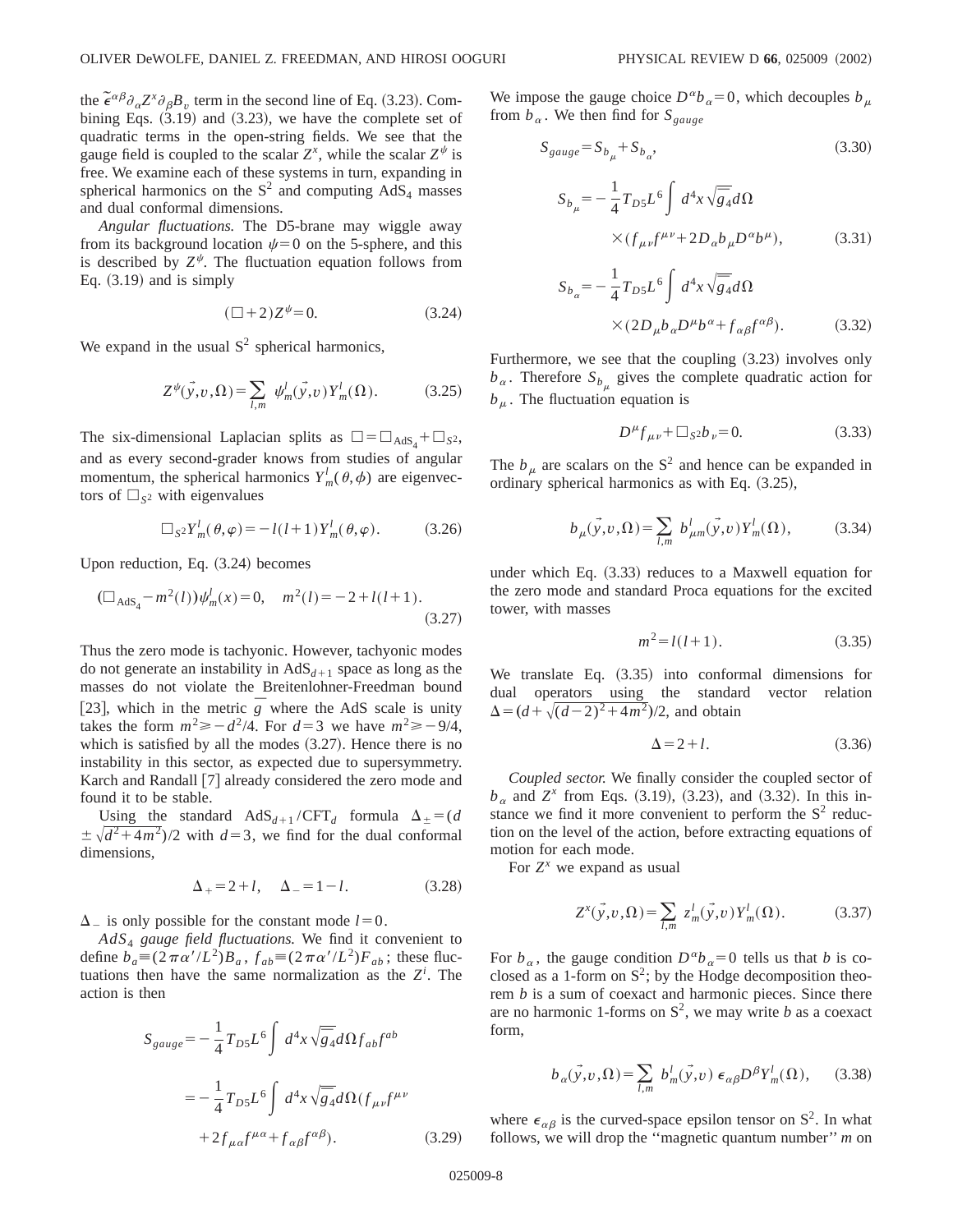$z_m^l$ ,  $b_m^l$  and  $Y_m^l$  for clarity; it is implicitly present and summed over when *l* is summed over.

We find in Eq.  $(3.32)$ ,

$$
\int d\Omega 2D_{\mu}b_{\alpha}D^{\mu}b^{\alpha} = 2 \int d\Omega \sum_{ll'} (D_{\mu}b^{l}D^{\mu}b^{l'})
$$

$$
\times (D_{\beta}Y^{l}D^{\beta}Y^{l'})
$$

$$
= 2k(l) \sum_{l} \frac{l(l+1)}{L^2} D_{\mu}b^{l}D^{\mu}b^{l}, \tag{3.39}
$$

where we integrated by parts and used Eq.  $(3.38)$ , and  $k(l)$  is the normalization in  $\int d\Omega Y'Y'^{'} = k(l)\delta^{ll'}$ , which will drop out at the end of the day, as well as

$$
\int d\Omega f_{\alpha\beta} f^{\alpha\beta} = 2 \int d\Omega \sum_{ll'} b^l b^{l'} [(D_{\alpha} \epsilon_{\beta\gamma} - D_{\beta} \epsilon_{\alpha\gamma}) D^{\gamma} Y^l] D^{\alpha} \epsilon^{\beta\delta} D_{\delta} Y^{l'}
$$

$$
= 2k(l) \sum_{l} (l(l+1))^2 b^l b^l,
$$
(3.40)

where we have commuted covariant derivatives through each other as needed and used  $\overline{R}_{\alpha\beta} = \overline{g}_{\alpha\beta}$ . Thus the total action  $(3.32)$  for the *b*<sup>*l*</sup> modes is

$$
S_{b_{\alpha}} = -\frac{1}{4} T_{D5} L^{6} k(l) \int d^{4}x \sqrt{\overline{g}_{4}} 2 \sum_{l} l(l+1)
$$
  
 
$$
\times (\partial_{\mu} b^{l} \partial^{\mu} b^{l} + l(l+1) b^{l} b^{l}). \qquad (3.41)
$$

The quadratic terms for  $Z^x$  in Eq.  $(3.19)$  are considerably simpler; we find

$$
S_x = -\frac{1}{2}T_{DS}L^6 \int d^4x \sqrt{\overline{g}_4} d\Omega v^2
$$
  
\n
$$
\times \sum_{ll'} (D_{\mu}z^l D^{\mu}z^{l'} Y^l Y^{l'} + z^l z^{l'} D^{\alpha} Y^l D_{\alpha} Y^{l'}),
$$
  
\n
$$
= -\frac{1}{4}T_{DS}L^6k(l) \int d^4x \sqrt{\overline{g}_4}(2v^2)
$$
  
\n
$$
\times \sum_{l} (\partial_{\mu}z^l \partial^{\mu}z^l + l(l+1)z^l z^l).
$$
 (3.42)

Finally, there is the mixing term from  $S_{WZ}$  (3.23). Writing  $\tilde{\epsilon}^{\alpha\beta} f_{\alpha\beta} = 2 \tilde{\epsilon}^{\alpha\beta} \partial_{\alpha} a_{\beta}$ , we integrate both the  $\partial_{\alpha}$  and the  $\partial_{\nu}$ derivatives in the second term in Eq.  $(3.23)$  by parts, which cancels the first term but leaves a piece coming from  $(\partial_v v^4)$ . Using  $\tilde{\epsilon}^{\alpha\beta} = \sqrt{\frac{2}{g_2}} \epsilon^{\alpha\beta}$  and a factor of  $v^2$  to form  $\sqrt{\frac{2}{g_4}}$ , we obtain

$$
S_{WZ} = -4T_{D5}L^6 \int d^4x \sqrt{\overline{g}_4} d\Omega v Z^x \epsilon^{\alpha\beta} D_\alpha b_\beta. \quad (3.43)
$$

Expanding both  $Z^x$  and  $b_\alpha$  in spherical harmonics, we find

$$
S_{WZ} = 4T_{D5}L^6 \int d^4x \sqrt{\overline{g}_4} d\Omega v \sum_{ll'} z^l Y^l b^{l'} \square_{S^2} Y^{l'},
$$
  

$$
= -\frac{1}{4} T_{D5} L^6 k(l) \int d^4x \sqrt{\overline{g}_4}
$$
  

$$
\times \sum_{l} 16l(l+1)v z^l b^l.
$$
 (3.44)

We are now in a position to derive the fluctuation equations for each mode using the total action  $(3.41)$ ,  $(3.42)$ ,  $(3.44)$ . For the  $b^l$  modes, we find

$$
\Box_{\text{AdS}_4} b^l = l(l+1)b^l + 4vz^l, \tag{3.45}
$$

while for the  $z^l$ , we have

$$
\frac{1}{\sqrt{\bar{g}}_4} \partial_\mu \sqrt{\bar{g}}_4 v^2 g^{\mu\nu} \partial_\nu z^l = v^2 l(l+1) z^l + 4l(l+1) v b^l.
$$
\n(3.46)

The factors of  $v^2$  can be dealt with by rescaling  $z^l$  by a function of *v* that is chosen to eliminate any terms with a single derivative of  $z^l$  on the left-hand side of Eq. (3.46). The correct factor to extract turns out to be

$$
y^l \equiv v z^l. \tag{3.47}
$$

Dividing by an overall factor of  $v$ , Eq.  $(3.46)$  then reduces to

$$
(\Box_{\text{AdS}_4} - 4) y^l = l(l+1) y^l + 4l(l+1)b^l. \tag{3.48}
$$

Additionally, the equation for  $b^l$  (3.45) loses its explicit factors of *v* when expressed in terms of  $y^l$ :

$$
\Box_{\text{AdS}_4} b^l = l(l+1)b^l + 4y^l. \tag{3.49}
$$

Solving the system is now trivial. Equations  $(3.48)$ ,  $(3.49)$ can be expressed in terms of the mass matrix

$$
\Box_{\text{AdS}_4} \begin{pmatrix} y^l \\ b^l \end{pmatrix} = \begin{pmatrix} l(l+1) + 4 & 4l(l+1) \\ 4 & l(l+1) \end{pmatrix} \begin{pmatrix} y^l \\ b^l \end{pmatrix}.
$$
 (3.50)

The mass matrix is diagonalized to find the mass eigenvalues

$$
m2 = l(l+1) + 2 \pm 2\sqrt{4l(l+1) + 1}
$$

$$
= l2 + l + 2 \pm 2(l+1).
$$
 (3.51)

The masses turn out integer, which is not a property of generic Freund-Rubin-type KK reductions and is usually an indication of supersymmetry [24]. Each of the two branches

$$
m^{2(+)} = l^2 + 5l + 4, \quad m^{2(-)} = l^2 - 3l, \tag{3.52}
$$

has associated dual operators, whose conformal dimensions we compute. For  $m^{2(\pm)}$ , we have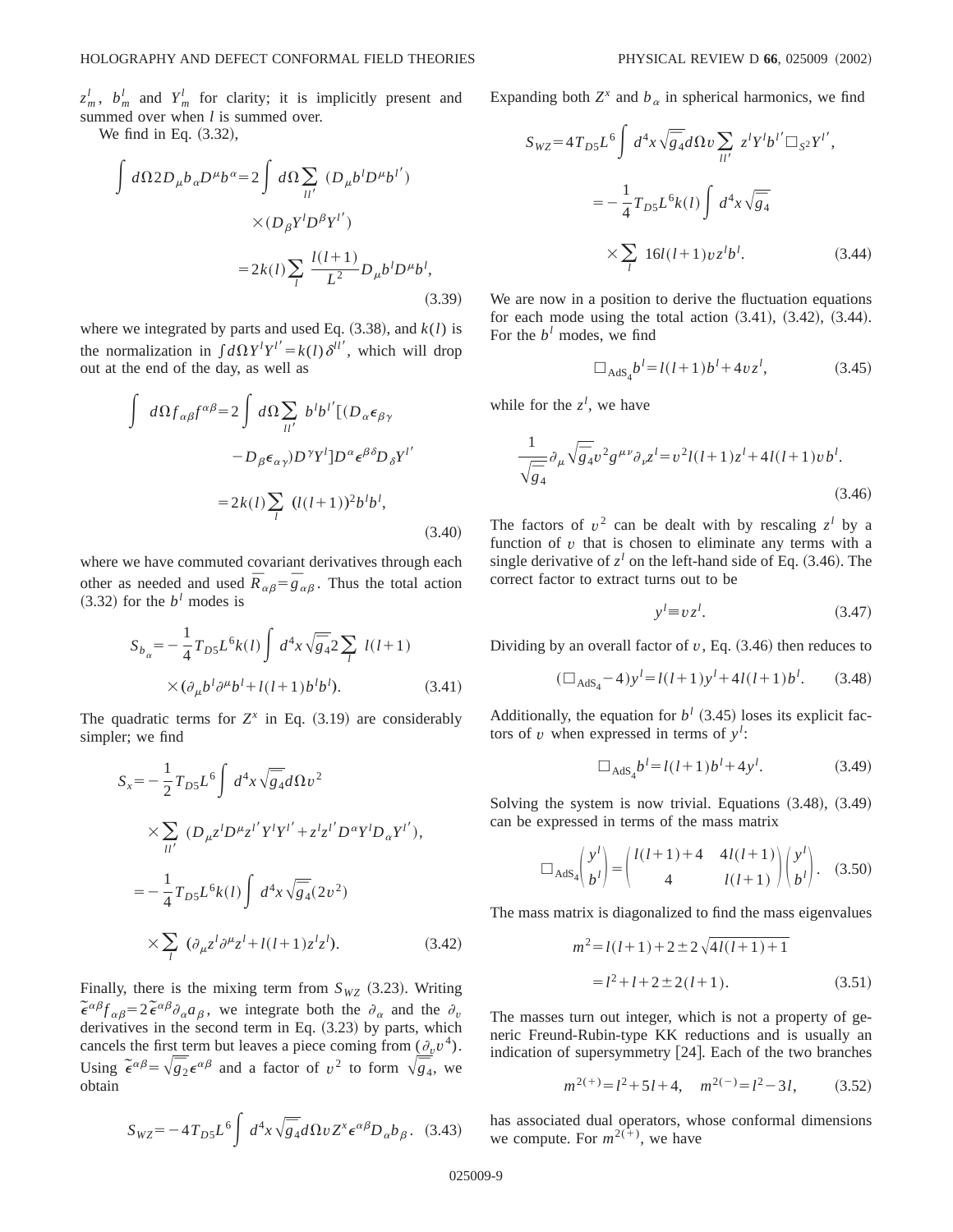$$
\Delta_{\pm}^{(+)} = \frac{3}{2} \pm \frac{1}{2} \sqrt{9 + 4(l^2 + 5l + 4)} = \frac{3}{2} \pm \frac{1}{2} (2l + 5).
$$
\n(3.53)

Only the  $+$  branch is possible for unitarity; this gives

$$
\Delta_{+}^{(+)} = l + 4. \tag{3.54}
$$

Meanwhile, for  $m^{2(-)}$ , we find

$$
\Delta_{\pm}^{(-)} = \frac{3}{2} \pm \frac{1}{2} \sqrt{9 + 4(l^2 - 3l)} = \frac{3}{2} \pm \frac{1}{2} |2l - 3|.
$$
 (3.55)

For  $l=1,2$ , both choices are possible, while only  $\Delta_{+}^{(-)}$  is possible for *l* > 2. Again nontrivially, we find integer quantities.

A few words are necessary for the special case  $l=0$ . This corresponds to a constant spherical harmonic  $Y^{l=0}$ . It is easy to see from Eq.  $(3.38)$  that  $b_\alpha$  vanishes for such a mode, and hence  $b^{1}=0$  uniformly. (The expansion of the vector field  $b_{\alpha}$  on S<sup>2</sup> does not contain a scalar part.) As a result the  $y^{l=0}$ mode is uncoupled, and from Eq.  $(3.48)$  we see that it has the (positive) mass  $m^2$ =4. This is merely the value of  $m^{2(+)}$  for  $l=0$  (3.52). Hence, as is common in such Kaluza-Klein problems, the lower branch truncates at some  $l > 0$ , in this case  $l=1$ , while the upper branch can take any value  $l \ge 0$ . The  $l=1$ ,  $l=2$  states on the lower branch both have the negative mass  $m^2 = -2$ , which satisfies the Breitenlohner-Freedman bound.

We have now determined the complete spectrum of bosonic open-string fluctuations on the D5-brane. These modes are expected to be the bosonic elements of a series of short representations of the superalgebra  $OSp(4|4)$  whose even subalgebra is  $SO(3,2) \times SU(2)_H \times SU(2)_V$ . The structure of such representations is known  $[25]$ , but it is simpler to compare with the short representations of maximum spin 1 of the  $OSp(3|4)$  subalgebra whose decomposition with respect to  $SO(3,2)\times SO(3)$  was explicitly given in (50) of [26]. The supercharges of  $OSp(3|4)$  are in the  $J=1$  of  $SO(3)$ , so we identify  $SO(3)$  as  $SU(2)_D$ , the diagonal subalgebra of  $SU(2)_H$ × $SU(2)_V$ . This means that the  $\psi$  modes appear with  $J=l+1, l, l-1$ . Having noted this, one finds complete agreement between the Kaluza-Klein modes  $(3.28)$ ,  $(3.36)$ ,  $(3.53)$ ,  $(3.55)$  and the short representations of  $[26]$ . Agreement for the bosonic modes is nontrivial since a given  $OSp(3|4)$  representation includes 5 scalars and a vector with specific relations between  $\Delta$  and *J*. The KK spectrum is summarized in Table I of Sec. V, where we will match the D5 brane modes to gauge-invariant composite operators confined to the defect of the dual field theory.

#### **C. D5-brane closed-string modes**

Here we briefly list the remaining quadratic terms in the Born-Infeld and Wess-Zumino actions, involving closed as well as open string modes. These generate  $\langle \mathcal{O}_4 \rangle$ ,  $\langle \mathcal{O}_4 \mathcal{O}_3 \rangle$ and corrections to  $\langle \mathcal{O}_4 \mathcal{O}'_4 \rangle$ , respectively. We perform the KK reduction for the example of the dilaton one-point coupling.

The Born-Infeld action  $(3.16)$  contains terms involving the graviton  $h$  and dilaton  $\Phi$ . Expanding the dilaton exponential and using

$$
\sqrt{g} = \sqrt{g^0} \left( 1 + \frac{1}{2} h_a^a + \frac{1}{8} (h_a^a)^2 - \frac{1}{4} h_{ab} h^{ab} + \mathcal{O}(h^3) \right),\tag{3.56}
$$

we find the closed-string one-point couplings,

$$
S_{BI}^{(1)} = -T_{DS}L^6 \int d^4x \sqrt{\bar{g}_4} d\Omega \left(\frac{1}{2}\Phi + \frac{1}{2}h_a^a\right), \quad (3.57)
$$

the closed-string two point-couplings

$$
S_{BI}^{(2)} = -T_{D5}L^6 \int d^4x \sqrt{\overline{g}_4} d\Omega \left(\frac{1}{8}\Phi^2 + \frac{1}{8}(h_a^a)^2 - \frac{1}{4}h_{ab}h^{ab} + \frac{1}{4}\Phi h_a^a + \frac{1}{4}B_{ab}B^{ab}\right),
$$
\n(3.58)

and the mixed open or closed couplings

$$
S_{BI}^{(1,1)} = -T_{DS}L^6 \int d^4x \sqrt{\bar{g}_4} d\Omega (\partial^a Z^i h_{ia} + \frac{1}{4} B_{ab} f^{ab}). \tag{3.59}
$$

The Wess-Zumino action  $(3.20)$  couples the closed-string fluctuations  $C_6$  and  $C_4$  to the brane. The one-point coupling is

$$
S_{WZ}^{(1)} = -T_{D5} \int C_6
$$
  
=  $-T_{D5}L^6 \int d^4x \sqrt{\overline{g}_4} d\Omega$   
 $\times \left( \frac{1}{6!} \epsilon^{abcdef} (C_6)_{abcdef} \right),$  (3.60)

the closed string two-point coupling is

$$
S_{WZ}^{(2)} = -T_{DS} \int B \wedge C_4
$$
  
=  $-T_{DS} L^6 \int d^4x \sqrt{\overline{g}}_4 d\Omega$   
 $\times \left( \frac{1}{2 \times 4!} \epsilon^{abcdef} B_{ab} (C_4)_{cdef} \right),$  (3.61)

and the mixed two-point couplings are

$$
S_{WZ}^{(1,1)} = -T_{D5}L^6 \int d^4x \sqrt{\overline{g}_4} d\Omega
$$
  
 
$$
\times \left[ \epsilon^{abcdef} \left( \frac{1}{5!} (\partial_a Z^i)(C_6)_{ibcdef} + \frac{1}{2 \times 4!} f_{ab}(C_4)_{cdef} \right) - \frac{1}{2} v^2 \epsilon^{\alpha \beta} (B_{\alpha \beta} \partial_v Z^x - 2 \partial_\alpha Z^x B_{v\beta}) \right].
$$
 (3.62)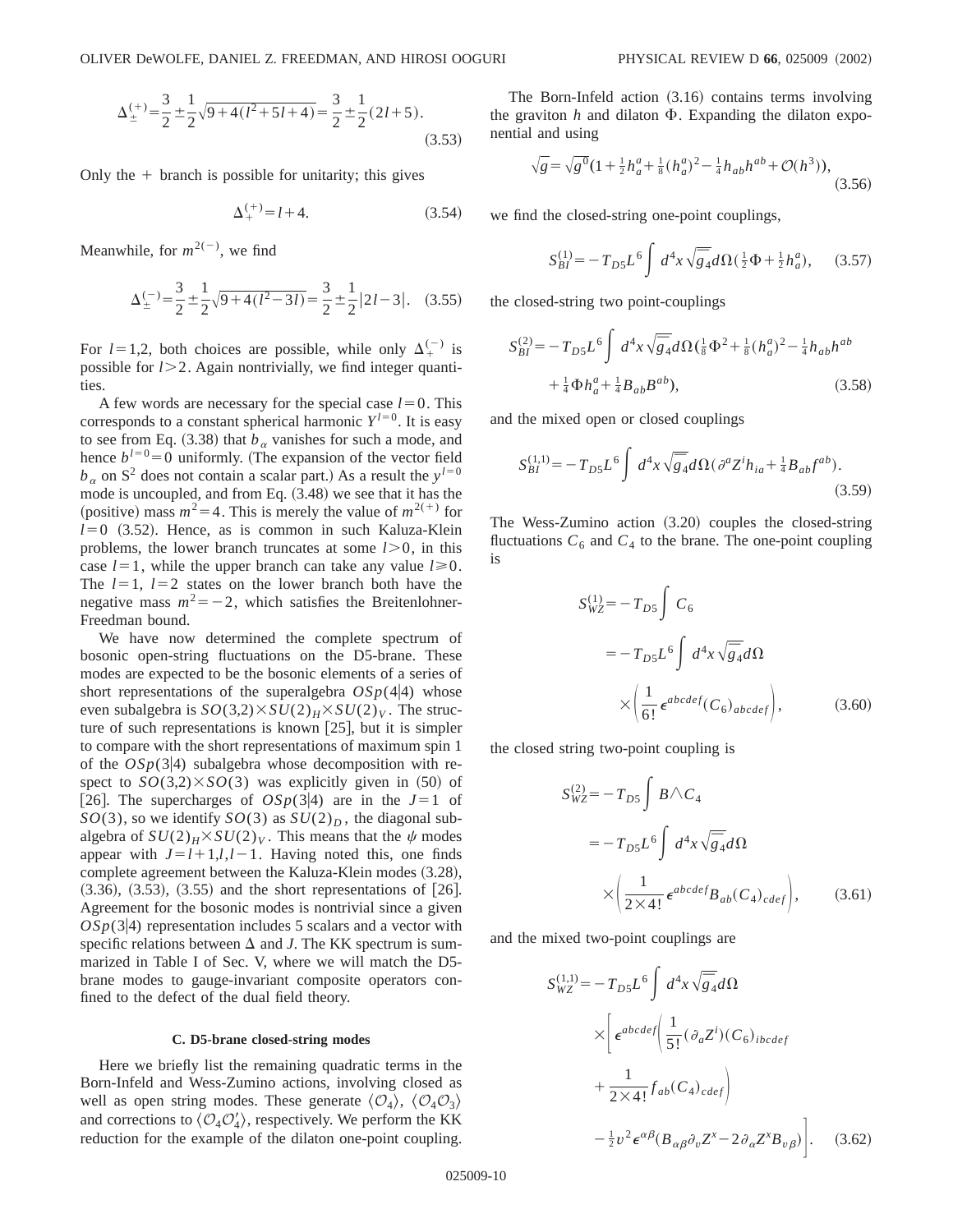Again,  $\epsilon$  denotes a curved-space antisymmetric tensor. Note the terms in the last line of Eq.  $(3.62)$  involved the background value of  $C_4$  and are analogous to the purely openstring terms  $(3.23)$ .

One point to notice is that the brane interactions do not couple bulk eigenmodes directly. Thus we find the one-point coupling  $h_{\alpha}^{\alpha}$  with  $\alpha = \theta, \varphi$  in Eq. (3.57), although the field theory operators Tr  $X^k$  are dual to linear combinations of  $h^{\alpha}_{\alpha}$ with  $\alpha$  now running over all S<sup>5</sup> indices, and the four-form  $C_4$  polarized along the  $S^5$ .

Naturally, all the bulk modes appearing in Eqs.  $(3.57)$ –  $(3.62)$  are restricted to the brane. This implies certain restrictions on the *SO*(6) quantum numbers of the modes resulting from the  $S<sup>5</sup>$  reduction. Consider the dilaton, which is the simplest case since it is a 10D scalar. As usual it is expanded in spherical harmonics on  $S<sup>5</sup>$ ,

$$
\Phi(\vec{y}, x, v, \Omega_5) = \sum_{I} \Phi^I(\vec{y}, x, v) Y^I(\Omega_5), \quad (3.63)
$$

where the  $Y^I$  are scalar  $SO(6)$  spherical harmonics and *I*  $=\{k,l,m,l',m'\}\$ is a total index for the five quantum numbers characterizing an element of an *SO*(6) representation. The label *k* gives the total *SO*(6) representation as the *k*-fold symmetric traceless product of the **6**, while  $\{l,m\}$  and  $\{l', m'\}$  are the quantum numbers for the  $SU(2)_H$  $\times SU(2)_V$  subgroup. These spherical harmonics are discussed in the Appendixes, where we show that the only harmonics that are nonvanishing on the D5-brane ( $\psi$ =0) are those with  $l' = m' = 0$ . Hence the closed-string modes that participate in the interactions  $(3.57)$ ,  $(3.58)$  and  $(3.59)$  are characterized only by *k*, *l* and *m*. Furthermore, at  $\psi = 0$  the functional form of the harmonic does not depend on *k*; the total quantum number only determines an overall normalization.

Let us now consider the one-point couplings  $(3.57)$ . For the dilaton we find

$$
S_{\Phi}^{(1)} = -\frac{1}{2}T_{D5}L^{6}\frac{1}{\sqrt{4\pi}}\int d^{4}x\sqrt{\overline{g}_{4}}d\Omega
$$
  

$$
\times \sum_{k,l,m} \Phi_{lm}^{k}(\vec{y},v)Y_{m}^{l}(\Omega)Z_{l,0}^{k}(0)
$$
  

$$
= -\frac{1}{2}T_{D5}L^{6}\int d^{4}x\sqrt{\overline{g}_{4}}\sum_{k \text{ even}}z(k)\Phi_{00}^{k}(\vec{y},v).
$$
 (3.64)

Here  $z(k) \equiv Z_{00}^k(0)$  is a *k*-dependent normalization factor. We have integrated over the  $S^2$ , which gives zero for all  $Y^l_m$ except the constant mode  $Y_0^0 = 1/\sqrt{4\pi}$ . We note that only the representations of *SO*(6) with *k* even contain  $SU(2)_H$  $\times SU(2)_V$  singlets; this can be seen by recalling that **6**  $\rightarrow$  (3,1)  $\oplus$  (1,3), and hence by the usual rules for addition of angular momentum, the *SO*(6) representation with *k* even or odd only contains  $SO(2)_H$  $\times$  *SU*(2)<sub>*V*</sub> representations with total spin  $l+l'$  even or odd, respectively. The remaining closed string modes involve a similar reduction of vector and tensor spherical harmonics, which we leave for the future.

# **IV. FIELD THEORY ACTION**

We now determine the action for the dual quantum field theory. In the absence of the defect, the theory is simply  $\mathcal N$  $=$  4 super Yang-Mills theory with gauge group *SU(N)* in four dimensions; this completely specifies the fourdimensional fields and their bulk couplings. We also know that the defect, which breaks the total supersymmetry to eight supercharges, hosts a three-dimensional hypermultiplet, which transforms as a fundamental of the bulk gauge group  $(see, for example,  $[14]$ ). In principle, the defect action can be$ derived as the  $\alpha' \rightarrow 0$  limit of the D3–D5-brane intersection. However, we will be able to use gauge invariance and the preserved supersymmetry and *R* symmetry to completely determine the action, given the inputs above.

The preserved spacetime symmetries of the configuration are three-dimensional translations and Lorentz transformations, as well as three-dimensional  $\mathcal{N}=4$  supersymmetry, which admits an  $SO(4)$  *R* symmetry, realized in our case as  $SU(2)_V\times SU(2)_H$ . The gravity dual predicts that the field theory is additionally superconformal, but these extra symmetries will not be used to construct the action. Classical scale invariance will nonetheless be manifest, with the dimensionless 4D Yang-Mills coupling *g* the only parameter. Whether conformal symmetry persists on the quantum level is an important test of the correspondence, for which we provide partial results in Sec. VI A; further results can be found in  $|27|$ .

The interactions on the defect involve both 4D and 3D fields. These must be coupled in a supersymmetric way, and consequently, one must develop a procedure for breaking up 4D supermultiplets into sets of fields that, when restricted to the defect, transform like 3D supermultiplets. The method we use is based on work of Hori  $[9]$ , who addressed similar questions of defining supersymmetric interactions on a codimension one hypersurface (in his case in two dimensions); similar techniques have been employed previously to effect ordinary dimensional reduction [28]. This method employs superspace: four-dimensional  $\mathcal{N}=1$  superfields  $\Upsilon(y,x,\theta)$ can be made into three-dimensional  $\mathcal{N}=1$  superfields  $\gamma_{3d}(\vec{y},\Theta)$  by restricting them to the "superspace boundary," which means imposing  $x=0$  as well as two linear relations on the four fermionic coordinates  $\theta$ . Invariant threedimensional actions involving  $Y_{3d}(y, \Theta)$  along with inherently three-dimensional superfields  $Q(y, \Theta)$  can then easily be constructed. Such actions possess terms with derivatives transverse to the defect and hence are not equivalent to actions obtained by direct dimensional reduction. In the next subsection we detail the superspace boundary method in  $\mathcal N$  $=1$  superspace. In the section that follows, we construct the action for our eight-supercharge field theory with defect, and discuss the realization of the extended supersymmetry.

#### **A. The superspace boundary**

We briefly review some elementary facts about superspace, and in the process fix our notation.  $4D\mathcal{N}=1$  super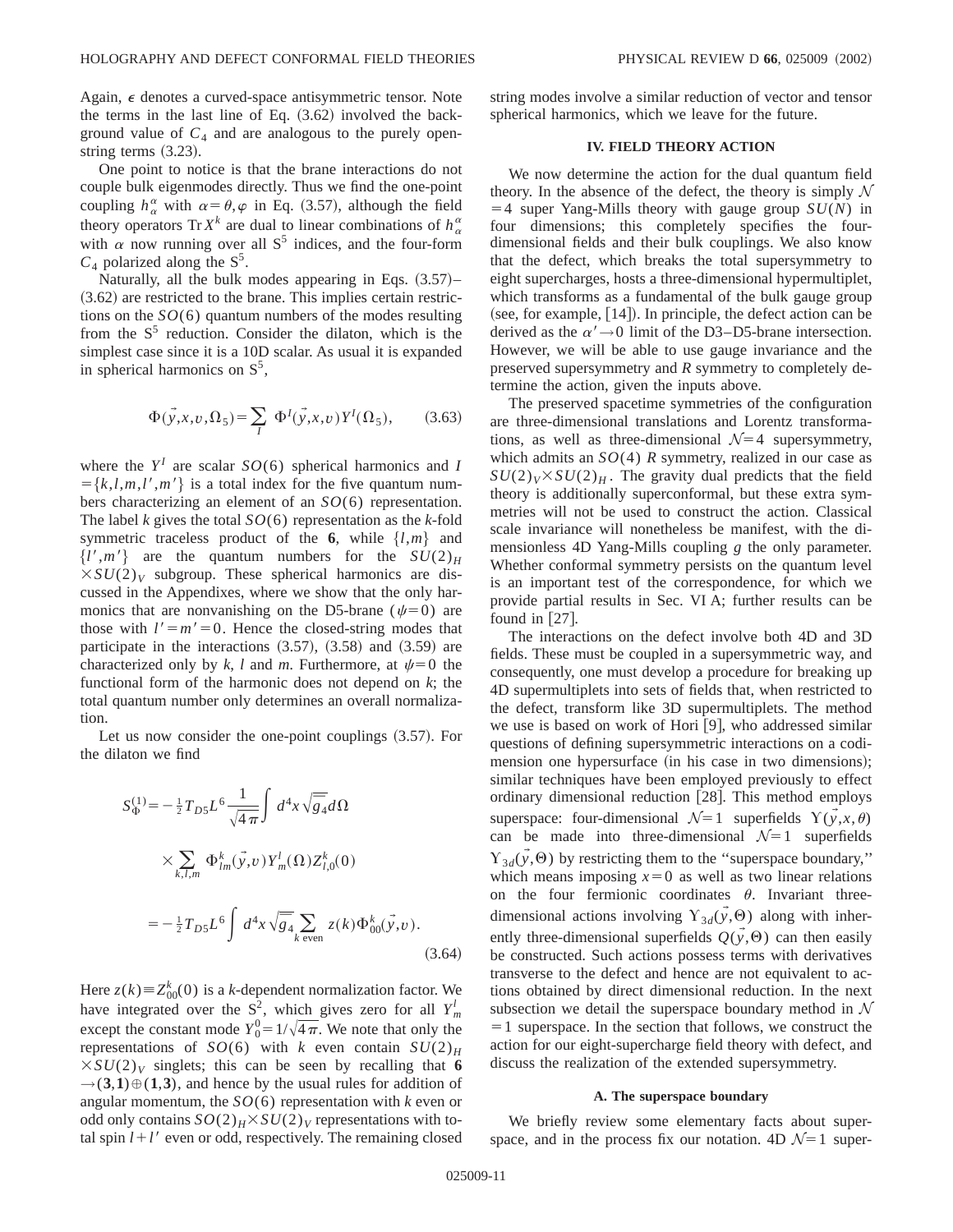space consists of the usual bosonic coordinates  $(y, x)$  with  $\overline{y}$ a 3-vector as well as anticommuting coordinates  $\theta$ . To facilitate reduction to three dimensions, our 4D superspace conventions are in a Majorana form, and hence  $\theta$  is a fourcomponent Majorana spinor. Superfields  $\Upsilon(\vec{y},x,\theta)$  are defined on superspace, and can be expanded in a terminating power series in  $\theta$ , where the coefficients  $B(\vec{v},x)$  and  $F(\vec{v},x)$ are just the ordinary bosonic and fermionic fields that make up a given supersymmetry multiplet. One defines the superspace covariant derivative *D* and supersymmetry generator *S*,

$$
D = \frac{\partial}{\partial \overline{\theta}} + i \gamma^{\mu} \theta \partial_{\mu}, \quad S = \frac{\partial}{\partial \overline{\theta}} - i \gamma^{\mu} \theta \partial_{\mu}, \quad (4.1)
$$

$$
\{D_{\alpha}, \bar{D}_{\beta}\} = -2i\gamma^{\mu}\partial_{\mu}, \quad \{S_{\alpha}, \bar{S}_{\beta}\} = 2i\gamma^{\mu}\partial_{\mu},
$$

$$
\{D_{\alpha}, \bar{S}_{\beta}\} = 0,
$$
(4.2)

and the supersymmetry transformation of a superfield  $Y(y,x,\theta)$  is simply

$$
\delta Y(\vec{y},x,\theta) = (\overline{\eta}S)Y(\vec{y},x,\theta), \qquad (4.3)
$$

with  $\eta$  Majorana. The power of superspace lies in the fact that products of superfields and their covariant derivatives are again superfields with the transformation law  $(4.3)$ . By integrating such products over superspace, one obtains Lagrangians that are invariant under supersymmetry by construction. This is often far more convenient than fashioning a component action term-by-term and verifying supersymmetry explicitly.

Chiral (antichiral) superfields  $\Phi$  ( $\overline{\Phi}$ ) obey the condition  $RD\Phi=0$  ( $LD\overline{\Phi}=0$ ). We can write

$$
\Phi(\vec{y},x,\theta) = e^{-(i/2)\vec{\theta}\gamma^{\mu}\gamma\theta\partial_{\mu}}(\phi(\vec{y},x) + \sqrt{2}\vec{\theta}L\psi(\vec{y},x) \n+ \vec{\theta}L\theta F(\vec{y},x)),
$$
\n(4.4)

$$
\begin{split} \bar{\Phi}(\vec{y},x,\theta) &= e^{+(i/2)\,\bar{\theta}\gamma^{\mu}\gamma\theta\partial_{\mu}}(\bar{\phi}(\vec{y},x) + \sqrt{2}\,\bar{\theta}R\,\psi(\vec{y},x) \\ &+ \bar{\theta}R\,\theta\bar{F}(\vec{y},x)), \end{split} \tag{4.5}
$$

with  $\phi$  and *F* complex scalars and  $\psi$  a Majorana spinor. The vector superfield  $V^a(\vec{y},x,\theta)$  is a real superfield, which in Wess-Zumino gauge reads

$$
V^{a} = -\frac{1}{2}\overline{\theta}\gamma^{\mu}\gamma\theta A^{a}_{\mu} + i(\overline{\theta}L\theta)(\overline{\theta}R\lambda^{a}) - i(\overline{\theta}R\theta)(\overline{\theta}L\lambda^{a})
$$

$$
-\frac{1}{2}(\overline{\theta}L\theta)(\overline{\theta}R\theta)D^{a}, \qquad (4.6)
$$

while the field strength superfield is

$$
(LW)_{\alpha}^{a} = -\frac{1}{8} (\bar{D}RD) e^{-2V^{a}T^{a}} (LD)_{\alpha} e^{2V^{a}T^{a}}
$$

$$
= e^{-(i/2)\bar{\theta}\gamma^{\mu}\gamma\theta\partial_{\mu}} \Biggl( -i(L\lambda^{a})_{\alpha} - D^{a}(L\theta)_{\alpha}
$$

$$
+ \frac{i}{2} (L\gamma^{\mu\nu}\theta)_{\alpha} F^{a}_{\mu\nu}
$$

$$
+ (L\gamma^{\mu}D_{\mu}\lambda)_{\alpha} (\bar{\theta}L\theta) \Biggr).
$$
(4.7)

We define the superspace measures

$$
d^2\theta_L \equiv d\overline{\theta}Ld\theta, \quad d^2\theta_R \equiv d\overline{\theta}Rd\theta, \quad d^4\theta \equiv d^2\theta_Ld^2\theta_R. \tag{4.8}
$$

We then have the action integrals

$$
\int d^4x d^4\theta \overline{\Phi} e^{2V \cdot T} \Phi
$$
\n
$$
= \int d^4x \Bigg[ (D_\mu \phi)^{\dagger} D^\mu \phi - \frac{i}{2} \overline{\psi} \gamma^\mu D_\mu \psi + \overline{F} F
$$
\n
$$
+ i \sqrt{2} (\overline{\phi} \overline{\lambda}^a T^a L \psi - \overline{\psi} R \lambda^a T^a \phi) - \overline{\phi} D \phi \Bigg],
$$
\n
$$
\int d^4x \frac{1}{2} \text{Im} \int d^2 \theta_R \tau (\overline{W} L W)
$$
\n
$$
= \int d^4x \Bigg[ \frac{1}{g^2} \Bigg( -\frac{1}{4} F^a_{\mu\nu} F^{a\mu\nu} - \frac{i}{2} \overline{\lambda}^a \gamma^\mu D_\mu \lambda^a + \frac{1}{2} D^a D^a \Bigg)
$$
\n
$$
+ \frac{\theta}{32\pi^2} F^a_{\mu\nu} \overline{F}^{a\mu\nu} \Bigg],
$$
\n
$$
\int d^4x d^2 \theta_R W(\Phi_i) = \int d^4x (F^i \partial_i W(\phi))
$$
\n
$$
- \frac{1}{2} [\partial_i \partial_j W(\phi)] \overline{\psi}_i L \psi_j), \tag{4.9}
$$

with the definitions

$$
D_{\mu}\phi = (\partial_{\mu} - iA_{\mu}^{a}T^{a})\phi,
$$
  
\n
$$
D_{\mu}\psi = (\partial_{\mu} - iA_{\mu}^{a}(LT^{a} - RT^{*a}))\psi, \quad \tau = \frac{i}{g^{2}} + \frac{\theta}{8\pi^{2}}.
$$
  
\n(4.10)

It is clear that the presence of the defect must break some supersymmetry, since *x* translations are broken; supercharges that anticommute to such translations must also be broken. The only possibility is that half the supersymmetry is preserved, leaving 3D  $\mathcal{N}=1$ .

Under the three-dimensional Lorentz group, a fourcomponent spinor decomposes into a pair of two-component 3D spinors, labeled by an additional index  $i=1,2$ . The decomposition of gamma matrices in our basis is given in Appendix B. For example, the four-component supersymmetry generator *S* turns into a pair of two-component objects: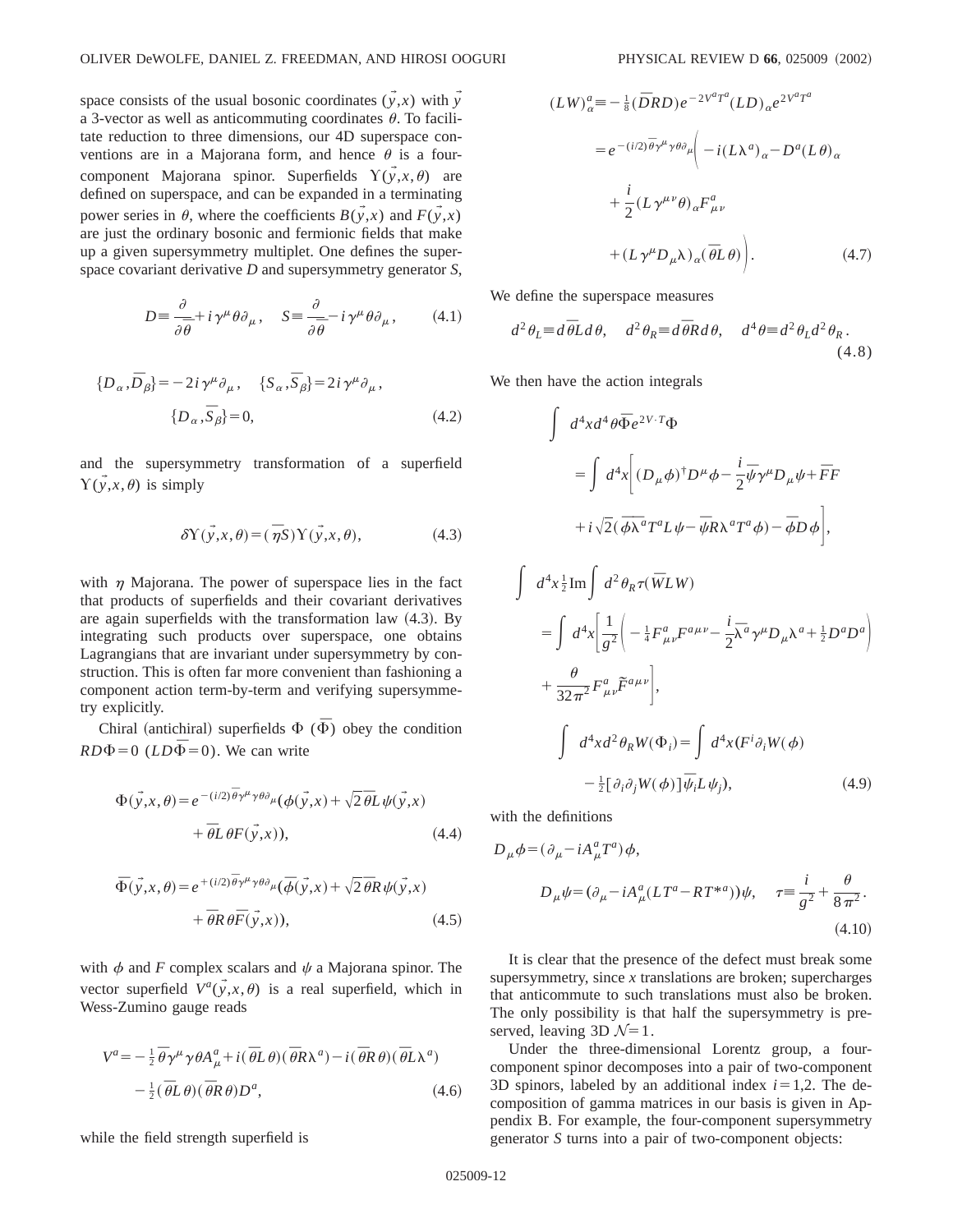$$
S_1 = \frac{\partial}{\partial \overline{\theta}^1} - i \rho^k \theta_1 \partial_k + \theta_2 \partial_x, \quad S_2 = -\frac{\partial}{\partial \overline{\theta}^2} + \rho^k \theta_2 \partial_k + \theta_1 \partial_x.
$$
\n(4.11)

Only a linear combination of the generators  $(4.11)$  that does not involve  $\partial_x$  can be preserved. To this end, we must place two linear relations on the four  $\theta$  coordinates: a convenient choice for us is

$$
\theta_2 = 0,\tag{4.12}
$$

where we bear in mind  $\theta_2$  is a two-component real 3D spinor. Defining  $\Theta = \theta_1$ , we now have the 3D  $\mathcal{N}=1$  superspace covariant derivative and supersymmetry generator

$$
\mathcal{D} \equiv D_1|_{\theta_2 = 0} = \frac{\partial}{\partial \overline{\Theta}} + i \rho^k \Theta \partial_k,
$$
  

$$
\mathcal{S} \equiv S_1|_{\theta_2 = 0} = \frac{\partial}{\partial \overline{\Theta}} - i \rho^k \Theta \partial_k.
$$
 (4.13)

Fields native to the defect are naturally written as inherently 3D superfields  $Q(\vec{y},\Theta)$ . These have the expansion

$$
Q(\vec{y},\Theta) = q(\vec{y}) + \overline{\Theta} \Psi(\vec{y}) + \frac{1}{2} \overline{\Theta} \Theta f(\vec{y}), \qquad (4.14)
$$

and may be real or complex, but if complex, the real and imaginary parts transform independently under supersymmetry. Furthermore, from any 4D superfield  $\Upsilon(\vec{y},x,\theta)$  we may create a 3D superfield  $Y_{3d}(\vec{y},\Theta)$  by restricting to the "superspace boundary:''

$$
\Upsilon_{3d}(\vec{y},\Theta) = \Upsilon(\vec{y},x,\theta)|_{\partial} = \Upsilon(\vec{y},x,\theta)|_{x=\theta_2=0}.
$$
 (4.15)

This is the central concept.  $Y_{3d}(\vec{y},\Theta)$  includes some or all of the component fields contained in  $\Upsilon(\vec{y},x,\theta)$  restricted to the defect at  $x=0$ . As can readily be seen,  $Y_{3d}$  transforms as a 3D superfield under the preserved supersymmetry transformations, namely Eq. (4.3) with  $\eta_2=0$ . Consequently, any product of  $Y_{3d}(\vec{y},\Theta)$  and  $Q(\vec{y},\Theta)$  and their 3D covariant derivatives

$$
[Q^i(\vec{y},\Theta)\cdots Y^a_{3d}(\vec{y},\Theta)\cdots \mathcal{D}Q^j(\vec{y},\Theta)\cdots \mathcal{D}Y^b_{3d}(\vec{y},\Theta)\cdots]
$$

may be integrated over the two  $\Theta$  coordinates to produce a 3D  $\mathcal{N}=1$  invariant Lagrangian. We define the measure

$$
d^2\Theta \equiv \frac{1}{2}d\bar{\Theta}d\Theta. \tag{4.16}
$$

As an example of a 4D superfield restricted to the superspace boundary, we find for the chiral superfield  $\Phi$ ,

$$
\Phi|_{\partial} = \phi + \frac{1}{\sqrt{2}} \overline{\Theta} (\psi_1 - i \psi_2) + \frac{1}{2} \overline{\Theta} \Theta (F + i \partial_3 \phi), \quad (4.17)
$$

where again  $\psi_1$ ,  $\psi_2$  are the 2-component spinors emerging from the 4-component  $\psi$ . The real and imaginary parts of Eq.  $(4.17)$  transform independently under 3D  $\mathcal{N}=1$  supersymmetry, exhibiting the decomposition of a 4D  $\mathcal{N}=1$  chiral multiplet into two 3D  $\mathcal{N}=1$  real multiplets.

The appearance of the transverse derivative  $\partial_3 \phi$  in Eq.  $(4.17)$  may appear at first unusual, but it is required by 3D supersymmetry (as one may easily check using component transformations), and will prove vital in our construction of the eight-supercharge Lagrangian. When one compactifies the 3-direction and expands  $\phi$  in normal modes,  $\partial_3 \phi$  contributes the appropriate mass terms to the 3D auxiliary field, which helps in understanding its presence.

In three dimensions, the superspace action for the kinetic terms of superfields *Q* as well as coupling to a gauge multiplet is  $[29]$ 

$$
S_{kin} = \int d^3x d^2\Theta \frac{1}{2} (\overline{\nabla Q}) \nabla Q, \qquad (4.18)
$$

where we have defined the superspace gauge covariant derivative

$$
\nabla \equiv \mathcal{D} - i\Gamma^a T^a,\tag{4.19}
$$

including the connection spinor superfield  $\Gamma^a$ , which contains the gauge field and its partners. We are not interested in inherently 3D gauge fields, but instead we wish to obtain a connection superfield by starting with some 4D superfield containing the gauge multiplet and reducing to the superspace boundary. We arrive  $at'$ 

$$
\Gamma^a \equiv (DV^a)_2|_{\partial} = i\rho^k \Theta A_k^a + \lambda_1^a(\bar{\Theta}\Theta). \tag{4.20}
$$

Here we decompose the 4D spinor  $DV^a$  into two-component 3D spinors and keep the latter 3D spinor, restricting it to the superspace boundary. Notice that the auxiliary  $D<sup>a</sup>$  does not survive the projection to three dimensions; this is appropriate since a 3D  $\mathcal{N}=1$  vector multiplet does not contain an auxiliary field  $[29]$ . With the definition  $(4.20)$ , the action  $(4.18)$ reduces to

$$
S_{kin} = \int d^3x \left( (D^k q)^{\dagger} D_k q - i \bar{\Psi} \rho^k D_k \Psi + \bar{f} f + i \bar{q} \bar{\lambda}_1^a T^a \Psi - i \bar{\Psi} \lambda_1^a T^a q \right),
$$
\n(4.21)

with  $D_k = \partial_k - iT^a A_k^a$ . This indeed contains a canonical coupling between 3D matter, and (certain components of) the 4D gauge field and its superpartners. In the next subsection, we will apply these results to obtain the particular  $\mathcal{N}=4$  theory we need to describe our system.

Besides making supersymmetry manifest, the ''superspace boundary'' technique outlined here has the advantage of producing an action already formulated in superspace language. This facilitates perturbation theory, where all but the

<sup>&</sup>lt;sup>7</sup>In principle one could define  $\Gamma^a T^a \equiv (1/\alpha)e^{-i\alpha V^a T^a} D e^{i\alpha V^a T^a}$  for any  $\alpha$ , but upon setting  $\theta_2 = 0$  these all coincide in Wess-Zumino (WZ) gauge. Outside WZ gauge,  $\alpha$  would appear in the coupling of the gauge-artifact fields in the vector multiplet to the 3D modes, but these terms have no physical content.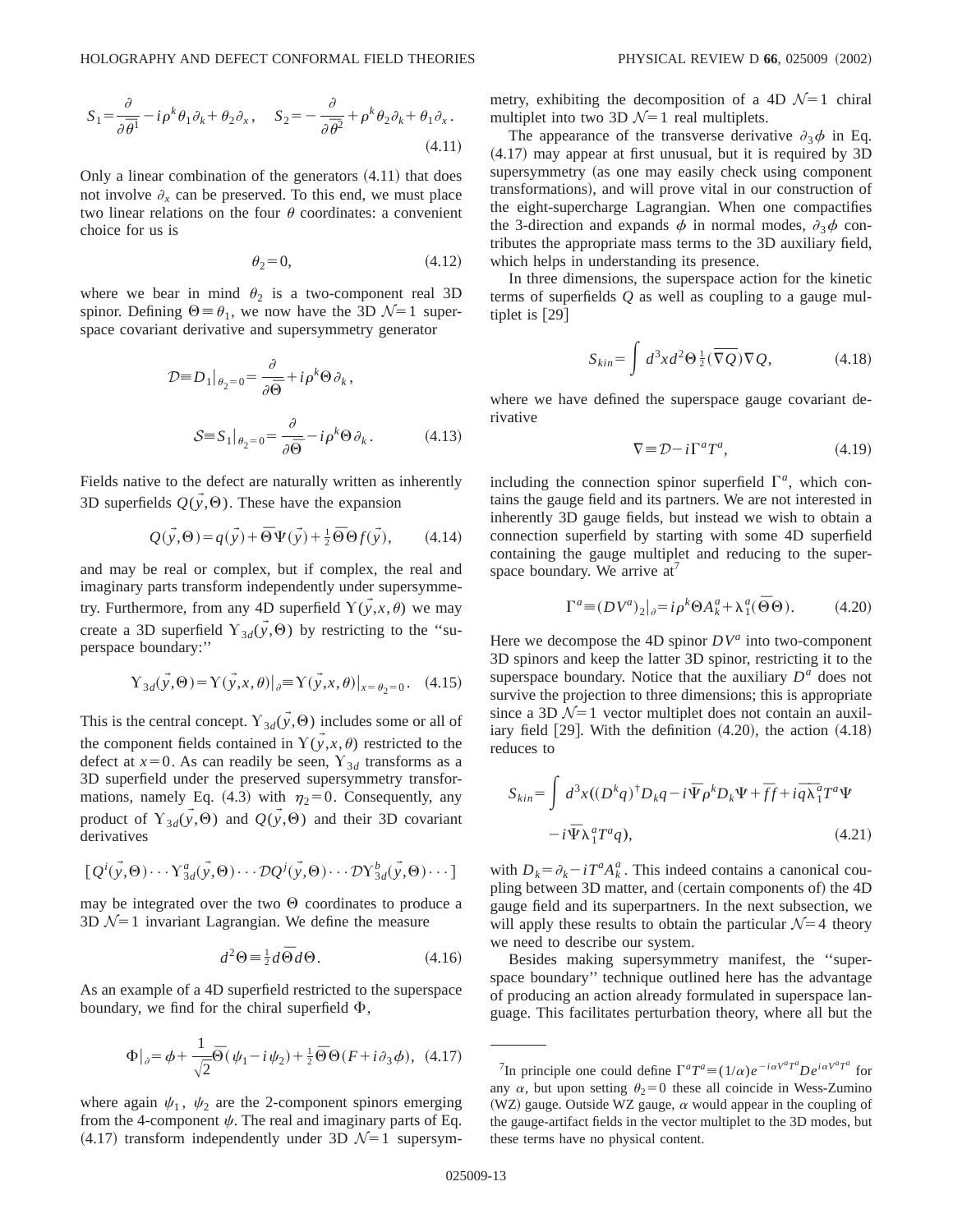most elementary calculations in component formalism prove far too cumbersome even in the case of the pure bulk  $\mathcal N$  $=4$  SYM theory.

A drawback of using this superspace formalism for our system, however, is that it makes only one quarter of the supersymmetry manifest: four supercharges in the bulk broken to two on the defect, instead of sixteen broken to eight. This also means that the *R* symmetries are obscured: only a diagonal  $SU(2)_D \subset SU(2)_V \times SU(2)_H$  will be visible in the superspace action. To confirm that the larger symmetries are present, we will reduce to a component action, and explicitly demonstrate  $SU(2)_V \times SU(2)_H$  invariance. The existence of this *R* symmetry then implies the full 3D  $\mathcal{N}=4$  supersymmetry.

# **B. Action for field theory with defect**

Under the reduced supersymmetry, the bulk 4D  $\mathcal{N}=4$ vector multiplet decomposes into a 3D  $\mathcal{N}=4$  vector multiplet and a 3D  $\mathcal{N}=4$  adjoint hypermultiplet. As described in [14], the bosonic components of the vector multiplet are  ${A_k, X^7, X^8, X^9}$ , with the scalars transforming as the **3** of  $SU(2)_V$ , while the hypermultiplet consists of  ${A_6, X^3, X^4, X^5}$ , with these scalars a triplet of  $SU(2)_H$ . (In fact, we will see this is slightly oversimplified: the *x* derivatives of  $X^3$ ,  $X^4$  and  $X^5$  actually participate in the vector multiplet, as does  $A_6$ , as part of the auxiliary field.) The four adjoint Majorana spinors of  $\mathcal{N}=4$  SYM theory transform as a (2,2) of  $SU(2)_V \times SU(2)_H$ , which we denote  $\lambda^{im}$ . Under the reduced spacetime symmetries, they decompose into pairs of two-component 3D Majorana spinors, with  $\lambda_1^{im}$  ending up in the vector multiplet and  $\lambda_2^{im}$  in the hyper.

The hypermultiplet living on the defect transforms in the fundamental representation of the gauge group. It consists of an  $SU(2)_H$  doublet of complex scalars  $q^m$  and an  $SU(2)_V$ doublet of Dirac 3D fermions  $\Psi^i$ . In addition to the *R* symmetry charges, the defect hypermultiplet is also charged under a global  $U(1)_B$ , under which the bulk fields are inert; the corresponding current is dual to the D5-brane gauge field on the gravity side. Because the defect hyper fields are in the fundamental representation of the gauge group  $SU(N)$ , they are coupled canonically to  $A_k$ , and hence supersymmetry will induce couplings to the rest of the bulk vector multiplet as well, which we determine below. The bulk hypermultiplet does not directly couple to the defect fields.

The field content and Lagrangian for the theory in the bulk are identical to that of  $\mathcal{N}=4$  super Yang-Mills theory with gauge group  $SU(N)$ . Using  $\mathcal{N}=1$  superspace, the superfields are an  $SU(N)$  vector multiplet  $V^a$ , as in Eq. (4.6), and three chiral multiplets in the adjoint representation, *XaA* with  $A=1,2,3$ :

$$
\Phi^{aA} = e^{-(i/2)\overline{\theta}\gamma^{\mu}\gamma\theta\partial_{\mu}}(X^{aA} + \sqrt{2}\overline{\theta}L\chi^{aA} + \overline{\theta}L\theta F^{aA}),
$$
\n(4.22)

and the  $\mathcal{N}=4$  action in our conventions is

$$
S_4 = S_K + S_g + S_W,
$$
  
\n
$$
S_K = \frac{1}{g^2} \int d^4x d^4\theta \Phi^{Ab} (e^{2V^{a}t^a})_{bc} \Phi^{Ac},
$$
  
\n
$$
S_g = \int d^4x \frac{1}{2} \text{Im} \int d^2\theta_R \tau (\overline{W}LW),
$$
  
\n
$$
S_W = \frac{1}{g^2} \int d^4x \epsilon_{ABC} f^{abc} \sqrt{\frac{2}{3!}}
$$
  
\n
$$
\times \left( \int d^2\theta_R \Phi^{Aa} \Phi^{Bb} \Phi^{Cc} + \int d^2\theta_L \overline{\Phi}^{Aa} \overline{\Phi}^{Bb} \overline{\Phi}^{Cc} \right),
$$
\n(4.23)

where  $(t^a)_{bc} = -i f^{abc}$  since the  $\Phi^{Aa}$  are in the adjoint representation. In components, this is

$$
S_4 = \frac{1}{g^2} \int d^4x \Bigg[ -\frac{1}{4} F^a_{\mu\nu} F^{a\mu\nu} - \frac{i}{2} \overline{\lambda}^a \gamma^\mu D_\mu \lambda^a + \frac{1}{2} D^a D^a
$$
  
+ 
$$
\frac{\theta}{32 \pi^2} F^a_{\mu\nu} \overline{F}^{a\mu\nu}
$$
  
+ 
$$
(D^\mu X^{Aa})^\dagger D_\mu X^{Aa} - \frac{i}{2} \overline{\lambda}^{Aa} \gamma^\mu D_\mu \chi^{Aa} + F^{Aa} \overline{F}^{Aa}
$$
  
+ 
$$
\sqrt{2} f^{abc} (\overline{X}^{Ab} \overline{\lambda}^a L \chi^{Ac} - \overline{\chi}^{Ab} R \lambda^a X^{Ac}) + i f^{abc} \overline{X}^{Ab} D^a X^{Ac}
$$
  
+ 
$$
\frac{1}{\sqrt{2}} \epsilon_{ABC} f^{abc} (F^{Aa} X^{Bb} X^{Cc} + \overline{F}^{Aa} \overline{X}^{Bb} \overline{X}^{Cc}
$$
  
- 
$$
\overline{\chi}^{Aa} (L X^{Cc} + R \overline{X}^{Cc}) \chi^{Bb} \Bigg], \qquad (4.24)
$$

with  $D_{\mu}X^a = \partial_{\mu}X^a + f^{abc}A_{\mu}^bX^c$  and likewise for the fermions. The defect hypermultiplet can be written as two complex 3D multiplets  $Q^i$ ,  $i=1,2$ :

$$
Q^i = q^i + \overline{\Theta} \Psi^i + \frac{1}{2} \overline{\Theta} \Theta f^i, \qquad (4.25)
$$

$$
\overline{Q}^i = \overline{q}^i + \overline{\Psi}^i \Theta + \frac{1}{2} \overline{\Theta} \Theta \overline{f}^i.
$$
 (4.26)

The superfields  $Q^i$  ( $\overline{Q}^i$ ) transform in the fundamental (antifundamental) representation of  $SU(N)$ ; we have suppressed the gauge indices. They are coupled to the bulk gauge fields in the way we have outlined

$$
S_{kin} = \frac{1}{g^2} \int d^3x d^2\Theta \frac{1}{2} (\overline{\nabla Q^i}) \nabla Q^i, \tag{4.27}
$$

with  $\nabla$  as in Eq. (4.19).

Finally, to obtain a theory that preserves 8 supercharges and places the 3D part of the gauge field  $A_k$  in a single supermultiplet with the scalars  $X^7$ ,  $X^8$ ,  $X^9$ , we must produce a coupling of the  $Q^i$  to half the fields in the  $\Phi^A$ . We choose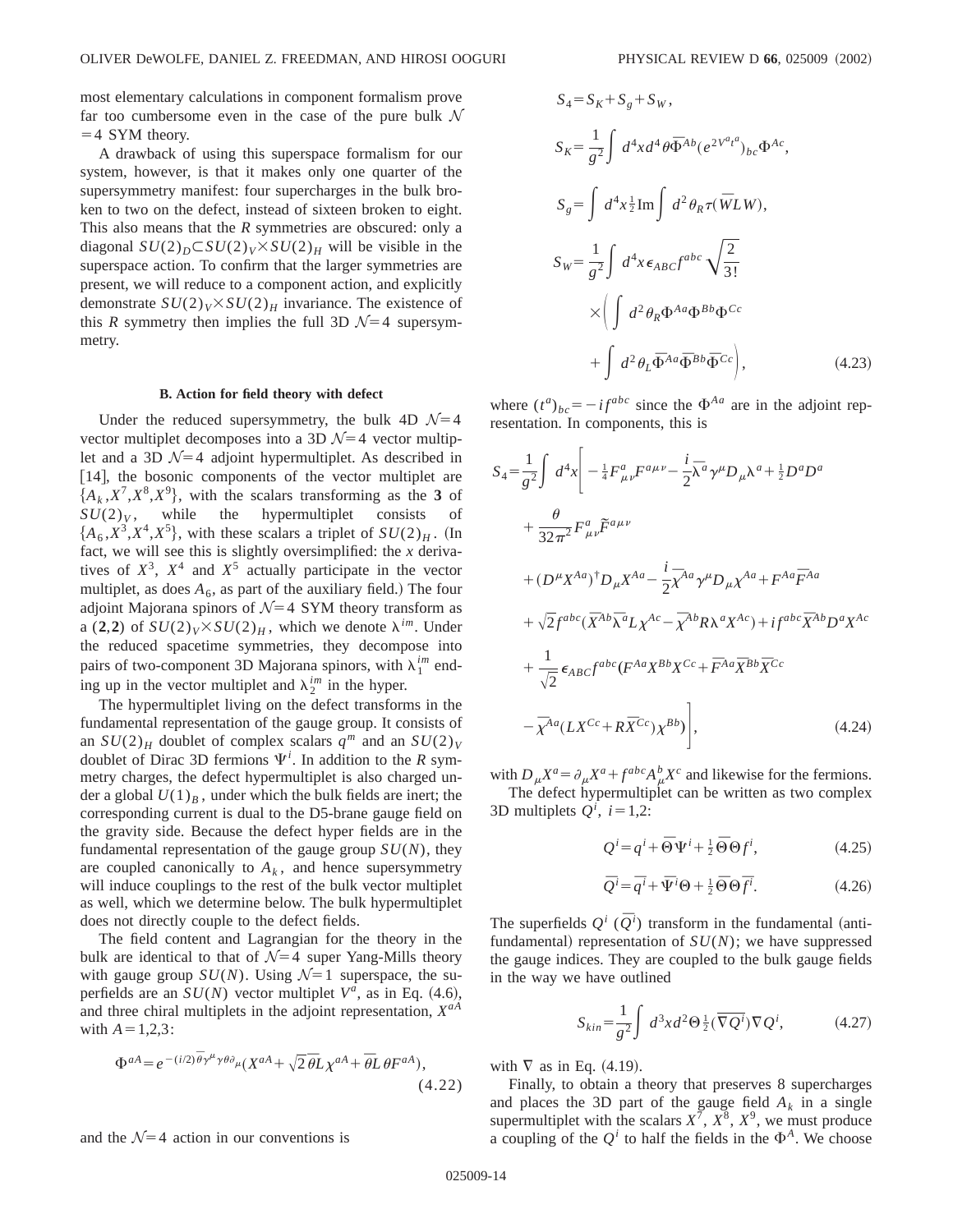a convention where the scalar parts of  $\Phi^A$  are  $(X^A_V)$  $+iX_{H}^{A}$ / $\sqrt{2}$ , with  $X_{H} = (X^{3}, X^{4}, X^{5})$  and  $X_{V} = (X^{7}, X^{8}, X^{9})$ . We then define the following 3D superfields by restricting  $\Phi^{Aa}$ to the superspace boundary:

$$
\mathcal{X}^{Aa}T^{a} = \text{Re}(e^{V \cdot T} \Phi^{Aa}T^{a}e^{-V \cdot T})|_{\partial}
$$
  
\n
$$
= \left(\text{Re}\,X^{Aa} + \frac{1}{\sqrt{2}}\Theta\,\chi_{1}^{Aa} + \frac{1}{2}\Theta\,\Theta\,(\text{Re}\,F^{Aa} - \phi_{\delta}\text{Im}\,X^{Aa} - f^{abc}A_{\delta}^{b}\text{Im}\,X^{Ac})\right)T^{a},
$$
  
\n
$$
= \frac{1}{\sqrt{2}}(X_{V}^{Aa} + \Theta\,\chi_{1}^{Aa} + \frac{1}{2}\Theta\,\Theta\,(F_{V}^{Aa} - D_{\delta}X_{H}^{Aa}))T^{a}, \qquad (4.28)
$$

where  $T^a$  are generators in the fundamental representation of *SU*(*N*). The sole consequence of the exponential terms in the definition  $(4.28)$  is to covariantize the transverse derivative  $\partial_{6}$ , which is necessary to preserve 4D gauge invariance. We now claim that the final piece of the action is

$$
S_X = \frac{1}{g^2} \int d^3x d^2\Theta \sqrt{2} \sigma_{ij}^A \overline{Q}^i \mathcal{X}^{Aa} T^a Q^j, \qquad (4.29)
$$

where  $\sigma_{ij}^A$  are the Pauli matrices. This is the  $\mathcal{N}=4$  supersymmetric completion of Eq.  $(4.27)$ , and therefore involves the same coupling constant, *g*. Hence the defect action adds no new couplings to the theory. That Eq.  $(4.29)$  is bilinear in  $Q^i$ and linear in the  $\mathcal{X}^A$  can be expected on the grounds of gauge invariance and supersymmetry. The origin of the precise coefficients will emerge as we discuss the symmetries and component expansion of this action.

We notice immediately that, not only the scalars  $X^7$ ,  $X^8$ and  $X^9$ , but also the fields  $X^3$ ,  $X^4$ ,  $X^5$  and  $A_6$  participate in the bulk vector multiplet and couple to the boundary hypermultiplet, due to the  $D_6 X_H^{Aa}$  term inside the auxiliary field of  $\mathcal{X}^{Aa}$ . This should not be too surprising, since it is known that constraining the bulk vector multiplet to vanish at the defect places Dirichlet boundary conditions on  $X_V^A$  and Neumann boundary conditions on  $X_H^A$  [14]. Analogously, the bulk hypermultiplet restricted to the defect contains the first derivatives of the  $X^A_V$  along with the restriction of the  $X^A_H$ .

Let us examine how the symmetries of the system are realized in the action  $(4.23)$ ,  $(4.27)$ ,  $(4.29)$ .  $\mathcal{N}=4$  SYM theory has an  $SU(4)_R$  *R* symmetry, of which only  $SU(3)$  $XU(1)_R$  is visible in the  $\mathcal{N}=1$  superspace formulation: the *SU*(3) acts on the three chiral superfields in the obvious way. Once the defect is introduced, only  $SU(2)_V$  $XSU(2)_H \subset SU(4)_R$  is preserved. We cannot hope that more than the intersection of  $SU(2)_V \times SU(2)_H$  with  $SU(3)$  $XU(1)_R$  will be visible in our presentation. In our convention for the components of  $\Phi$ , the *SO*(3) $\subset$ *SU*(3) is precisely the diagonal subgroup  $SU(2)_D \subset SU(2)_V \times SU(2)_H$ , and this turns out to be the manifest part of the *R* symmetry. Under  $SU(2)_D$ , the defect hyper fields  $q^i$  and  $\Psi^i$  should both transform as a doublet. Hence  $SU(2)_D$  acts as a global symmetry on our superfields:  $Q^i$  is a doublet and  $\mathcal{X}^A$  is a triplet, while  $\Gamma$  is a singlet. The kinetic action (4.27) is obviously invariant under  $SU(2)_D$ ; preserving the symmetry in Eq.  $(4.29)$  requires the Pauli matrix coupling, but does not specify the overall coefficient.

The global  $U(1)_B$  symmetry, with current dual to the D5brane gauge field, is also manifest in the superspace presentation: the superfield  $Q^i$  has charge one while the bulk fields are inert.

Also worth mentioning are a pair of discrete parity symmetries,  $P$  and  $P_6$ . In three dimensions, reversing the sign of both spatial coordinates is a part of the proper Lorentz group, but reversing the sign of just one, which we call *P*, is nontrivial. For example, we can send  $x_2 \rightarrow -x_2$ ,  $A_2 \rightarrow -A_2$ . The total bulk and defect superspace action  $(4.23)$ ,  $(4.27)$ ,  $(4.29)$ is then invariant<sup>8</sup> under the transformation

$$
P: \quad \theta \to i\gamma^2 \theta, \quad V^a \to -V^a, \quad \Phi \to -\bar{\Phi}, \quad Q \to Q. \tag{4.30}
$$

One can also consider reversing the sign in the broken direction,  $x_6 \rightarrow -x_6$ ,  $A_6 \rightarrow -A_6$ . This is realized on superspace as

$$
P_6: \quad \theta \to i \gamma \gamma^3 \theta, \quad V^a \to -V^a, \quad \Phi \to \bar{\Phi}, \quad Q \to Q. \tag{4.31}
$$

The superspace transformations  $(4.30)$  and  $(4.31)$  implicitly determine the action of parity on the component fields. The transformation  $P_6$  is realized trivially on our defect action, as it is equivalent to changing the signs of the ambient hyperfields (which do not participate) while leaving the ambient vector and defect fields inert. It is a nontrivial symmetry of the  $\mathcal{N}=4$  SYM action.

Not evident in the superspace formulation are the remaining off-diagonal symmetries in  $SU(2)_V\times SU(2)_H$ . Under a  $SU(2)_V$  transformation,  $\Psi^i$  will rotate while  $q^i$  is inert, and the converse for  $SU(2)_H$ . Additionally, under a generic  $SU(2)_V \times SU(2)_H$  transformation, the Fermi fields  $\chi_1^{Aa}$  inside  $\mathcal{X}^{Aa}$  mix with the  $\mathcal{N}=1$  gaugino  $\lambda_1^a$  inside  $\Gamma^a$ , and together form a (**2**,**2**). It is obvious that if these symmetries are present, they will only be visible by reducing to the component action.

In components, the defect action  $(4.27)$ ,  $(4.29)$  is

$$
S_3 = S_{kin} + S_X, \tag{4.32}
$$

$$
S_{kin} = \frac{1}{g^2} \int d^3x \left( (D^k q^i)^{\dagger} D_k q^i - i \overline{\Psi}^i \rho^k D_k \Psi^i + \overline{f}^i f^i \right. \\
\left. + i \overline{q}^i \overline{\lambda}_1^a T^a \Psi^i - i \overline{\Psi}^i \lambda_1^a T^a q^i \right),
$$
\n(4.33)

<sup>&</sup>lt;sup>8</sup>Assuming the vanishing of the vacuum  $\theta$  angle.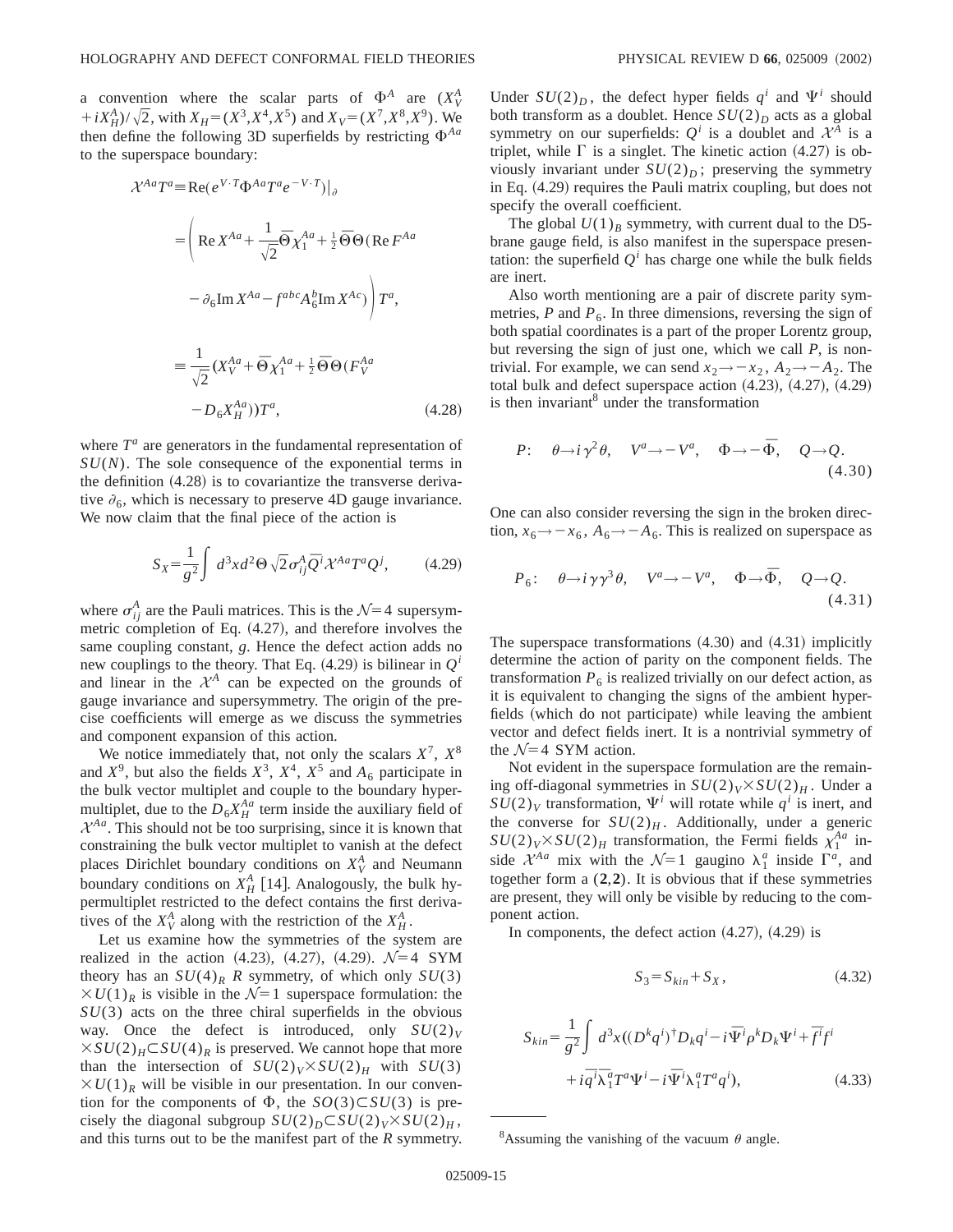$$
S_{X} = \frac{1}{g^{2}} \int d^{3}x [ -\sigma_{ij}^{A} \bar{\Psi}^{i} X_{V}^{Aa} T^{a} \Psi^{j} - \sigma_{ij}^{A} (\bar{q}^{i} \bar{\chi}_{1}^{Aa} T^{a} \Psi^{j} + \bar{\Psi}^{i} \chi_{1}^{Aa} T^{a} q^{j}) + \sigma_{ij}^{A} (\bar{q}^{i} X_{V}^{Aa} T^{a} f^{j} + \bar{f}^{i} X_{V}^{Aa} T^{a} q^{j} + \bar{q}^{i} (F_{V}^{Aa} - D_{6} X_{H}^{Aa}) T^{a} q^{j} )].
$$
\n(4.34)

We would like to demonstrate the full  $SU(2)_V \times SU(2)_H$ invariance. The kinetic terms are obviously invariant. Let us next examine the Yukawa terms coupling the defect hyper to the bulk fermions  $\lambda_1$ ,  $\chi_1^A$ . We define the gaugino fields

$$
\lambda_{im}^a \equiv \lambda^a \delta_{im} - i \chi^{Aa} \sigma_{im}^A, \qquad (4.35)
$$

which transform as  $\lambda^a \rightarrow g_V \lambda^a g_H^{\dagger}$ , analogous to a linear sigma model field  $\sigma + i\pi^A \sigma^A$ . Here we are using *i*, *j* as  $SU(2)_V$  indices and *m*, *n* as  $SU(2)_H$  indices. The Yukawa terms then become

$$
\int d^3x (i \overline{q}^m (\overline{\lambda}_1^a)_{mi} T^a \Psi^i - i \overline{\Psi}^i (\lambda_1^a)_{im} T^a q^m), \quad (4.36)
$$

and are manifestly invariant. The precise value of the coefficient in Eq.  $(4.29)$  was required to construct Eq.  $(4.36)$ . There is one more Yukawa term in Eq.  $(4.34)$ , namely

$$
-\int d^3x \sigma_{ij}^A \overline{\Psi}^i X_V^{Aa} T^a \Psi^j. \tag{4.37}
$$

This obviously respects  $SU(2)_V \times SU(2)_H$ :  $X_V^A$  is a triplet of  $SU(2)_V$  and  $\Psi^i$  is a doublet, and all fields are inert under  $SU(2)_H$ . Furthermore, the scalar derivative coupling

$$
-\int d^3x \sigma_{ij}^A \overline{q}^i (D_6 X_H^{Aa}) T^a q^j, \tag{4.38}
$$

transforms under  $SU(2)_H$  in the same way Eq. (4.37) did under  $SU(2)_V$ , and is similarly invariant.

Finally we come to the auxiliary fields and the scalar potential. Having entirely fixed the form of Eq.  $(4.29)$  to enforce  $SU(2)_V \times SU(2)_H$  on the Yukawa terms, invariance in this sector is a nontrivial check, and in fact we find a gratifying interplay between bulk and defect auxiliary fields that preserves the symmetries. The result is reminiscent of how in the bulk  $\mathcal{N}=4$  SYM theory, neither *F*-term nor *D*-term contributions to the scalar potential are individually *SU*(4) invariant, but instead only the sum.

Considering first the defect auxiliaries  $f^i$ , we have the terms

$$
\int d^3x (\overline{f}^i f^i + \sigma_{ij}^A (\overline{q}^i X_V^{Aa} T^a f^j + \overline{f}^i X_V^{Aa} T^a q^j)). \quad (4.39)
$$

Eliminating the  $f^i$  via their equations of motion as usual, we find

$$
f^{i} = -\sigma_{ij}^{A} X_{V}^{Aa} T^{a} q^{j}, \quad \bar{f}^{j} = -\sigma_{ij}^{A} \bar{q}^{i} X_{V}^{Aa} T^{a}, \quad (4.40)
$$

and then Eq.  $(4.39)$  becomes

$$
\int d^3x (-\overline{f}^i f^i) = -\int d^3x \overline{q}^a (\sigma^A \sigma^B)_{ij} T^a T^b q^j X_V^{Ab} X_V^{Bb}.
$$
\n(4.41)

Using the relation  $\sigma^A \sigma^B = \delta^{AB} + i \epsilon_{ABC} \sigma^C$  and symmetrization-antisymmetrization, we obtain the result

$$
\int d^3x \left(-\frac{1}{2}\overline{q}^i \{T^a, T^b\} q^i X_V^{Aa} X_V^{Ab}\right.\left.+\frac{1}{2}\epsilon_{ABC} f^{abc} \overline{q}^i \sigma_{ij}^A T^a q^j X_V^{Bb} X_V^{Cc}\right>.
$$
\n(4.42)

The first term is  $SU(2)_V \times SU(2)_H$  invariant, since the *q* and  $X_V$  variations cancel separately. The second term, however, is not invariant. Fortunately, we have not exhausted the contributions to the potential.

We turn now to the bulk auxiliary fields. Their action can be written

$$
\int d^4x \left( \overline{F}^{Aa} F^{Aa} + \frac{1}{\sqrt{2}} \epsilon_{ABC} f^{abc} (F^{Aa} X^{Bb} X^{Cc} + \overline{F}^{Aa} \overline{X}^{Bb} \overline{X}^{Cc}) + \delta(x_6) \overline{q}^i \sigma_{ij}^A T^a q^j F_V^{Aa} \right),
$$
\n(4.43)

where the last term comes from the defect action. In terms of real and imaginary parts, this becomes

$$
\int d^4x \left[ \frac{1}{2} (F_V^{Aa} F_V^{Aa} + F_H^{Aa} F_H^{Aa} + \epsilon_{ABC} f^{abc} (F_V^{Aa} X_V^{Bb} X_V^{Cc} - F_V^{Aa} X_H^{Bb} X_H^{Cc} - 2 F_H^{Aa} X_H^{Bb} X_V^{Cc}) \right] + \delta(x_6) \overline{q}^i \sigma_{ij}^A T^a q^j F_V^{Aa}].
$$
\n(4.44)

The imaginary part  $F_H$  does not couple to the defect, so its contribution to the potential is unchanged from  $\mathcal{N}=4$  SYM theory. For the real part  $F_V$ , we find

$$
F_V^{Aa} = -\left(\frac{1}{2}\epsilon_{ABC}f^{abc}(X_V^{Bb}X_V^{Cc} - X_H^{Bb}X_H^{Cc}) + \delta(x_6)\bar{q}^i\sigma_{ij}^A T^a q^j\right),\tag{4.45}
$$

where the first part is the same as  $\mathcal{N}=4$  SYM theory. Thus all terms from the bulk auxiliaries  $F^A$  are

$$
\int d^4x - \frac{1}{2} (F_V^{Aa} F_V^{Aa} + F_H^{Aa} F_H^{Aa})
$$
\n
$$
= \int d^4x (-V_A^F - \frac{1}{2} \delta(x_6) \epsilon_{ABC} f^{abc} (X_V^{Bb} X_V^{Cc})
$$
\n
$$
- X_H^{Bb} X_H^{Cc} ) \bar{q}^i \sigma_{ij}^A T^a q^j - \frac{1}{2} \delta(x_6)^2 (\bar{q}^i \sigma_{ij}^A T^a q^j)^2 ).
$$
\n(4.46)

Here  $V_4^F$  is the usual *F*-term contribution to the  $\mathcal{N}=4$  SYM potential, which when combined with the bulk *D*-terms is of course  $SU(2)_V \times SU(2)_H$  invariant [in fact it is  $SU(4)$  invariant]. The  $\delta(x_6)^2$  term is also obviously invariant. The remaining terms can be integrated over  $\delta(x_6)$  to produce a three-dimensional potential. "Miraculously," the  $X_V^{Bb} X_V^{Cc}$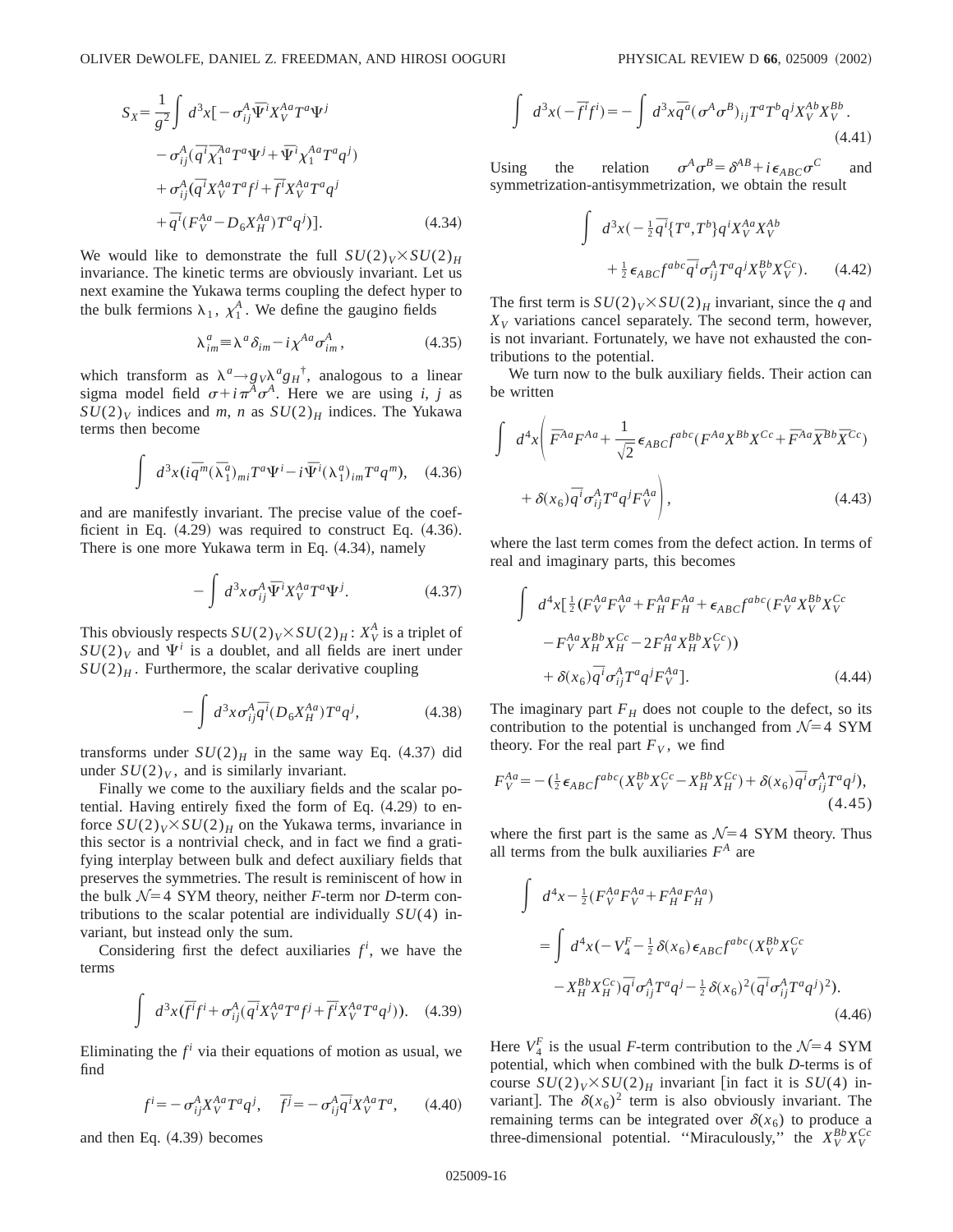term exactly cancels the noninvariant piece from Eq.  $(4.42)$ . The final term is invariant, as both  $\bar{q} \sigma^A q$  and  $\epsilon_{ABC} X^B_H X^C_H$  are triplets of  $SU(2)_H$  and singlets of  $SU(2)_V$ .

We have now demonstrated that in addition to being 3D  $N=1$  supersymmetric by construction, our bulk-defect action has an  $SU(2)_V \times SU(2)_H$  *R* symmetry. We therefore conclude that it is in fact 3D  $\mathcal{N}=4$  supersymmetric. We summarize the final expression for the defect action, including the potential,

$$
S_3 = S_{kin} + S_{yuk} + S_{pot},
$$
\n(4.47)

$$
S_{kin} = \frac{1}{g^2} \int d^3x \left( \left( D^k q^m \right)^{\dagger} D_k q^m - i \Psi^i \rho^k D_k \Psi^i \right),\tag{4.48}
$$

$$
S_{yuk} = \frac{1}{g^2} \int d^3x (i \overline{q}^m (\overline{\lambda}_1^a)_{mi} T^a \Psi^i - i \Psi^i (\lambda_1^a)_{im} T^a q^m
$$
  
 
$$
- \overline{\Psi}^i \sigma_{ij}^A X_V^A T^a \Psi^j), \qquad (4.49)
$$

$$
S_{pot} = -\frac{1}{g^2} \int d^3x \frac{1}{2} (\bar{q}^m \{T^a, T^b\} q^m X_V^{Aa} X_V^{Ab} + \epsilon_{IJK} f^{abc} X_H^{Jb} X_H^{Kc} \bar{q}^m \sigma_{mn}^I T^a q^n) - \frac{1}{g^2} \int d^3x (\bar{q}^m \sigma_{mn}^I (D_6 X_H^{Ia}) T^a q^n) + \frac{1}{2} \delta(0) (\bar{q}^m \sigma_{mn}^I T^a q^n)^2),
$$
(4.50)

where we have distinguished  $SU(2)_V$  indices  $i, j, A, B, C$ from  $SU(2)_H$  indices  $m, n, I, J, K$ . The  $\delta(0)$  factor in Eq.  $(4.50)$  may seem curious, but in fact terms of this nature have already been anticipated by Kapustin and Sethi  $[11]$ , who argued they were necessary to obtain a sensible Higgs branch, and by Mirabelli and Peskin  $[30]$ , who showed them to be necessary for proper cancellation of divergences in a 5D case. Such terms are a generic feature of supersymmetric couplings of defect matter to higher-dimensional gauge multiplets involving auxiliary fields. We shall have more to say about  $\delta(0)$  in Sec. VI A.

Before leaving the action behind, let us discuss a few other terms that one might try to include, and argue on symmetry grounds that they are absent. In particular, to justify our action we must rule out the presence of other marginal couplings. Doing so has the additional benefit that the gauge coupling *g* is left as the unique parameter of the defect theory.  $\mathcal{N}=1$  supersymmetry does not forbid terms of the form

$$
S_{quartic} = \int d^3x d^2\Theta(\bar{Q}^i Q^i \bar{Q}^j Q^j)
$$
  
= 
$$
\int d^3x [2(\bar{f}^i q^i \bar{q}^j q^j + \bar{q}^i f^i \bar{q}^j q^j)
$$
  
-( 
$$
2\bar{\Psi}^i \Psi^i \bar{q}^j q^j + 2\bar{\Psi}^i q^i \bar{q}^j \Psi^j - \bar{q}^i \Psi^{Ti} \rho^0 \bar{q}^j \Psi^j
$$
  
- 
$$
\bar{\Psi}^i q^i \Psi^{\dagger j} q^j)]. \qquad (4.51)
$$

The two independent ways of contracting the gauge indices lead to two dimensionless couplings, which generically run with scale. Eliminating the *f* fields results in the new contributions to the scalar potential

$$
(\overline{q}^i q^i)^3, \quad (\overline{q}^i q^i) \sigma^A_{jk} \overline{q}^j X^{Aa}_{V} T^a q^k. \tag{4.52}
$$

The  $SU(2)_V \times SU(2)_H R$  symmetry of our theory, however, does not permit us to modify the action with Eq.  $(4.51);$ although the  $(\bar{\Psi}^i \Psi^i \bar{q}^j q^j)$  and  $(\bar{q}^i q^i)^3$  terms are  $SU(2)_V$  $\times SU(2)_H$  invariant, the rest are not.

We have assumed throughout this section that the defect couples only to the bulk vector multiplet, and that the bulk hypermultiplet ignores the localized matter at the tree level. One can readily see that a term analogous to Eq.  $(4.29)$  but involving

$$
\mathcal{Y}^{Aa}T^{a} \equiv \text{Im}(e^{V \cdot T} \Phi^{Aa} T^{a} e^{-V \cdot T})|_{\partial}
$$
  

$$
= \frac{1}{\sqrt{2}} (X_{H}^{Aa} - \overline{\Theta} \chi_{2}^{Aa} + \frac{1}{2} \overline{\Theta} \Theta (F_{H}^{Aa} + D_{6} X_{V}^{Aa})) T^{a}, \tag{4.53}
$$

instead of  $\mathcal{X}^{Aa}$  is forbidden, since the  $SU(2)_V \times SU(2)_H$  assignments of the participating bulk scalars are reversed. Such a term would be part of the mirror coupling of the defect matter to the bulk hyper only, wherein the  $SU(2)_V$  $\times SU(2)_H$  charges of  $q^m$  and  $\Psi^i$  are exchanged.]

One may also consider interactions on the defect involving only the ambient fields. The marginal term

$$
S_{CS} = \frac{1}{2g^2} \int d^3x d^2\Theta (\overline{\Gamma}^{\alpha} (\overline{D}^{\beta} D_{\alpha} \Gamma_{\beta}) + \cdots), \quad (4.54)
$$

leads to both a gaugino bilinear  $(\bar{\lambda}_1^a \lambda_1^a)$  and a Chern-Simons term ( $\epsilon^{klm} A_k^a \partial_l A_m^a + \cdots$ ) for the restriction of the gauge field; the ellipsis in Eq.  $(4.54)$  indicates terms with 3 and 4 factors of  $\Gamma$  necessary for the non-Abelian completion [29]. Notice that while fermion bilinears and a Chern-Simons piece for inherently three-dimensional fields would be mass terms, for the ambient fields localized on the brane they are marginal. Such terms are related by  $\mathcal{N}=4$  supersymmetry to

$$
S_{X^2} = \int d^3x d^2\Theta \, \mathcal{X}^{Aa} \mathcal{X}^{Aa}
$$
  
= 
$$
\int d^3x (X_V^{Aa} (F_V^{Aa} - D_6 X_H^{Aa}) - \frac{1}{2} \overline{\chi}_1^{Aa} \chi_1^{Aa}).
$$
 (4.55)

The simplest way to rule out Eq.  $(4.55)$ , and hence Eq.  $(4.54)$ as well, is to notice that  $X_V^{Aa} D_6 X_H^{Aa}$  violates  $SU(2)_V$  $\times SU(2)_H$ ; eliminating the bulk auxiliary  $F_V$  also produces noninvariant interactions. A term involving the bulk hyper  $\int d^2\Theta \mathcal{Y}^{Aa} \mathcal{Y}^{Aa}$  suffers from similar problems. Finally, one may imagine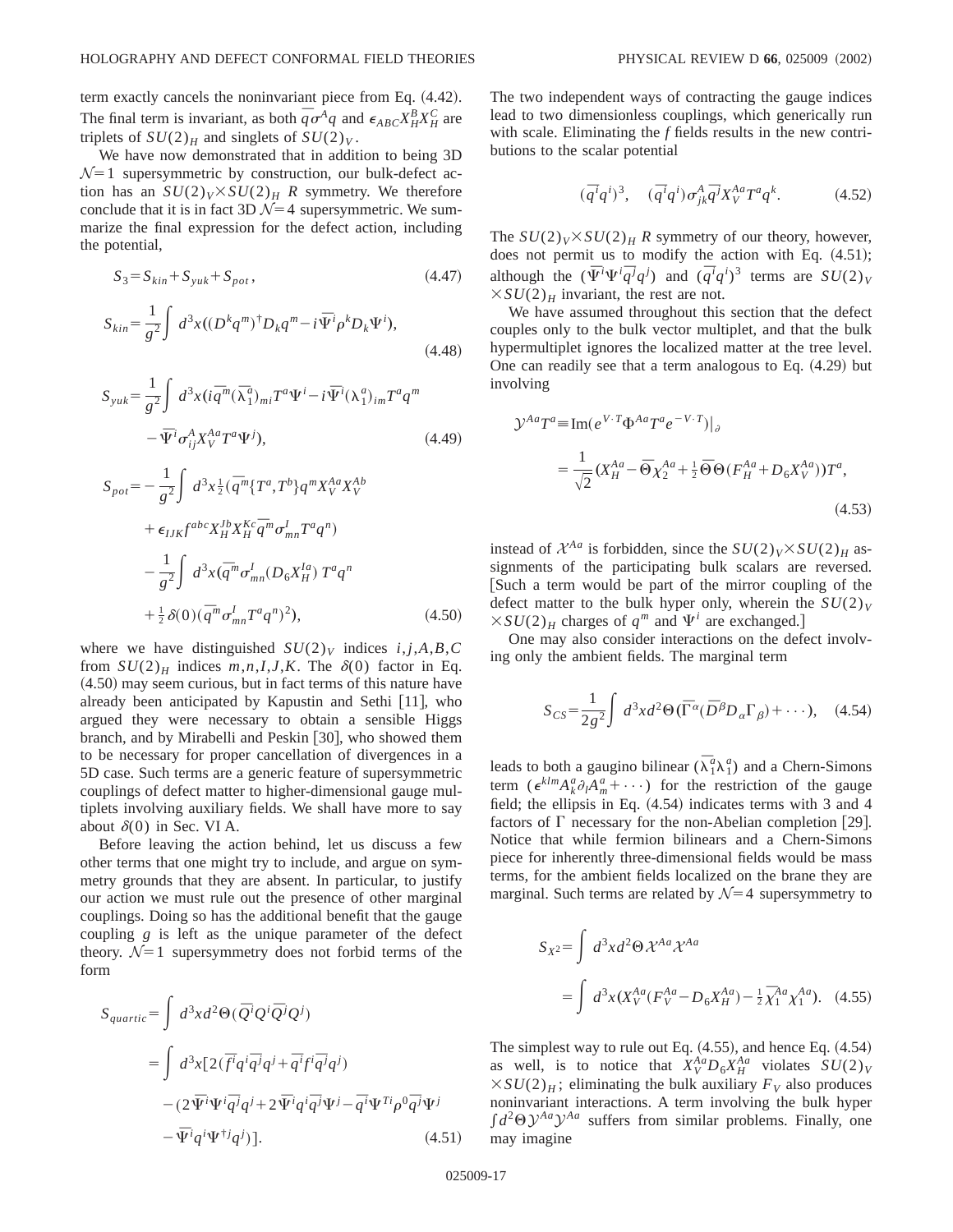| Mode          | m <sup>2</sup> |               | $SU(2)_H$  | SU(2) <sub>V</sub> | Operator in lowest multiplet                                                 |
|---------------|----------------|---------------|------------|--------------------|------------------------------------------------------------------------------|
| $b_\mu$       | $l(l+1)$       | $l+2$         | $l \ge 0$  |                    | $i\bar{q}^m\tilde{D}^k q^m + \bar{\Psi}^i \rho^k \Psi^i$                     |
| $\psi$        | $(l+2)(l-1)$   | $l+2$ $(1-l)$ | $l \ge 0$  |                    | $\overline{\Psi}_i \sigma_{ij}^A \Psi_j + 2 \overline{q}^m X_V^{Aa} T^a q^m$ |
| $(b+z)^{(-)}$ | $l(l-3)$       | $l(3-l)$      | $l \geq 1$ | O                  | $\overline{q}^m \sigma_{mn}^l q^n$                                           |
| $(b+z)^{(+)}$ | $(l+4)(l+1)$   | $1+4$         | $l \ge 0$  | $\theta$           |                                                                              |

TABLE I. Kaluza-Klein towers of massless D5-brane modes.

$$
S_{XY} = \int d^3x d^2\Theta \, \mathcal{X}^{Aa} \mathcal{Y}^{Aa}
$$
  
= 
$$
\int d^3x \frac{1}{2} (X_H^{Aa} (F_V^{Aa} - D_6 X_H^{Aa}) + X_V^{Aa} (F_H^{Aa} + D_6 X_V^{Aa}) + \overline{\chi}_1^{Aa} \chi_2^{Aa}).
$$
 (4.56)

Interestingly, almost every bosonic term in  $S_{XY}$  is  $SU(2)_V$  $\times SU(2)_H$  invariant; the one exception is a term  $(\int d^3x \epsilon_{ABC} f^{abc} X_H^{Aa} X_V^{Bb} X_V^{Cc})$  arising from the auxiliary fields. Nonetheless, this term allows us to rule it out. This completes our list of potential marginal terms with additional couplings.

Since our sought-after field theory must be conformal, we must not have any massive parameters in the action. Moreover, for the quantum theory to maintain conformal symmetry, it is necessary that couplings of dimension *m* are not generated by linear divergences. Consequently, it is useful to demonstrate that mass terms are ruled out by  $\mathcal{N}=4$  supersymmetry and  $SU(2)_V \times SU(2)_H$ . One might imagine the  $\mathcal{N}=1$  supersymmetric couplings

$$
S_m = \int d^3x d^2\Theta(m\,\delta_{ij} + m^A \sigma_{ij}^A) \overline{Q}^i Q^j
$$
  
= 
$$
\int d^3x (m\,\delta_{ij} + m^A \sigma_{ij}^A) (\overline{f}^i q^j + \overline{q}^i f^j - \overline{\Psi}^i \Psi^j).
$$
 (4.57)

Although the triplet mass term is  $\mathcal{N}=4$  supersymmetric, neither term is  $SU(2)_V \times SU(2)_H$  invariant, since elimination of the *f*<sup>*i*</sup> leads not only to  $\overline{q}$ <sup>*i*</sup> $q$ <sup>*j*</sup> mass terms, but also to cross terms  $\sigma_{ij}^A \overline{q}^i X_V^A T^a q^j$  and  $(\sigma^A \sigma^B)_{ij} \overline{q}^i X_V^A T^a q^j$ , which violate the *R* symmetry.

Meanwhile, terms involving ambient fields with a massive coupling constant are impossible, since on dimensional grounds the superspace integrand would have to contain a single superfield, which cannot be gauge invariant for *SU*(*N*), in the spirit of a defect Fayet-Iliopoulos term. Hence the preserved *R* symmetry forbids mass parameters of any kind.

Although we have not imposed them, we find that scale invariance and parity  $(4.30)$  are both symmetries of our final classical action. [The other discrete symmetry,  $P_6$  (4.31), is also a symmetry, but we have in effect imposed it by demanding that the defect matter couple only to the ambient vector multiplet.] Furthermore, it is also straightforward to show that the action is invariant under inversion, and hence is fully *SO*(3,2) symmetric. Almost all the rejected couplings would have violated the parity symmetry *P*; this is not surprising, since 3D fermion mass bilinears are known to violate parity, and Eq. (4.51) contains an analogous  $\bar{q}q \bar{\Psi}\Psi$ . The exception is Eq.  $(4.56)$ , which respects parity; the term  $(\int d^3x \epsilon_{ABC} f^{abc} X_H^{Aa} X_V^{Bb} X_V^{Cc})$  is unusual in that it is parityinvariant but  $SU(2)_V \times SU(2)_H$  noninvariant.

We have concluded that our theory is an 3D  $\mathcal{N}=4$  supersymmetric,  $SU(2)_V \times SU(2)_H$ -invariant coupling of bulk N  $=4$  super Yang Mills theory to the defect hypermultiplet, also respecting the *SU*(*N*) gauge symmetry and the global  $U(1)_B$ , and additionally we were unable to find any further generalizations of the theory that preserve these symmetries. Consequently, we conclude that the action we have obtained defines the correct candidate for a novel defect superconformal field theory dual to the  $AdS<sub>5</sub>/D5$ -brane system. We discuss conformal invariance in the quantum theory in Sec. VI.

# **V. OPERATOR MATCHING**

The spectrum of modes resulting from the KK reduction of the D5-brane fields in Sec. III must be matched with gauge-invariant operators in the field theory. In this section, we discuss the construction of this dictionary. We identify conclusively the operators dual to the lowest floor of the tower of KK modes. We also discuss the primary operators at higher Kaluza-Klein levels. At the end, we make a few remarks about the effect of the defect on the closed-string mode identification.

In Table I we summarize the results from Sec. III, where in the second and third lines we have noted the possibility of  $\Delta$  for small values of *l*. We have also indicated the three dual operators that appear in the lowest (massless) multiplet, which we identify below; the  $(b+z)^{(+)}$  tower does not contribute to this multiplet.

The fields of the dual field theory, their quantum numbers and their conformal dimensions in the free theory are tabulated in Table II. The *SU*(2) quantum numbers are written in a spin notation. From these fields, we can construct gaugeinvariant operators. Since the operators dual to D5-brane modes are confined to the defect, each must include at least one pair of  $q^i$  or  $\Psi_a$  fields, but may contain ambient fields as well.

Certainly it need not be true that every possible operator will have a dual among the KK SUGRA excitations, as some will instead correspond to stringy modes, a scenario familiar in AdS/CFT. However, we do expect to be able to find a dual operator for every D5-brane mode, because the corresponding multiplets are short, and consequently we expect the con-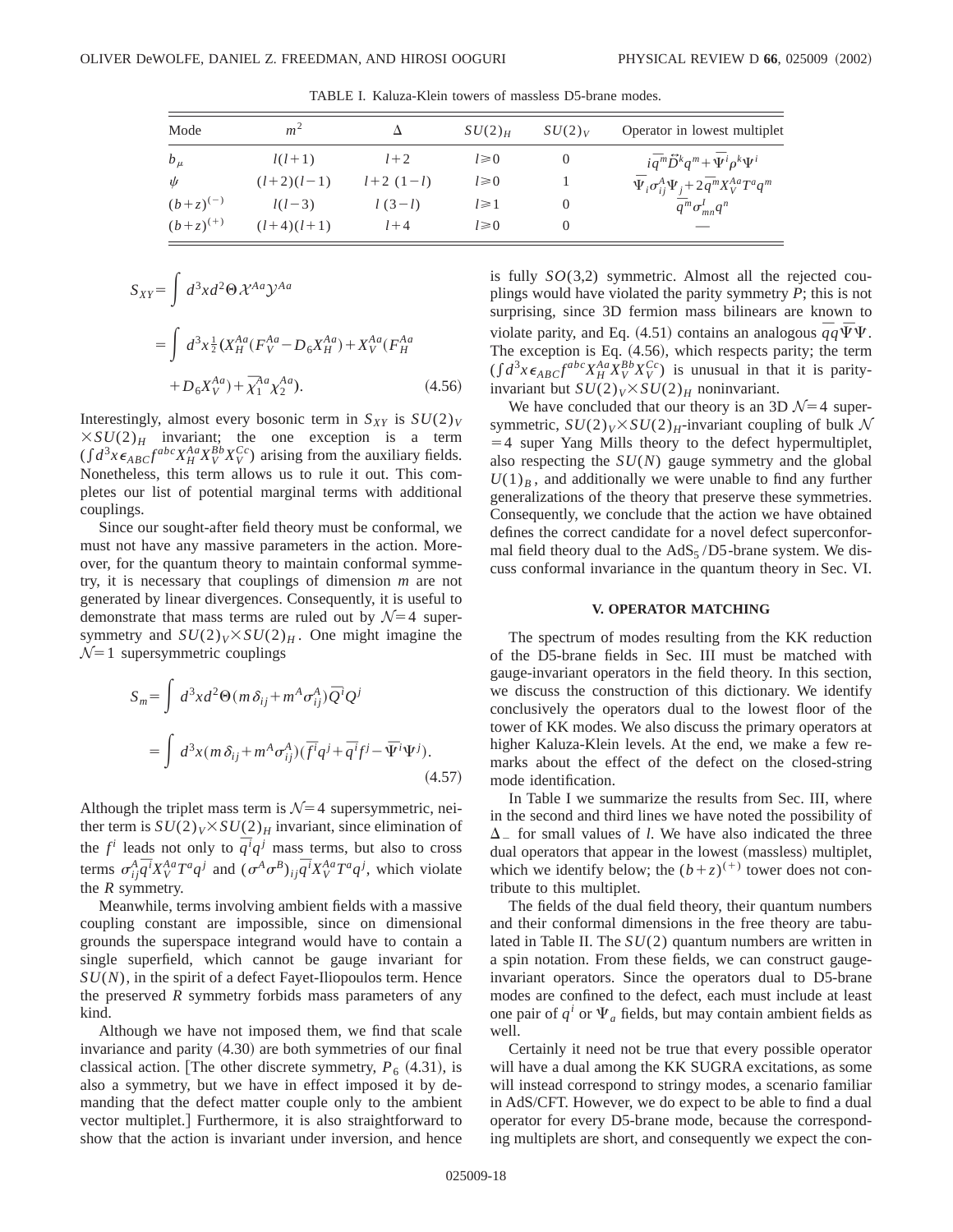TABLE II. Quantum numbers of defect theory fields.

| Mode                    | Spin          | $SU(2)_H$     | SU(2) <sub>V</sub> | SU(N) |                            |
|-------------------------|---------------|---------------|--------------------|-------|----------------------------|
| $A_k$                   |               | 0             |                    | adj   |                            |
| $X^A_V$                 |               | 0             |                    | adj   |                            |
| $A_6$                   |               | $\theta$      |                    | adj   |                            |
| $X_H^I$                 |               |               |                    | adj   |                            |
|                         | $\frac{1}{2}$ | $\frac{1}{2}$ | $\frac{1}{2}$      | adj   |                            |
| $\lambda_{im}$<br>$q^m$ |               | $\frac{1}{2}$ |                    | N     | $rac{3}{2}$<br>$rac{1}{2}$ |
| $\Psi^i$                | $\frac{1}{2}$ | 0             | $\frac{1}{2}$      | N     |                            |

formal dimensions of the elements to be protected and not to vary with the 't Hooft coupling  $\lambda$ .

In principle, the dual operators are determined by obtaining the full action for the D3/D5 system before the nearhorizon limit is taken. Terms linear in D5-brane modes then give the composite operator, composed of both D3 and 3/5 fields, dual to the D5-brane mode. We can deduce the identities of the dual operators in the ground floor by exploiting supersymmetry alone. *T* duality in the D3/D5 system provides a check on these results, and identifies the structure of the higher multiplets.

Consider first the bottom of the  $(b+z)^{(-)}$  tower,  $l=1$ . This mode lies in the mass region where either  $\Delta_+$  or  $\Delta_-$  is possible. Since the theory is superconformal and we have the usual relation between the conformal dimension and the *R* symmetry, we expect  $\Delta$  to ascend linearly in *l*, and hence we identify the correct choice as  $\Delta_{-}=1$ . The operator must be a spacetime scalar in the (3,1) of  $SU(2)_H$ × $SU(2)_V$ , and there is a unique candidate:

$$
\mathcal{C}^{\,l} \equiv \bar{q}^m \sigma^l_{mn} q^n. \tag{5.1}
$$

All the other operators dual to D5-brane modes have larger conformal dimension, and hence we identify  $C<sup>I</sup>$  as the lowest chiral primary. The remainder of the lowest multiplet can be obtained by acting on  $C<sup>I</sup>$  with  $\mathcal{N}=4$  supersymmetry transformations. We can easily do so by beginning with the component  $\mathcal{N}=1$  supersymmetry transformations implicit in Eq.  $(4.3)$  and promoting the supersymmetry parameter to a 2  $\times$ 2 matrix of Majorana spinors  $\eta_{im}$ , which transforms like the gaugino  $\lambda_{im}$ . We find the other operators in the same multiplet as  $C<sup>I</sup>$  to be

$$
\mathcal{F}^{im} \equiv \Psi^{*i} q^m + \bar{q}^m \Psi^i,\tag{5.2}
$$

$$
\mathcal{E}^A = \bar{\Psi}_i \sigma_{ij}^A \Psi_j + 2 \bar{q}^m X_V^{Aa} T^a q^m, \qquad (5.3)
$$

$$
J_B^k \equiv i \bar{q}^m D^k q^m - i (D^k q^m)^\dagger q^m + \bar{\Psi}^i \rho^k \Psi^i, \tag{5.4}
$$

where to obtain Eq.  $(5.3)$  we used the explicit form of  $f$ (4.40). We can readily match the bosonic operators  $\mathcal{E}^A$ ,  $J_B^k$  to D5-brane modes.  $\mathcal{E}^A$  is an  $SU(2)_V$  triplet and a spacetime scalar with  $\Delta = 2$ , and hence matches the  $l=0$  mode of  $\psi$ , assuming we choose  $\Delta_+$ . Furthermore,  $J_B^k$  is precisely the current of the global symmetry  $U(1)_B$ , with  $\Delta = 2$  and vanishing  $SU(2)_V \times SU(2)_H$  quantum numbers, and correspondingly is dual to the lowest mode of  $b<sub>\mu</sub>$ .

This operator map implies the existence of terms in the action of the full D3/D5 system, localized on the intersection and coupling the D5-brane fluctuations to the fields making up the dual operators. For example, the identification of Eq.  $(5.4)$  as the dual of the D5-brane gauge field implies a coupling

$$
S_{D3/D5} \supset \int d^3x B_k J_B^k, \tag{5.5}
$$

which is precisely what we expect given that in the full brane system, the defect fields are in the fundamental of the D5 brane gauge group as well. The supersymmetric partners of Eq.  $(5.5)$  must reproduce the rest of the ground floor operator map. For us, by far the easiest way to confirm this is to *T* dualize our defect action  $(4.33)$ ,  $(4.34)$  in the 4 and 5 directions; this transforms the D3-branes into D5-branes and vice versa, and hence generates from the coupling of D3 fields to the defect the analogous D5-brane couplings to the defect. We find that the terms in the DSCFT action *T* dualize to terms that confirm the identification of the operators  $(5.1)$ ,  $(5.3)$ , and  $(5.4)$ . This agreement is strong evidence that the field theory action we have developed is the correct candidate for a dual description of the gravity background.

Let us now consider the higher-*l* modes. In analogy with the usual AdS/CFT case, we expect the chiral primary for each value of *l* to be obtained from  $C<sup>I</sup>$  by inserting *l* copies of an operator  $\mathcal{O}^J$  with  $\Delta=1$  and  $SU(2)_H$  spin-1, and taking the symmetric traceless part:

$$
C_l^{I_0 \cdots I_l} = C^{(I_0} \mathcal{O}^{I_1} \cdots \mathcal{O}^{I_l)}.
$$
 (5.6)

In principle the quantum numbers permit two candidates for  $\mathcal{O}^I$ :

$$
\bar{q}^m \sigma^I_{mn} q^n, \quad X^I_H. \tag{5.7}
$$

From the point of view of the intersecting brane system,  $X_H^I$ is the natural choice to generate higher moments of D5-brane fields. On the other hand, one might worry that  $X_H^I$  is an unnatural candidate for an operator that generates chiral primaries, since it is a member of the inert bulk hypermultiplet that does not even couple to the defect fields. One can once again turn to *T* duality in the full brane system to argue that  $X_H^I$  is the right choice.

To do so, one must notice an additional constraint on possible terms localized on the intersection in the D3/D5 system. *T* duality along the 4 and 5 directions carries the system into itself, so the total set of these terms must be invariant up to a relabeling of coordinates. However, this operation interchanges indices of D3 or D5-brane modes polarized on *I*  $=$  345 with those polarized in the 6-direction. Consequently, a generic term that is  $SU(2)_H$ <sup>-</sup>invariant before *T* duality might not be afterwards; such terms cannot be present in the brane action. In order to reconcile *T* duality with  $SU(2)_H$ , one must require that an even number of D3 or D5 indices in either the 345 or 6 directions appear. This constraint turns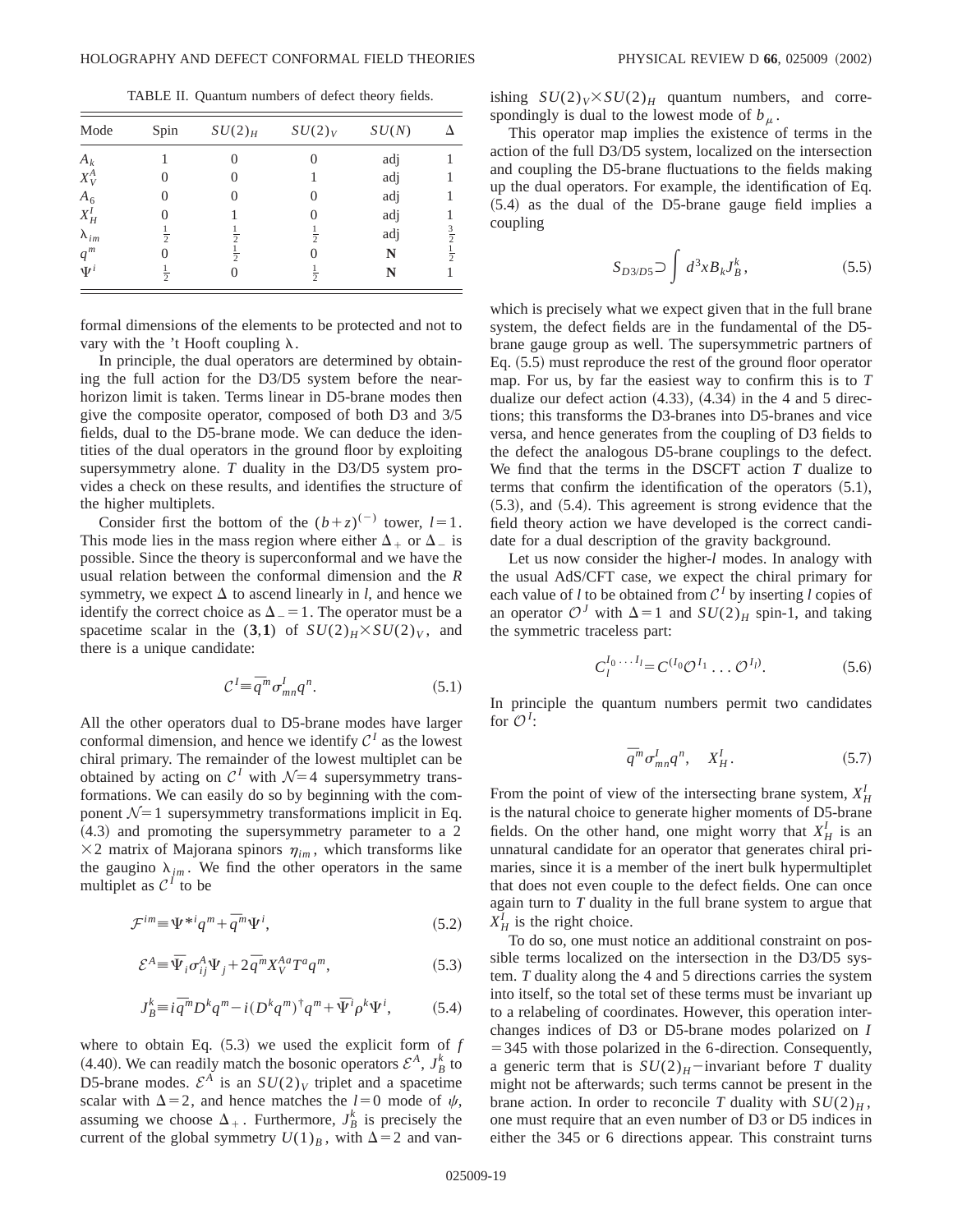out to be equivalent to the requirement that the set of D3 brane and D5-brane ambient hypermultiplet fields only appear in pairs.

Up until now we have not discussed the  $l=0$  mode at the bottom of the  $(b+z)^+$  tower, which is simply the constant mode of  $Z^6$  with no  $b_\alpha$  contribution. This mode appears in the second floor short multiplet, and is dual to an *R* singlet operator  $\mathcal{O}_{Z^6}$  with  $\Delta$  = 4. Hence there must exist a coupling in the D3/D5 brane system

$$
S_{D3/D5} \supset \int d^3x \alpha' Z^6 \mathcal{O}_{Z^6}.
$$
 (5.8)

Unlike the D5-brane modes appearing in the ground floor operator map,  $Z^6$  is in the D5-brane ambient hypermultiplet, not the vector. *T* duality hence demands that at least one D3-brane ambient hyper field appear in  $\mathcal{O}_{Z^6}$ . Now,  $\mathcal{O}_{Z^6}$  must be a four-supercharge descendant of the second-floor chiral primary  $C_1^{\prime J}$ ; however, one may show that no such descendant of  $\overline{q} \sigma^{(1)} q \overline{q} \sigma^{(1)} q$  contains a D3 hyper field. On the other hand,  $X_H^I$  is itself in the D3-brane ambient hyper, and  $\overline{q} \sigma^{(A} X_H^B q$  indeed does have descendants containing such a field.

Hence, we identify  $\overline{q} \sigma^{(A} X_H^B) q$  as the consistent choice for the second-floor chiral primary, and  $X_H^J$  as the operator  $\mathcal{O}^J$ that generates all higher chiral primaries  $C_l$  corresponding to the  $(b+z)^{-}$  tower as Eq. (5.6). The operators dual to the remaining D5-brane modes, including  $\mathcal{O}_{Z^6}$  and its higher moments, can be obtained from the  $C_l$  by supersymmetry transformations. This determines in principle the complete D5-brane mode–defect operator dictionary.

Before turning to perturbative calculations, let us mention the effect of the defect on the closed-string mode–operator dictionary. The leading-order identification of bulk closed string fields to operators varying over the ambient 4D space will remain unchanged, but corrections can arise localized on the defect. One obvious example of this is the energymomentum tensor, dual to the transverse traceless graviton, which has the form

$$
T_{\mu\nu} = T_{\mu\nu}^{\mathcal{N}=4} + \delta(x) T_{kl}^{3d} \delta_{\mu}^{k} \delta_{\nu}^{l}.
$$
 (5.9)

Note that tracelessness of the full stress tensor, associated with conformal invariance, refers to a trace over all 4 indices, not just 3, despite the fact that the conformal group is just *SO*(3,2). This reflects the fact that the realization of scale transformations is four-dimensional, reducing to a 3D scale transformation only on the defect.

The dilaton, which is the supersymmetric partner of the graviton, should be dual to the total field theory Lagrangian, including defect terms. Similarly, other operators in the same reduced supersymmetry multiplet may have a  $\delta(x)$  piece. Obtaining the contributions of such defect pieces to correlation functions via gravity calculations is an open problem. Some bulk modes, such as the scalars dual to  $Tr X^2$ , lie in different multiplets; whether they also receive a localized part at leading order would be interesting to determine.

# **VI. PERTURBATIVE FIELD THEORY**

There is by now a vast literature discussing the interactions of matter localized on a boundary with higherdimensional fields, chiefly inspired by the Horava-Witten scenario [31] and involving a five-dimensional bulk caught between two ''end-of-the-world'' 3-branes. Perturbative analysis for such theories in a spirit similar to this paper can be found in  $[30,32,33]$ .

The DSCFT dual to the Karch-Randall system is novel in a number of ways. First, space does not terminate at the defect but instead continues through it, and consequently no boundary conditions are imposed on the ambient fields. Second, since the total dimension is four, the gauge theory is renormalizable and hence well-defined in the ultraviolet. Finally, despite the presence of the defect, the theory is postulated to be exactly superconformal.

In this section, we discuss the results of a preliminary study of the perturbative properties of such theories. The first task of such a study should be to investigate whether the classical *SO*(3,2) conformal symmetry is maintained in perturbation theory, and an approach to this question is presented in the next subsection. This is followed by a discussion of weak coupling properties of correlation functions of composite operators which illuminate issues which arose in our discussion of the putative gravity dual.

#### **A. Quantum conformal invariance?**

The elementary yet essential aspect of our defect theories is that certain fields of the ambient  $\mathcal{N}=4$  SYM theory are "pinned" to the defect at  $x=0$  and couple as 3-dimensional fields with scale dimension enhanced by one unit. Thus for a scalar boson  $X(x, y)$  or restricted spinor  $\lambda_1(x, y)$  we have the pinned propagators (in Euclidean signature)

$$
\langle X(0,\vec{y})X(0,\vec{y}')\rangle = \frac{1}{4\pi^2(\vec{y}-\vec{y}')^2} = FT_3\left(\frac{1}{2|\vec{k}|}\right),\tag{6.1}
$$

$$
\langle \lambda_1(0,\vec{y})\overline{\lambda}_1(0,\vec{y}') \rangle = -\frac{\rho^k(y-y')_k}{2\pi^2(\vec{y}-\vec{y}')^4} = FT_3 \left( \frac{i\rho^k k_k}{2|\vec{k}|} \right),\tag{6.2}
$$

whereas propagators of defect fields are

$$
\langle q(\vec{y})\overline{q}(\vec{y}')\rangle = \frac{1}{4\pi|\vec{y}-\vec{y}'|} = FT_3\left(\frac{1}{\vec{k}^2}\right) \tag{6.3}
$$

$$
\langle \Psi(\vec{y}) \Psi(\vec{y}') \rangle = -\frac{\rho^k (y - y')_k}{4\pi |\vec{y} - \vec{y}'|^3} = FT_3 \left( \frac{i \rho^k k_k}{\vec{k}^2} \right). \tag{6.4}
$$

Of course it is the 3-dimensional Fourier transform,  $FT_3(f(\vec{k})) = \int d^3k e^{i\vec{k} \cdot \vec{y}} f(\vec{k})/(2\pi)^3$ , which is relevant for correlation functions with all external operators pinned at the defect. We thus find that pinned propagators are more singular at short distance or high momentum than is standard in 3 dimensions. It is in this way that the defect theory, which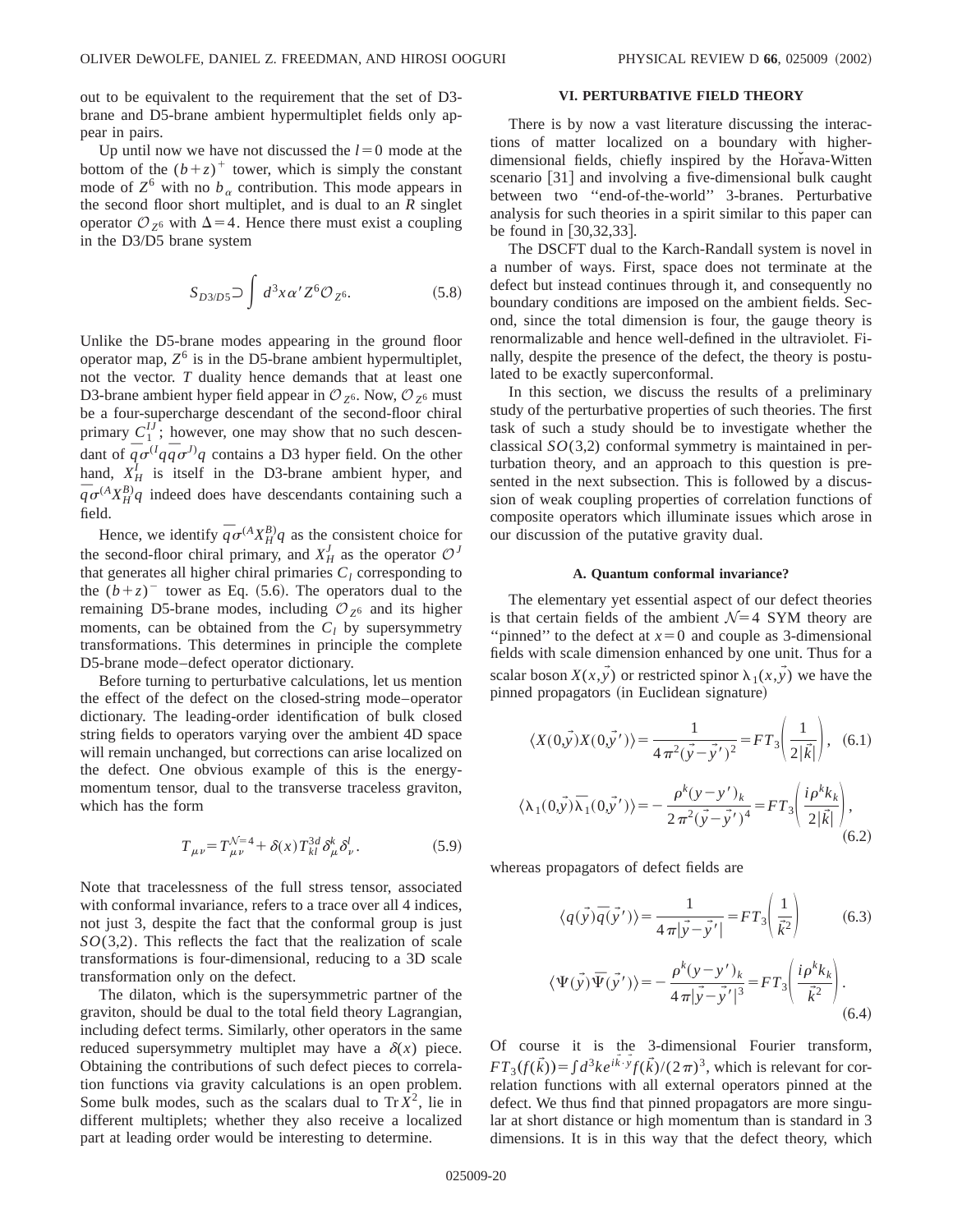would have been super-renormalizable if purely in 3 dimensions, becomes critically renormalizable with dimensionless couplings.

We now outline an argument based on power counting and symmetries that conformal symmetry is maintained in perturbation theory. We will argue that, after cancellation among the graphs of fixed loop order contributing to a given one particle irreducible  $(1PI)$  amplitude, the only new divergences are those of wave function renormalization of the defect fields  $q^i$ ,  $\Psi^i$ ,  $f^i$ . Wave function renormalization induces anomalous dimensions of the elementary fields, which are generically gauge dependent and nonobservable, and thus have no effect on conformal symmetry.<sup>9</sup> Our discussion assumes that the supersymmetry and other symmetries [e.g. parity and  $SU(2)_H$ <sup> $\times$ </sup> $SU(2)_V$  are maintained in perturbation theory.

Amputated *n*-point functions of ambient fields generically contain two types of contributions (for each bulk line)—a pinned contribution in which the ''first interaction'' of the external field is on the defect and an unpinned contribution in which the first interaction is in the ambient  $\mathbb{R}^4$ . Our discussion deals first with the pinned contributions, which carry an explicit  $\delta(x)$  factor.<sup>10</sup> Divergences of these contributions would require local counterterms  $\delta L = \int d^3y \mathcal{O}_3$  on the defect. Further the pinned pieces are the only contributions if the ambient 4D theory is free, e.g., for  $\mathcal{N}=4$  SYM theory with gauge group  $U(1)$ .

Let us write a power-counting formula for a generic amputated *n*-point function with  $n_q$ ,  $n_{\Psi}$ ,  $n_f$  external defect fields and  $n_A$ ,  $n_\lambda$ ,  $n_{X_V}$ ,  $n_{X_H}$ ,  $n_\chi$ ,  $n_F$  pinned ambient fields. With modest work, one can see that the superficial degree of divergence is

$$
\delta = 2n_A + \frac{3}{2}n_A + 2n_{X_V} + n_{X_H} + \frac{3}{2}n_{\chi} + n_F + \frac{5}{2}n_q
$$
  
+ 2n\_{\Psi} + \frac{3}{2}n\_f - 3n + 3. (6.5)

There is a long list of divergent component amplitudes, of which we discuss a few in order to convey the essential part of our argument.

Beginning with two-point functions, we see that the  $\Psi$ self-energy is linearly divergent, threatening an infinite mass  $\overline{\Psi}^i\Psi^i$ . However, we have pointed out in Sec. IV B that this term is parity violating and, due to  $\mathcal{N}=1$ SUSY, must be accompanied by other terms which are noninvariant under  $SU(2)_H$  $\times$   $SU(2)_V$ . Thus the potential divergence must cancel, and SUSY then implies that the only divergence of 2-point functions of defect fields is logarithmically divergent wave function renormalization.

We may also consider the effect of the defect on the selfenergy of bulk fields. The vacuum polarization of the gauge field determines the renormalization of the coupling *g*. The contribution to this quantity with both external fields pinned has linear superficial degree of divergence, but this is decreased due to gauge invariance. Decreasing by a single power of external *pi* suggests a log-divergent Chern-Simons counterterm, but this is again prohibited by parity symmetry, as is the companion pinned mass term  $\overline{\lambda}_1 \lambda_1$ . Thus both the pinned vacuum polarization and  $\lambda_1$  self-energy are UV finite;  $SU(2)_H$ × $SU(2)_V$  symmetry requires the  $\chi_1$  selfenergy to be finite as well. The  $X_V$  self-energy is linearly divergent, but there is no Lorentz-invariant  $X_V \partial_i X_V$  counterterm. The term  $X_V \partial_6 X_V$  is Lorentz-invariant and parityinvariant, but it violates  $P_6$ , and once again SUSY requires it to appear with other terms  $(4.56)$  that violate  $SU(2)_V$  $\times SU(2)_H$ .

Moving on to 3-point functions, we see that the amputated correlator  $\langle A_i \Psi \overline{\Psi} \rangle$  with the gauge field pinned is log divergent by power counting. Although confined to the defect, the hyperino  $\Psi^{i}$  is a canonically coupled field in the fundamental of the gauge group, and the usual gauge Ward identity implies that this divergence is canceled by wave function renormalization. The gauge coupling *g* can only be renormalized in the vacuum polarization, for which the defect contribution was argued to be finite above. This argument applies not just to our theory, but to a general coupling of a 4D gauge theory to 3D matter. In our case, however,  $\mathcal{N}=4$ SUSY and  $SU(2)_H \times SU(2)_V$  invariance then imply that there are no infinite counterterms for any of the cubic couplings in  $S_{kin}$  (4.33), or  $S_X$  (4.34).

The quartic couplings of the scalar potential in  $S_{pot}$  (4.50) are generated from three-point couplings by eliminating auxiliary fields, and hence these are also fixed by SUSY and cannot be renormalized. It has also been shown in Sec IV B that other potentially log divergent *n*-point functions with *n*  $\geq$  4, such as  $\langle \bar{q}^i q^i \bar{\Psi}^j \Psi^j \rangle$  and  $\langle \bar{q}^i q^i \bar{q}^j q^j \bar{q}^k q^k \rangle$ , cannot induce new couplings because they violate the symmetries.

These remarks add up to a strongly suggestive argument that at least the diagrams involving defect and pinned ambient fields respect conformal invariance. This is sufficient to guarantee conformality for the *U*(1) version of our theory, where the gauge charge appears only in defect interactions. The gravity dual requires *SU*(*N*) gauge group for the field theory. This necessarily involves nonpinned contributions to correlators involving both ambient and defect fields. They are more divergent at short distance, and lack conventional translation symmetry. Further study is needed to handle them. Thus, although we are optimistic, it is too early to declare victory on the question of conformal symmetry of the *SU*(*N*) theory.

Gauge anomalies can be shown to be absent. Our theory is still four-dimensionally gauge invariant, as it must be to make sense of the 4D gauge field, and bulk fields in principle contribute to a 4D gauge anomaly, which for  $\mathcal{N}=4$  SYM theory cancels. Defect fields, however, participate only in a restricted three-dimensional gauge invariance. There are no ordinary gauge anomalies in three dimensions. Threedimensional theories can possess a parity anomaly that induces a 3D Chern-Simons term  $[34]$ , but this arises only when there is an odd number of charged Majorana spinors, so our theory is safe.

<sup>&</sup>lt;sup>9</sup> Inspection of the unique 1-loop graph for the  $f^i$  self-energy reveals immediately that it is logarithmically divergent. The same is true for the  $F^A$  self-energy in conventional component  $D=4$  N  $=$  4 SYM theory in Wess-Zumino gauge.

<sup>&</sup>lt;sup>10</sup>For an external  $X_H$  line the factor is  $\delta'(x)$ .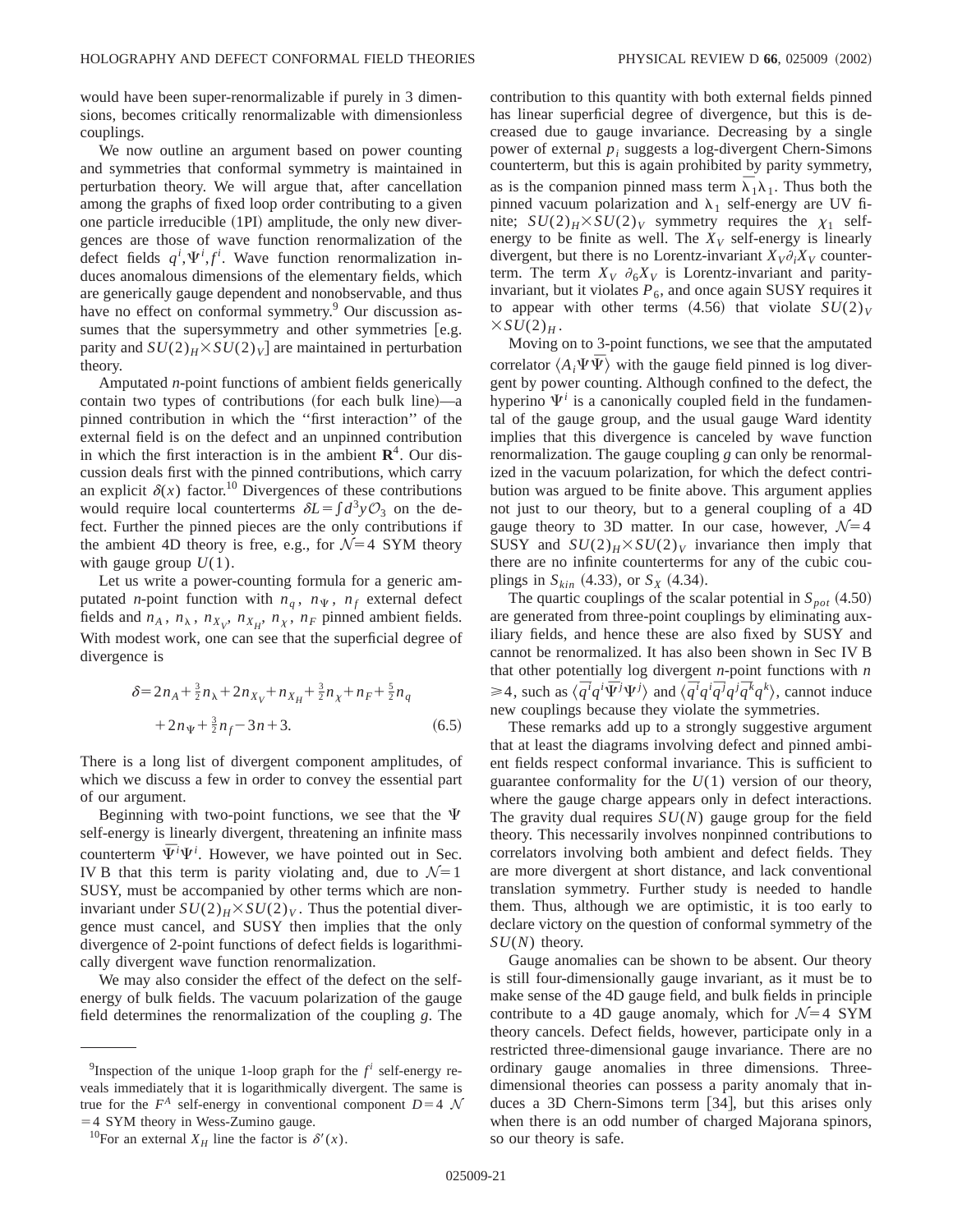One novel feature of the defect theory is the  $\delta(0)$  from the  $\bar{q}F_{R}q$  vertex in the action. We now give a general argument that this is a harmless artifact. We start at the level of elementary auxiliary fields. The propagator of  $F_R$  in (Euclidean) momentum space is  $-1$  and that of  $X_H$  is  $1/(k^2 + \tilde{k}^2)$ . Thus for  $\partial_6 X_H(x, y)$ , it is  $k^2/(k^2 + \overline{k}^2)$ . In exchanges between  $\overline{q}q$  pairs one then has the effective propagator

$$
\int \frac{dk}{2\pi} \left[ 1 - \frac{k^2}{k^2 + \vec{k}^2} \right] = \int \frac{dk}{2\pi} \frac{\vec{k}^2}{k^2 + \vec{k}^2} = |\vec{k}|. \quad (6.6)
$$

In position space this amounts to the propagator  $1/(2\pi^2)(y)$  $-\vec{y}^{\prime}\prime$ <sup>4</sup> between  $\bar{q}q$  vertices at  $(0,\vec{y})$  and  $(0,\vec{y}^{\prime})$ . After elimination of  $F_R$  one can see that the correct perturbation expansion is obtained if one neglects the  $\delta(0)$  term in Eq. (4.50) and uses the effective propagators above for exchange of  $\partial_6 X_H$  between  $\overline{q}q$  pairs. Needless to say this is true for both the tree level exchange, as discussed in  $[30]$ , and when the exchange is included with another amplitude. This suggests that it may be useful to use a  $\mathcal{N}=1$  supergraph formalism in which the cancellation above is automatic  $[27]$ .

#### **B. Composite correlators at weak coupling**

One clear prediction of the extended AdS/CFT correspondence we are investigating is that a large set of defect operators in the dual field theory have integer scale dimension. Assuming the conjectured conformal symmetry is valid, the reason is that these operators span a short representation of the superalgebra  $OSp(4|4)$ . It is then valid to map fields on  $AdS<sub>4</sub>$  to composite operators on the defect according to the free field scale dimension of the latter, and this was done in Sec. V. Although one would not expect symmetry relations to fail, it would be desirable to use weak coupling calculations to test that radiative corrections to these  $\Delta$ 's vanish. Although the AdS/CFT duality predicts that most correlators are renormalized, it is not excluded that 2-point functions of defect operators,  $\langle \mathcal{O}_3 \mathcal{O}_3 \rangle$ , have no radiative corrections. However, to test these features requires more precise calculations than time has so far allowed us.

It is nevertheless possible to use weak coupling analysis to illuminate some aspects of the operator map and we now discuss one application. Kaluza-Klein analysis led us to a unique operator of dimension  $\Delta=1$  in the open string–defect operator dictionary, namely the  $SU(2)_H$  triplet  $C^A = \frac{1}{q} \sigma^A q$  of Eq. (5.1). The singlet  $\overline{q}q$  is not in the operator map. Generically one would expect it to have anomalous dimension, and we will show that this does happen to order  $g^2N$ .

The operator  $\bar{q} \sigma^A q$  is the primary of the multiplet containing the conserved current  $J_B^k$  of Eq. (5.4), so it is fair to assume that its scale dimension is exactly  $\Delta = 1$ . Given this assumption it is not difficult to compare graphs for the 3-point functions ^*¯*  $\overline{q}\sigma^{A}q(\vec{y}_{1})\overline{q}(\vec{y}_{2})q(\vec{y}_{3})$  and  $\langle \overline{q}q(\overrightarrow{y_1})\overrightarrow{q}(\overrightarrow{y_2})q(\overrightarrow{y_3})\rangle$  through 1-loop order and show that  $\overline{q}q$ acquires anomalous dimension. We work implicitly in the framework of differential regularization  $[35]$  in which no



FIG. 1. Feynman diagrams through one-loop order for the correlators  $\langle \overline{q} M q(\overrightarrow{y}_1) \overline{q}(\overrightarrow{y}_2) q(\overrightarrow{y}_3) \rangle$  where *M* is either  $\sigma^A$  or 1.

counterterms are needed and renormalization data is inferred directly from the Callan-Symanzik equations

$$
\left[M\frac{d}{dM} + \beta(g)\frac{d}{dg} - 2\gamma_q - \gamma_{\mathcal{O}}\right] \langle \mathcal{O}(\vec{y}_1)\overline{q}(\vec{y}_2)q(\vec{y}_3)\rangle = 0.
$$
\n(6.7)

The two 2-point functions can be expressed as follows:

$$
\langle \overline{q}q(\overrightarrow{y}_1)\overline{q}_i(\overrightarrow{y}_2)q_j(\overrightarrow{y}_3)\rangle = \delta_{ij}[\Gamma + 3\Gamma_X],\tag{6.8}
$$

$$
\langle \overline{q} \sigma^A q(\overrightarrow{y}_1) \overline{q}_i(\overrightarrow{y}_2) q_j(\overrightarrow{y}_3) \rangle = \sigma_{ij}^A [\Gamma + \Gamma' - \Gamma_X]. \tag{6.9}
$$

The Feynman diagrams which contribute to  $\Gamma = \Gamma^{(0)}$  $+\Gamma^{(1)},\Gamma',\Gamma_X$  are given in Fig. 1. The  $SU(2)_H$  algebra for these diagrams has been done and incorporated in the equations above, while color is suppressed. The analysis succeeds because the  $X_H$  exchange diagram  $\Gamma_X$  has different weights in the two amplitudes.

We have argued in Sec VI A that  $\beta(g)=0$ , but, even if not, the lowest order contribution is  $\beta \sim g^3$  which cannot affect the present argument. Writing  $\Gamma^{(0)}, \Gamma^{(1)}$  to distinguish tree and 1-loop contributions to  $\Gamma$ , the perturbative CS equations can be written as

$$
M\frac{d}{dM}(\Gamma^{(1)} + 3\Gamma_X) = (2\gamma_q + \gamma_{qq}^{\circ})\Gamma^{(0)},\tag{6.10}
$$

$$
M\frac{d}{dM}(\Gamma^{(1)} + \Gamma' - \Gamma_X) = (2\gamma_q + \gamma_{q\sigma q})\Gamma^{(0)}.
$$
\n(6.11)

The graph  $\Gamma'$  is UV finite (it turns out to be a numerical multiple of  $g^2\Gamma^{(0)}$ , and its scale derivative thus vanishes. However, both  $\Gamma^{(1)}$  and  $\Gamma_X$  are log divergent. By subtraction, the two equations then give

$$
4M\frac{d}{dM}\Gamma_X = (\gamma_{\bar{q}q} - \gamma_{\bar{q}\sigma q})\Gamma^{(0)}.
$$
 (6.12)

If  $\gamma_{q\sigma q}^-$  is nonvanishing, as we assume,  $\gamma_{qq}^-$  is nonvanishing. Thus  $\overline{q}q$  has radiatively corrected scale dimension  $\Delta_{\overline{q}q} = 1$  $+ \gamma_{qq}^-$ .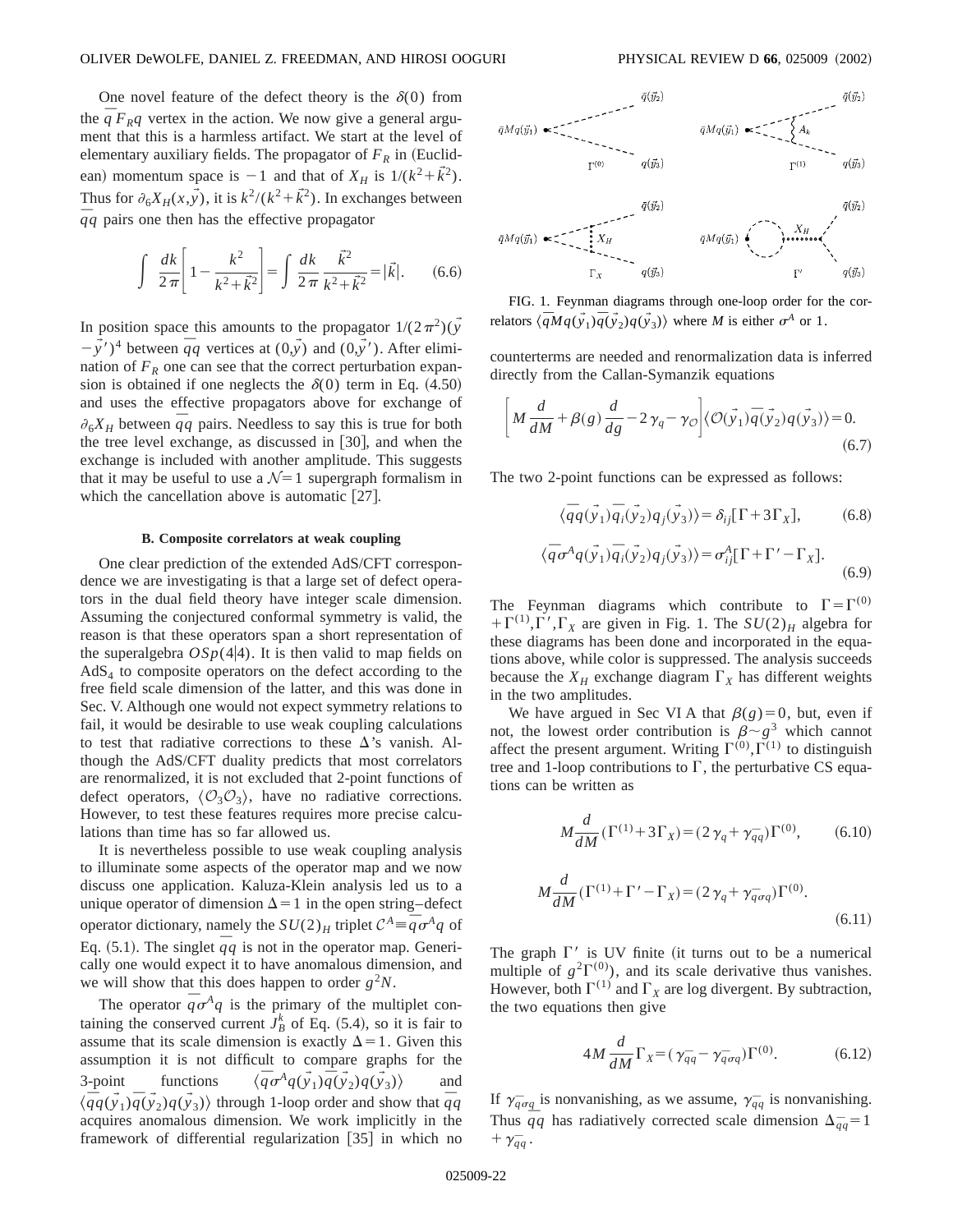Another application of perturbative analysis to the operator map is studying the two candidate operators discussed in Sec. V whose multiple products might appear as field theory duals of higher D5-brane KK fluctuations on  $AdS<sub>4</sub>$ . The chiral primary fields of the KK multiplets are modes of (*b*  $(z+ z)^{(-)}$  with  $SU(2)_H$  quantum number *l* (with  $l \ge 2$ ) and scale dimension  $\Delta = l$ . The two families of candidate dual operators are the isospin *l* components of  $(\bar{q}\sigma^A q)^l$  and those of  $\bar{q} \sigma^A (X_H^B)^{(l-1)} q$ . In Sec. V we presented an argument based on the *T*-duality invariance of the defect D3/D5 action suggesting that the latter family is the correct choice. We will now outline an argument based on the Callan-Symanzik equation which shows that the former set of operators has no anomalous dimension to lowest order. The virtue of this argument, which is similar to that for  $\overline{q}q$  above, is that a precise evaluation of the diagrams is not required. This is not true for the operator family  $\bar{q} \sigma^A (X_H^B)^{(l-1)} q$  since there are more contributing diagrams, so the question of anomalous dimension for these is not yet settled.

We choose the highest weight component of the  $l=2$  projection of  $(\bar{q}\sigma^A q)^2$  and study all tree and 1-loop graphs for the 5-point function

$$
\langle \bar{q}^1q^2\bar{q}^1q^2(\vec{y})q^1(\vec{y}_1)\bar{q}^2(\vec{y}_2)q_1(\vec{y}_3)\bar{q}^2(\vec{y}_4)\rangle.
$$

There are 1-loop graphs with gluon and  $\partial_6 X_H$  exchange between the *q* lines at  $\vec{y}_1$  and  $\vec{y}_2$ . These graphs contribute no anomalous dimension in the CS equation since they enter in the same way as for the protected operator  $\bar{q} \sigma^A q$ . The same is true for exchanges between lines at  $y_3$  and  $y_4$ . There are additional UV finite graphs as in  $\Gamma'$  above. There remain 4 graphs with gluon exchange between  $\overline{y}_1$  or  $\overline{y}_2$  and  $\overline{y}_3$  or  $\overline{y}_4$ and 4 more graphs with exchange of  $\partial_6 X_H$ . The amplitudes of the graphs are not the same space-time functions, but their contribution to the scale derivative is proportional to the same local tree amplitude in all cases. There are two gluon exchanges between *qq* and two between *qq*. Coefficients are equal and opposite and the sum cancels. One can examine the  $SU(2)_H$  flavor algebra and find a similar cancellation among the 4  $\partial_6 X_H$  exchange graphs. In this way we have shown that the 5-point function satisfies the CS equation with no order  $g^2N$  anomalous dimension for the  $l=2$  components of the operator  $(\bar{q}\sigma^A q)^2$ . The same argument fails for  $l=0,1$  components because there are inequivalent color contractions.

It is a matter of simple combinatorics to extend the argument to the highest weight  $l=n$  components of  $(\bar{q}\sigma^A q)^n$ . One first separates graphs with interactions on *q* lines which terminate at a single  $\bar{q} \sigma^A q$  factor in the product. These graphs do not contribute to the anomalous dimension, as above. There remain  $2(n-1)$  gluon exchanges between  $q\bar{q}$ and  $2(n-1)$  between *qq*. Their contribution to the scale derivative cancels as above. Finally, there are  $4(n-1)$   $\partial_6 X_H$ exchanges. Within groups of 4 one can study the flavor algebra and find complete cancellation.



FIG. 2. The generic contribution to the one point function  $\langle \text{Tr}(X_V)^k \rangle$  with all *k*  $X_V$  lines pinned to the defect (vertical line), depicted here for  $k=3$ .

We conclude our survey of perturbative results with a discussion of the field theory interpretation of poles that appeared in the gravity calculations of Sec. III. In the computation of  $\langle \mathcal{O}_4 \rangle$  from the D5-brane action, we noted a divergence for  $\Delta_4 \leq 3$  which comes from the boundary region of the integration over  $AdS<sub>4</sub>$ . In the conventional  $AdS/CFT$  correspondence similar infinities can be interpreted as UV divergences in the dual field theory. A parallel interpretation seems plausible here. For  $\mathcal{O}_4 = \text{Tr} (X_V)^k$  some Feynman diagrams contain a generic subamplitude with  $k$  pinned  $X_V$  lines (as shown in Fig. 2 for  $k=3$ ). The degree of divergence is  $\delta=3-k$ . Thus the diagram has a subdivergence (as all interaction points  $y_I$  on the loop come together) for  $k \leq 3$  in perfect correspondence with the gravity result. Of course the divergence on the gravity side is present for generic AdS4 action, but cancels due to symmetry in our specific case. In field theory as well, the divergence predicted by generic power counting also violates symmetry and cancels. For the case  $k=2$  the field theory amplitude is linear divergent, but the gravity result is finite. However, in low order examples, the divergence cancels due to symmetric integration leaving a finite remainder. One may also apply similar power counting to field theory amplitudes for  $\langle \mathcal{O}_4 \mathcal{O}_3 \rangle$  and find that a subdivergence is formally predicted when  $\Delta_3 - \Delta_4 \ge 0$  in agreement with the calculation in supergravity.

# **VII. OPEN QUESTIONS**

Many avenues remain for further exploration. The most pressing issue is the proof of conformality for *SU*(*N*) gauge group. Assuming that the theory is conformal, one is naturally led to wonder about the existence of other DSCFTs. Simple generalizations include changing the gauge group, the defect matter representation, or promoting  $U(1)_B$  to a non-Abelian symmetry; this last possibility may be holographically related to a theory with multiple D5-branes. Completely different DSCFTs in other dimensions likely exist as well, and may have holographic duals.

A more detailed study of the correlation functions of the field theory described in the present paper would also be interesting, including a precise matching with results from the D5-brane action containing KK reduced bulk modes. The question of the existence of non-renormalization theorems for correlators with two defect operators should be investigated. There also remains the more general understanding of how the presence of the defect corrects the closed string– ambient operator map and the related correlation functions. Whether the gravity coupling vanishes for ''extremal'' corr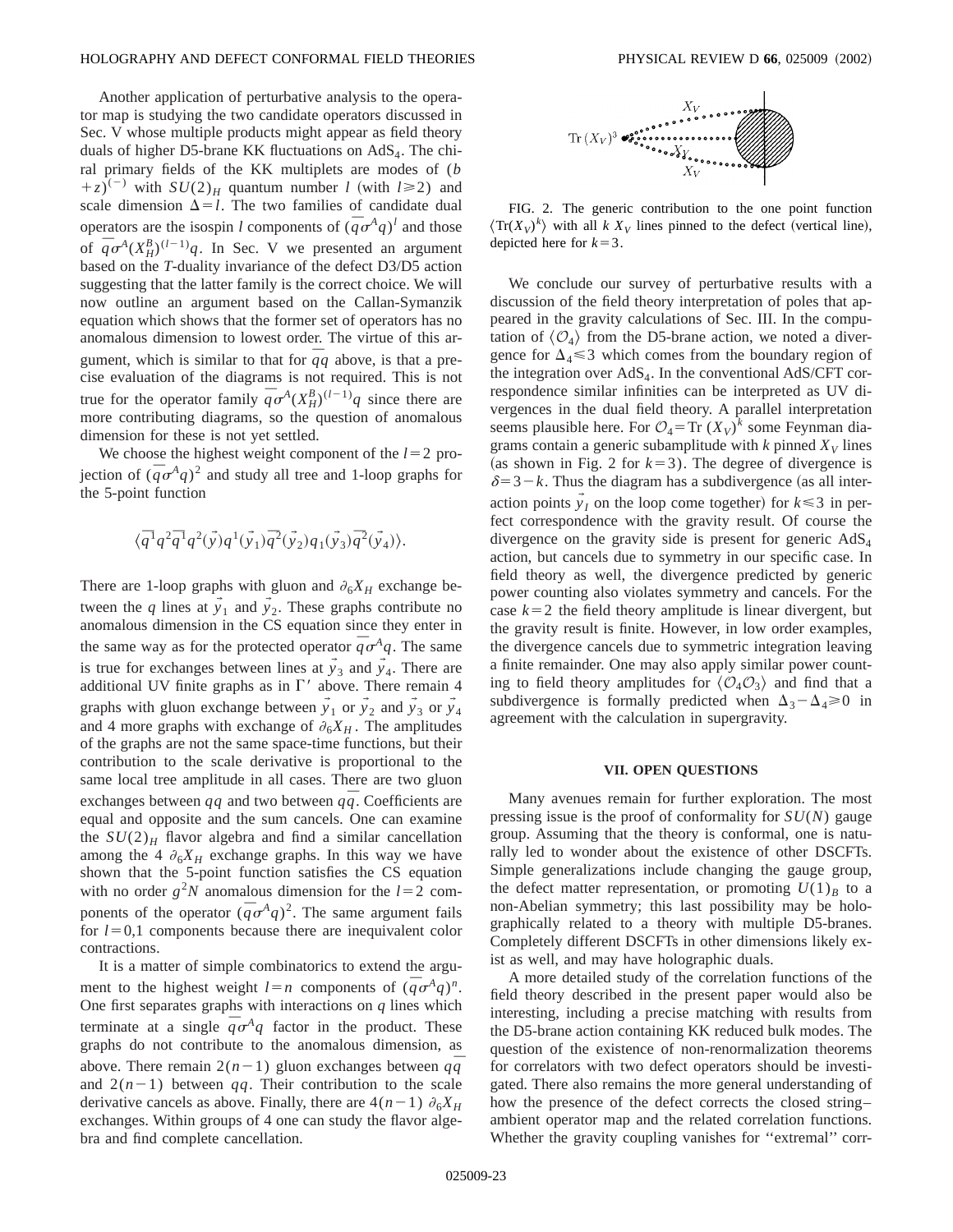elators  $\langle \mathcal{O}_4 \mathcal{O}_3 \rangle$  is a test of our reasoning concerning the pole structure.

The importance of determining the supergravity solution taking account of the back-reaction of many D5-branes, as emphasized by  $[7]$ , remains. Such a geometry must produce all the physics of the DSCFT through closed string excitations alone, presumably by means of local localization. Finally, it would be fascinating to deform this correspondence away from the conformal limit, and to study the holographic duality between the much broader class of defect field theories that run with scale and more intricate brane geometries.

*Note added in proof.* A demonstration of the conformality of the full non-Abelian defect theory has recently appeared in  $\lfloor 27 \rfloor$ .

#### **ACKNOWLEDGMENTS**

We are grateful for conversations with Allan Adams, Costas Bachas, Alex Buchel, Jan de Boer, Robbert Dijkgraaf, Noah Graham, Ami Hanany, Petr Horava, Andreas Karch, Igor Klebanov, Andrei Mikhailov, Joe Polchinski, Kostas Skenderis, Witek Skiba, Jan Troost, and Wati Taylor. We also thank Sergey Frolov and Massimo Porrati for pointing out minor errors in the first version. The work of O.D. was supported by the NSF under grant PHY-99-07949. The work of D.Z.F. was supported by the NSF under grant PHY-00- 96515. The work of H.O. was supported in part by DOE Grant DE-AC03-76SF000098. D.Z.F. and H.O. would also like to thank ITP, Santa Barbara for hospitality.

# **APPENDIX A: SPHERICAL HARMONICS ON S<sup>5</sup> AND S<sup>2</sup>**

Bulk fields are expanded in spherical harmonics on the  $S^5$ . For example, for scalar harmonics, we can write the  $S<sup>5</sup>$  harmonics in terms of products of standard harmonics  $Y_m^l(\theta,\varphi)$ ,  $Y^{l'}_{m'}(\chi, \varsigma)$  on each S<sup>2</sup> and functions of the fifth coordinate  $\psi$ :

$$
Y_{lml'm'}^{k}(\psi,\theta,\varphi,\chi,s) = Y_{m}^{l}(\theta,\varphi)Y_{m'}^{l'}(\chi,s)Z_{ll'}^{k}(\psi).
$$
\n(A1)

The  $S^5$  Laplacian in the coordinates  $(2.4)$  is

$$
\Box_{S^5} = \frac{1}{\sin^2 \psi \cos^2 \psi} \frac{\partial}{\partial \psi} \sin^2 \psi \cos^2 \psi \frac{\partial}{\partial \psi} + \frac{1}{\cos^2 \psi} \Box_{\theta, \varphi}
$$

$$
+ \frac{1}{\sin^2 \psi} \Box_{\chi, \varsigma}.
$$
(A2)

A scalar spherical harmonic  $Y^k$  on  $S^q$  transforms in the *k*-fold symmetrized traceless product of fundamentals of *SO*(*q*  $+1$ ). It is an eigenvalue of the Laplacian on  $S<sup>q</sup>$  with eigenvalue

$$
\Box_{S^q} Y^k = -k(k+q-1)Y^k, \tag{A3}
$$

and using Eq.  $(A2)$  we can obtain an ordinary differential equation for  $Z_{ll'}^k(\psi)$ ,

$$
\left(\frac{1}{\sin^2 \psi \cos^2 \psi} \frac{\partial}{\partial \psi} \sin^2 \psi \cos^2 \psi \frac{\partial}{\partial \psi} - \frac{l(l+1)}{\cos^2 \psi} - \frac{l'(l'+1)}{\sin^2 \psi} \right) Z_{ll'}^k(\psi) = -k(k+4) Z_{ll'}^k(\psi). \quad (A4)
$$

Since there are interactions between closed-string and D5 brane fields on the D5 world volume, we are interested in the behavior of the spherical harmonics at  $\psi=0$ . To leading order in  $\psi$ , the equation for  $Z_{ll'}^k(\psi)$  (A4) reduces to

$$
\left(\frac{\partial^2}{\partial \psi^2} + \frac{2}{\psi} \frac{\partial}{\partial \psi} - \frac{l'(l'+1)}{\psi^2} + k(k+4) - l(l+1)\right) Z_{ll'}^k(\psi) = 0.
$$
\n(A5)

We perform a standard Frobenius analysis by expanding  $Z_{ll'}^k(\psi)$  near  $\psi=0$  as  $Z(\psi)=\psi^\alpha \sum_{n=0}^\infty x_n \psi^n$ , where we are always free to take  $x_0 \neq 0$  by redefining  $\alpha$  if necessary. The leading order term in Eq.  $(A5)$  then leads to the requirement

$$
\alpha = l' \quad \text{or} \quad \alpha = -l' - 1. \tag{A6}
$$

Requiring the regularity of the spherical harmonics over the complete  $S<sup>5</sup>$  selects the former. We are then led to the conclusion that  $Z_{ll'}^k$  ( $\psi$ =0)=0, and by extension  $Y_{lml'm'}^k$  ( $\psi$  $(50) = 0$ , unless  $l' = 0$ . We conclude that only the closedstring modes invariant under  $SU(2)_L$  couple directly to the D5-brane fields.

Another conclusion we can draw is that given *l* and *l'*, there no more than one harmonic with a fixed choice of *k*. This is because according to Eq.  $(A6)$ , the second-order differential equation (A4) has only one solution regular at  $\psi$  $=0$ . This uniqueness implies that for given *k*, there is no more than one  $SU(2)_H$ × $SU(2)_V$  representation labeled by  $(l, l').$ 

We can furthermore show that only  $SU(2)_H$ <sup> $\times$ </sup> $SU(2)_V$ representations with  $l+l' \le k$  will appear inside the *SO*(6) representation labeled by *k*. Recall that the *SO*(6) representation is the *k*-fold symmetric product of the fundamental **6**. This decomposes into representations  $(3,1) \oplus (1,3)$ , i.e. into a sum of  $(l, l') = (1,0)$  and  $(l, l') = (0,1)$ . We easily see that the *k*-fold product of this sum contains only representations satisfying  $l+l' \leq k$ , with equality only when the factors in each *SU*(2) are completely symmetrized.

# **APPENDIX B: FIELD THEORY CONVENTIONS**

We work in mostly-minus signature. Minimal threedimensional spinors are Majorana, so it is convenient for us to use Majorana notation in four dimensions as well. A convenient Majorana basis for 3D (2×2) and 4D (4×4) Clifford matrices  $\rho^k$  and  $\gamma^{\mu}$  is

$$
\rho^0 = -\sigma^2
$$
,  $\rho^1 = i\sigma^1$ ,  $\rho^2 = i\sigma^3$ , (B1)

$$
\gamma^{0} = \rho^{0} \otimes \sigma^{3}, \quad \gamma^{1} = \rho^{1} \otimes \sigma^{3}, \gamma^{2} = \rho^{2} \otimes \sigma^{3}, \quad \gamma^{3} = I \otimes i \sigma^{1},
$$
 (B2)